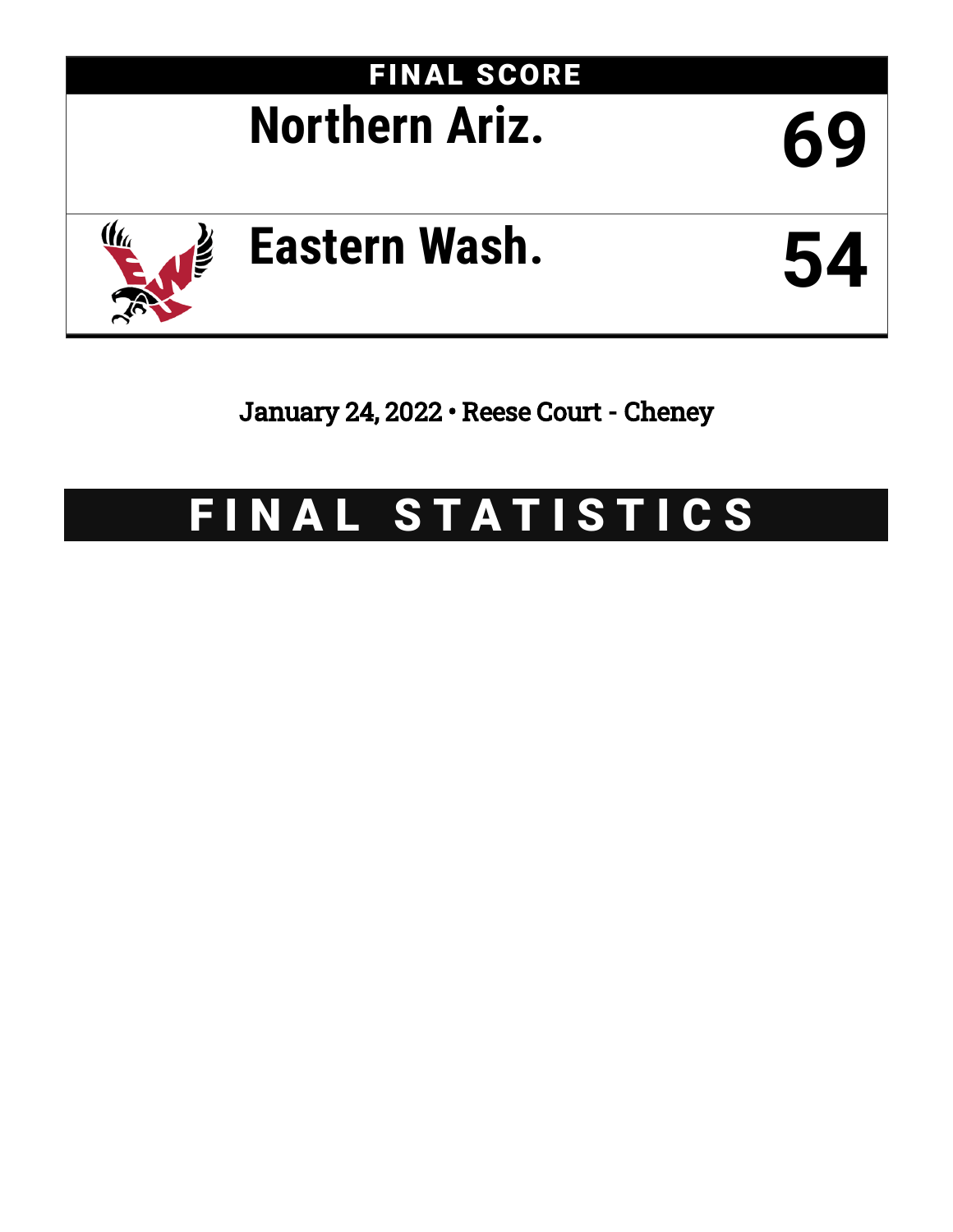## **Official Box Score Northern Ariz. vs Eastern Wash. Game Totals -- Final Statistics January 24, 2022 at Reese Court - Cheney**



## **Northern Ariz. 69**

| Plaver                | S  | Pts           | FG      | 3FG      | FT.      | OR | <b>DR</b> | TR             | PF          | A        | TO       | <b>BIK</b>    | Stl | Min | $+/-$ |
|-----------------------|----|---------------|---------|----------|----------|----|-----------|----------------|-------------|----------|----------|---------------|-----|-----|-------|
| <b>SCHENCK, REGAN</b> | G  | 14            | 7-8     | $0 - 1$  | $0-0$    |    | 6         |                | 3           | 4        |          | 0             | 0   | 36  | 10    |
| RASHEED, KHIARICA     | F. | 9             | $4-9$   | $0 - 2$  | $1 - 2$  | 3  | 6         | 9              | 3           | 3        |          |               |     | 30  | 12    |
| ORNDOFF, LAUREN       | G  | 13            | $4 - 9$ | $3 - 5$  | $2 - 2$  | 0  | 1         | 1              | 1           | 1        | 2        | 0             | 0   | 27  | 17    |
| RODABAUGH, EMILY      | G  | 5             | $2 - 7$ | $1 - 6$  | $0 - 0$  |    | 2         | 3              | 0           |          | 1.       | $\Omega$      |     | 23  | 10    |
| RADFORD, NINA         | F  | 8             | $3-6$   | 1-3      | $1 - 1$  |    | 3         | 4              | 3           | 2        | 4        | $\Omega$      |     | 27  | 14    |
| <b>MORAN, NYAH</b>    | F. | $\Omega$      | $0 - 2$ | $0 - 0$  | $0 - 0$  | 0  |           |                | 3           | $\Omega$ | $\Omega$ | $\Omega$      |     |     | 0     |
| MCDANIEL, TEIONNI     | G  | 4             | $2 - 7$ | $0 - 2$  | $0 - 0$  | 0  | 5         | 5              | 0           | 3        | 0        | $\Omega$      |     | 13  | 7     |
| MICH'L, SIERRA        | F. | 3             | $0 - 1$ | $0 - 0$  | $3 - 4$  |    | 1         | $\overline{2}$ |             |          | 0        | $\mathbf{0}$  | 0   | 9   | 5     |
| MORAN, OLIVIA         | F  | 11            | $5 - 7$ | $1 - 1$  | $0 - 1$  | 2  | 4         | 6              | 3           |          | 3        |               | 0   | 20  | 3     |
| JAITEH, FATOUMATA     | F. | $\mathcal{P}$ | $1 - 2$ | $0 - 0$  | $0 - 0$  | 0  | 2         | $\overline{2}$ | 1           | 0        | $\Omega$ | $\Omega$      | 0   | 7   | $-3$  |
| <b>TEAM</b>           |    |               |         |          |          | 0  | 2         | $\overline{2}$ | $\mathbf 0$ |          | 2        |               |     |     |       |
| <b>TOTALS</b>         |    | 69            |         | $6 - 20$ | $7 - 10$ | 9  | 33        | 42             | 18          | 16       | 20       | $\mathcal{P}$ |     |     |       |
|                       |    |               |         | 28-58    |          |    |           |                |             |          |          |               |     |     | 5 200 |

| <b>Shooting By Period</b> |           |       |          |       |         |       |
|---------------------------|-----------|-------|----------|-------|---------|-------|
| Period                    | FG        | FG%   | 3FG      | 3FG%  | FT      | FT%   |
| 1st Qtr                   | $7-14$    | 50%   | $1 - 4$  | 25%   | $1 - 2$ | 50%   |
| 2nd Qtr                   | $8 - 18$  | 44%   | $0 - 4$  | 00%   | $2 - 2$ | 100%  |
| 3rd Qtr                   | $7-16$    | 44%   | $3 - 8$  | 38%   | 1-1     | 100%  |
| 4th Qtr                   | $6 - 10$  | 60%   | $2 - 4$  | 50%   | $3-5$   | 60%   |
| 1st Half                  | $15 - 32$ | 47%   | $1 - 8$  | 13%   | $3 - 4$ | 75%   |
| 2nd Half                  | 13-26     | 50%   | $5 - 12$ | 42%   | $4-6$   | 67%   |
| Game                      | 28-58     | 48.3% | $6 - 20$ | 30.0% | 7-10    | 70.0% |

*Deadball Rebounds:* 3,0 *Last FG:* 4th-00:59 *Biggest Run:* 8-0 *Largest lead:* By 18 at 3rd-06:23 *Technical Fouls:* None.

## **Eastern Wash. 54**

| No. | Plaver                  | S  | Pts | FG.      | 3FG      | FT      | 0 <sub>R</sub> | DR       | TR       | PF            | A  | TO             | <b>B</b> lk  | Stl      | Min | $+/-$ |
|-----|-------------------------|----|-----|----------|----------|---------|----------------|----------|----------|---------------|----|----------------|--------------|----------|-----|-------|
| 04  | ZYLAK, ANDIE            | G  | 0   | $0 - 3$  | $0 - 2$  | $0 - 0$ | 0              | 2        | 2        | 2             | 5  | 3              | 0            |          | 31  | $-25$ |
| 10  | <b>BUCKLEY, JACINTA</b> | G  | 17  | $8 - 14$ | $1 - 5$  | $0 - 0$ | 4              | 2        | 6        | $\Omega$      |    | $\overline{2}$ | $\mathbf{0}$ | 3        | 31  | $-13$ |
| 21  | <b>KNOWLES, MILLY</b>   | F  | 5.  | $2 - 5$  | $0 - 0$  | $1 - 2$ |                | $\Omega$ | 1        | 2             |    | 2              | 0            | 0        | 24  | $-24$ |
| 23  | MARTIN, JAYDIA          | F  |     | 8 3-20   | $1 - 11$ | $1 - 2$ | 0              | 5        | 5        | 3             | 3  | 4              | $\mathbf{0}$ | 2        | 35  | $-14$ |
| 24  | LAWRENCE, JALEESA       | F. | 9   | $3 - 5$  | $3 - 5$  | $0 - 0$ | $\Omega$       | 6        | 6        | 3             | 0  | 3              | 0            |          | 29  | -11   |
| 01  | PETTIS, ALEXIS          | G  | 10  | $2 - 7$  | $1 - 5$  | $5-6$   |                | 2        | 3        | $\mathcal{P}$ |    |                | $\Omega$     | 2        | 21  | -6    |
| 05  | WARNS, DEVYNN           | G  | 0   | $0 - 2$  | $0 - 0$  | $0 - 0$ | 2              | $\Omega$ | 2        | 2             |    | 0              | $\Omega$     | 1        | 9   | 10    |
| 12  | <b>BOESEL, JORDYN</b>   | G  | 5   | $2 - 4$  | $1 - 2$  | $0 - 2$ | 0              | 1        |          | 1             | 0  | 0              | $\Omega$     | $\Omega$ | 16  | 2     |
| 14  | <b>CUNILL, NURIA</b>    | F. | 0   | $0 - 0$  | $0 - 0$  | $0 - 0$ | 0              | 0        | 0        | $\Omega$      | 0  | 0              | 0            | 0        | 1   | 3     |
| 30  | <b>JUNG, GABRIELLE</b>  | G  | 0   | $0 - 1$  | $0 - 1$  | $0 - 0$ | $\Omega$       | $\Omega$ | $\Omega$ | $\Omega$      | 0  | 0              | $\Omega$     | $\Omega$ | 3   | 3     |
|     | <b>TEAM</b>             |    |     |          |          |         |                | 2        | 3        | $\Omega$      |    | 0              |              |          |     |       |
|     | <b>TOTALS</b>           |    | 54. | 20-61    | 7-31     | $7-12$  | 9              | 20       | 29       | 15            | 12 | 15             | 0            | 10       | 200 |       |

| <b>Shooting By Period</b> |           |       |          |       |          |       |
|---------------------------|-----------|-------|----------|-------|----------|-------|
| Period                    | FG        | FG%   | 3FG      | 3FG%  | FT       | FT%   |
| 1st Qtr                   | $6 - 15$  | 40%   | $3-6$    | 50%   | $0-0$    | $0\%$ |
| 2nd Qtr                   | $4 - 16$  | 25%   | $1 - 9$  | 11%   | $1 - 2$  | 50%   |
| 3rd Qtr                   | $5 - 14$  | 36%   | $1 - 7$  | 14%   | $2 - 4$  | 50%   |
| 4th Qtr                   | $5 - 16$  | 31%   | $2-9$    | 22%   | $4-6$    | 67%   |
| 1st Half                  | $10 - 31$ | 32%   | $4 - 15$ | 27%   | $1 - 2$  | 50%   |
| 2nd Half                  | 10-30     | 33%   | $3 - 16$ | 19%   | $6 - 10$ | 60%   |
| Game                      | 20-61     | 32.8% | 7-31     | 22.6% | 7-12     | 58.3% |

*Deadball Rebounds:* 4,1 *Last FG:* 4th-01:22 *Biggest Run:* 9-0 *Largest lead:* By 4 at 1st-04:02 *Technical Fouls:* None.

| Game Notes:                                                            | <b>Score</b>                             | 1st | 2nd | 3rd                   | 4th | TOT | <b>Points</b>     | <b>NAU</b> | <b>EWU</b> |
|------------------------------------------------------------------------|------------------------------------------|-----|-----|-----------------------|-----|-----|-------------------|------------|------------|
| Officials: Sean Martin, Kenneth Nash, Teresa Turner<br>Attendance: 252 | <b>NAU</b>                               | 16  | 18  | 18                    |     | 69  | In the Paint      | 34         | 22         |
|                                                                        | EWU                                      | 15  | 10  | 13                    | 16  | 54  | Off Turns         |            | 21         |
| Start Time: 09:03 PM ET                                                |                                          |     |     |                       |     |     | 2nd Chance        |            |            |
| End Time: 10:54 PM ET<br>Game Duration: 1:51                           | NAU led for 35:16. EWU led for 3:30.     |     |     |                       |     |     | <b>Fast Break</b> | 14         | 12         |
| Conference Game:                                                       | Game was tied for 1:14.<br>Times tied: 0 |     |     | <b>Pad Changes: 6</b> |     |     | Bench             | 20         | 15         |

**Game was tied for 1:14.** Times tied: **0** Lead Changes: **6**

| In the Paint      | 34             | 22             |
|-------------------|----------------|----------------|
| Off Turns         | 11             | 21             |
| 2nd Chance        | 5              |                |
| <b>Fast Break</b> | 14             | 12             |
| Bench             | 20             | 15             |
| Per Poss          | 0.986<br>32/70 | 0.771<br>24/70 |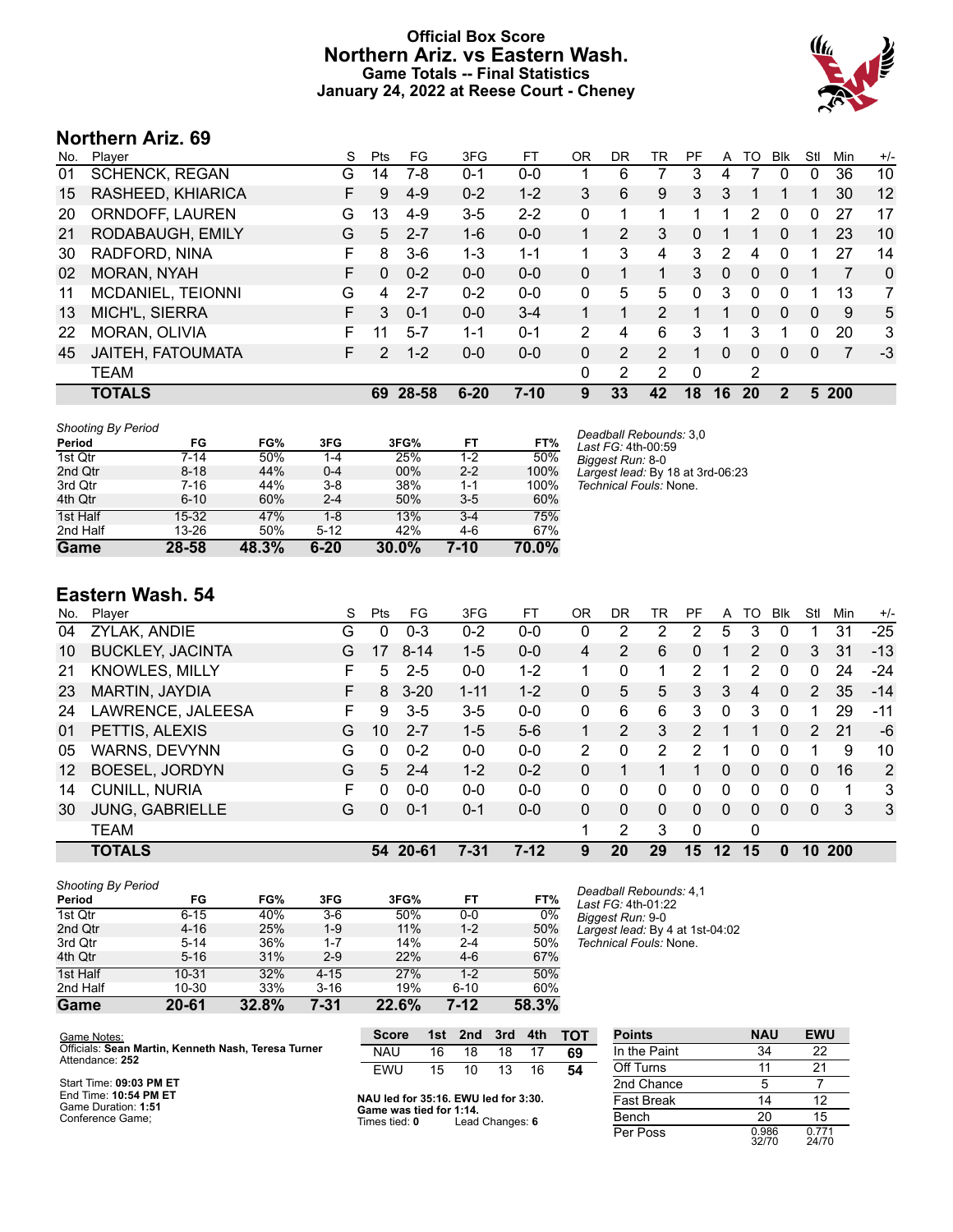## **Official Box Score Northern Ariz. vs Eastern Wash. First Half Statistics Only January 24, 2022 at Reese Court - Cheney**



# **Northern Ariz. 34**

| No. | Plaver                | S  | <b>Pts</b>    | <b>FG</b> | 3FG     | <b>FT</b> | <b>OR</b> | <b>DR</b> | TR             | PF       | A | TO       | <b>B</b> lk | Stl | <b>Min</b> | $+/-$          |
|-----|-----------------------|----|---------------|-----------|---------|-----------|-----------|-----------|----------------|----------|---|----------|-------------|-----|------------|----------------|
| 01  | <b>SCHENCK, REGAN</b> | G  | 6             | $3 - 3$   | $0 - 0$ | $0-0$     |           | 2         | 3              |          | 2 | 5        | 0           | 0   | 17         | 2              |
| 02  | <b>MORAN, NYAH</b>    | F  | $\Omega$      | $0 - 1$   | $0 - 0$ | $0 - 0$   | 0         |           |                | 2        | 0 | 0        | 0           |     | 6          | 2              |
| 11  | MCDANIEL, TEIONNI     | G  | 4             | $2 - 5$   | $0 - 1$ | $0 - 0$   | 0         | 3         | 3              | 0        | 2 | 0        | 0           | 1   | 8          | 10             |
| 13  | MICH'L, SIERRA        | F  | 3             | $0 - 1$   | $0 - 0$ | $3 - 4$   |           | 1         | $\overline{2}$ | $\Omega$ |   | 0        | 0           | 0   |            | 4              |
| 15  | RASHEED, KHIARICA     | F  | 4             | $2 - 5$   | $0 - 1$ | $0 - 0$   | 2         | 3         | 5              | 1        | 2 | 0        | 0           | 0   | 13         | 5              |
| 20  | ORNDOFF, LAUREN       | G  | 5             | $2 - 5$   | $1 - 2$ | $0 - 0$   | 0         | 0         | 0              | 1        | 0 |          | 0           | 0   | 12         | 8              |
| 21  | RODABAUGH, EMILY      | G  | 2             | $1 - 4$   | $0 - 3$ | $0 - 0$   | -1        | 2         | 3              | 0        |   | 0        | 0           | 1   | 14         | 9              |
| 22  | MORAN, OLIVIA         | F  | 6             | $3 - 3$   | $0 - 0$ | $0 - 0$   | 1         | 2         | 3              | 1        | 0 | 1        | 0           | 0   | 8          | 0              |
| 30  | RADFORD, NINA         | F  | 2             | $1 - 3$   | $0 - 1$ | $0 - 0$   | 0         | $\Omega$  | 0              | 1        | 0 |          | 0           | 0   | 11         | 1              |
| 45  | JAITEH, FATOUMATA     | F. | $\mathcal{P}$ | $1 - 2$   | $0 - 0$ | $0 - 0$   | 0         | 1         |                | 1        | 0 | $\Omega$ | $\Omega$    | 0   | 3          | $\overline{4}$ |
|     | <b>TEAM</b>           |    | 0             | $0 - 0$   | $0 - 0$ | $0 - 0$   | 0         |           |                | 0        | 0 | 0        | $\Omega$    | 0   | 0          |                |
|     | <b>TOTALS</b>         |    |               | 34 15-32  | $1 - 8$ | $3 - 4$   | 6         | 16        | 22             | 8        | 8 | 8        | 0           | 3   | 100        |                |

| <b>Shooting By Period</b><br>Period | FG       | FG%   | 3FG  | 3FG%   | FТ      | FT%   |
|-------------------------------------|----------|-------|------|--------|---------|-------|
| 1st Otr                             | 7-14     | 50%   | 1-4  | 25%    | $1 - 2$ | 50%   |
| 2nd Otr                             | $8 - 18$ | 44%   | 0-4  | $00\%$ | $2-2$   | 100%  |
| 1st Half                            | $15-32$  | 47%   | 1-8  | 13%    | 3-4     | 75%   |
| Game                                | 28-58    | 48.3% | 6-20 | 30.0%  | 7-10    | 70.0% |

*Deadball Rebounds:* 3,0 *Last FG Half:* NAU 2nd-01:56

## **Eastern Wash. 25**

| No. | Player                  | S  | <b>Pts</b>    | FG        | 3FG      | <b>FT</b> | <b>OR</b>      | <b>DR</b> | TR           | <b>PF</b>     | A | TO            | <b>B</b> lk | Stl      | Min          | $+/-$    |
|-----|-------------------------|----|---------------|-----------|----------|-----------|----------------|-----------|--------------|---------------|---|---------------|-------------|----------|--------------|----------|
| 01  | PETTIS, ALEXIS          | G  | 3             | $1 - 2$   | $1 - 2$  | $0 - 0$   |                | 0         |              | $\Omega$      | 0 |               | 0           | 0        | 10           | 0        |
| 04  | ZYLAK, ANDIE            | G  | 0             | $0 - 1$   | $0 - 1$  | $0 - 0$   | 0              |           |              |               | 2 | 3             | 0           | 0        | 14           | $-14$    |
| 05  | <b>WARNS, DEVYNN</b>    | G  | 0             | $0 - 1$   | $0 - 0$  | $0 - 0$   |                | 0         |              |               |   | 0             | 0           |          | 6            | 5        |
| 10  | <b>BUCKLEY, JACINTA</b> | G  | 9             | $4-6$     | $1 - 3$  | $0 - 0$   | $\overline{2}$ |           | 3            | 0             | 0 | 0             | 0           |          | 16           | $-10$    |
| 12  | BOESEL, JORDYN          | G  | 2             | $1 - 3$   | $0 - 1$  | $0 - 0$   | 0              | 0         | $\Omega$     |               | 0 | 0             | 0           | $\Omega$ | 8            | -6       |
| 14  | <b>CUNILL, NURIA</b>    | F  | 0             | $0 - 0$   | $0 - 0$  | $0 - 0$   | 0              | 0         | $\mathbf{0}$ | 0             | 0 | $\Omega$      | $\Omega$    | $\Omega$ | 1            | 3        |
| 21  | <b>KNOWLES, MILLY</b>   | F. | 3             | 1-4       | $0 - 0$  | $1 - 2$   | 1              | 0         | 1            | $\mathcal{P}$ |   | 2             | 0           | 0        | 13           | $-14$    |
| 23  | MARTIN, JAYDIA          | F. | $\mathcal{P}$ | $1 - 11$  | $0 - 5$  | $0 - 0$   | 0              | 4         | 4            | 0             | 3 | $\mathcal{P}$ | 0           | 2        | 17           | -6       |
| 24  | LAWRENCE, JALEESA       | F. | 6             | $2 - 3$   | $2 - 3$  | $0 - 0$   | $\Omega$       | 3         | 3            |               | 0 |               | 0           | 0        | 14           | $-3$     |
| 30  | JUNG, GABRIELLE         | G  | 0             | $0 - 0$   | $0 - 0$  | $0 - 0$   | 0              | 0         | $\Omega$     | $\Omega$      | 0 | 0             | 0           | $\Omega$ | $\mathbf{0}$ | $\Omega$ |
|     | <b>TEAM</b>             |    | 0             | $0 - 0$   | $0 - 0$  | $0 - 0$   | 0              |           | 1            | 0             | 0 | 0             | 0           | 0        | $\mathbf 0$  |          |
|     | <b>TOTALS</b>           |    | 25            | $10 - 31$ | $4 - 15$ | $1 - 2$   | 5              | 10        | 15           | 6             |   | 9             | 0           | 4        | 100          |          |

| Shooting By Period<br>Period | FG        | FG%   | 3FG      | 3FG%  | FТ      | FT%   |
|------------------------------|-----------|-------|----------|-------|---------|-------|
| 1st Qtr                      | $6 - 15$  | 40%   | $3-6$    | 50%   | 0-0     | 0%    |
| 2nd Qtr                      | $4 - 16$  | 25%   | $1 - 9$  | 11%   | $1 - 2$ | 50%   |
| 1st Half                     | $10 - 31$ | 32%   | $4 - 15$ | 27%   | $1 - 2$ | 50%   |
| Game                         | $20 - 61$ | 32.8% | 7-31     | 22.6% | 7-12    | 58.3% |

*Deadball Rebounds:* 4,1 *Last FG Half:* EWU 2nd-00:25

| Game Notes:                                                            | <b>Score</b> | 1st. | 2nd | 3rd | 4th | <b>TOT</b> | <b>Points from (This Period)</b> | <b>NAU EWU</b> |    |
|------------------------------------------------------------------------|--------------|------|-----|-----|-----|------------|----------------------------------|----------------|----|
| Officials: Sean Martin, Kenneth Nash, Teresa Turner<br>Attendance: 252 | <b>NAU</b>   | 16   | 18  | 18  |     | 69         | In the Paint                     | 24             | 12 |
|                                                                        | EWU          | 15   | 10  | 13  | 16  | 54         | Off Turns                        |                |    |
| Start Time: 09:03 PM ET                                                |              |      |     |     |     |            | 2nd Chance                       |                |    |
| End Time: 10:54 PM ET<br>Game Duration: 1:51                           |              |      |     |     |     |            | Fast Break                       |                |    |
| Conference Game;                                                       |              |      |     |     |     |            | Bench                            | 15             |    |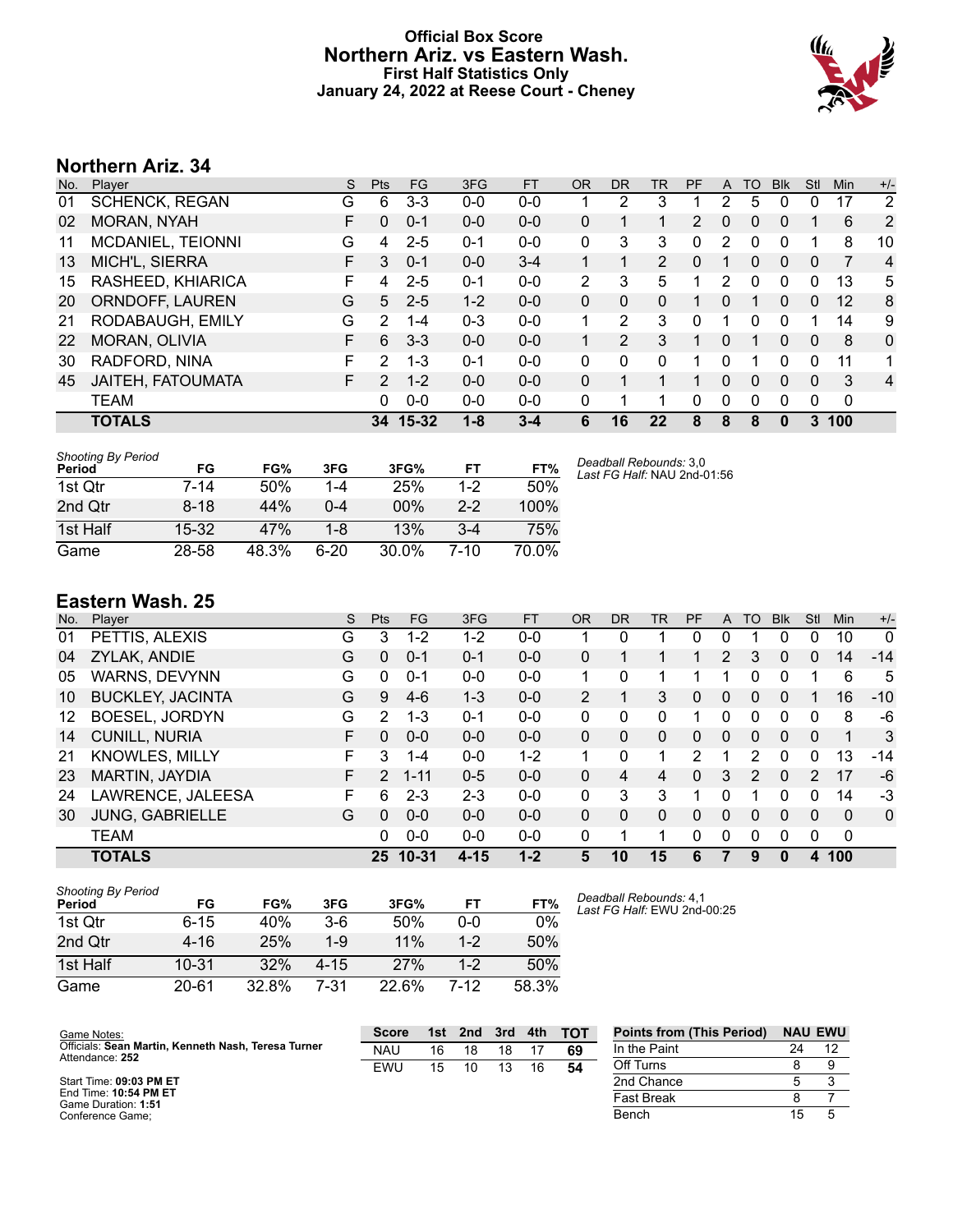## **Official Box Score Northern Ariz. vs Eastern Wash. First Quarter Statistics Only January 24, 2022 at Reese Court - Cheney**



# **Northern Ariz. 16**

| No. | Plaver                | S  | <b>Pts</b>   | FG       | 3FG     | <b>FT</b> | <b>OR</b>    | <b>DR</b> | TR             | <b>PF</b> | A        | TO       | <b>Blk</b> | Stl      | Min | $+/-$ |
|-----|-----------------------|----|--------------|----------|---------|-----------|--------------|-----------|----------------|-----------|----------|----------|------------|----------|-----|-------|
| 01  | <b>SCHENCK, REGAN</b> | G  | 4            | $2 - 2$  | $0-0$   | $0-0$     | 0            | 0         | 0              |           |          | 4        | 0          | 0        | 8   | $-4$  |
| 15  | RASHEED, KHIARICA     | F  | $\Omega$     | $0 - 1$  | $0 - 0$ | $0 - 0$   | $\Omega$     | 2         | $\overline{2}$ |           |          | 0        | 0          | 0        | 6   | 1     |
| 20  | ORNDOFF, LAUREN       | G  | 3            | $1 - 2$  | $1 - 1$ | $0 - 0$   | $\Omega$     | 0         | 0              | 0         | 0        | 0        | 0          | 0        | 6   | 1     |
| 21  | RODABAUGH, EMILY      | G  | $\mathbf{0}$ | $0 - 2$  | $0 - 2$ | $0 - 0$   |              |           | $\overline{2}$ | 0         |          | 0        | 0          |          | 9   | 1     |
| 30  | RADFORD, NINA         | F  | 2            | $1 - 2$  | $0 - 1$ | $0 - 0$   | $\mathbf{0}$ | 0         | 0              | 0         | $\Omega$ |          | 0          | 0        | 6   | 1     |
| 02  | <b>MORAN, NYAH</b>    | F  | $\Omega$     | $0 - 0$  | $0 - 0$ | $0 - 0$   | 0            |           |                |           | $\Omega$ | 0        | 0          | $\Omega$ | 4   | 0     |
| 11  | MCDANIEL, TEIONNI     | G  | 2            | $1 - 3$  | $0 - 0$ | $0 - 0$   | $\mathbf{0}$ | 2         | 2              | 0         | $\Omega$ | 0        | 0          |          | 2   | 5     |
| 13  | MICH'L, SIERRA        | F  |              | $0 - 0$  | $0 - 0$ | $1 - 2$   | $\Omega$     | 0         | 0              | $\Omega$  |          | $\Omega$ | 0          | $\Omega$ | 4   | 0     |
| 22  | MORAN, OLIVIA         | F  | 4            | $2 - 2$  | $0 - 0$ | $0 - 0$   | 1            | 0         | 1              | $\Omega$  | 0        | 0        | 0          | 0        | 5   | 0     |
| 45  | JAITEH, FATOUMATA     | F. | $\mathbf{0}$ | $0 - 0$  | $0 - 0$ | $0 - 0$   | $\Omega$     | 0         | 0              | $\Omega$  | $\Omega$ | $\Omega$ | 0          | $\Omega$ | 0   | 0     |
|     | <b>TEAM</b>           |    |              |          |         |           | 0            |           | 1              | 0         |          | 0        |            |          |     |       |
|     | <b>TOTALS</b>         |    | 16           | $7 - 14$ | 1-4     | $1 - 2$   | 2            |           | 9              | 3         | 4        | 5        | 0          | 2        | 50  |       |
|     |                       |    |              |          |         |           |              |           |                |           |          |          |            |          |     |       |

| <b>Shooting By Period</b><br>Period | FG       | FG%   | 3FG      | 3FG%   | FT      | FT%   |
|-------------------------------------|----------|-------|----------|--------|---------|-------|
| 1st Qtr                             | 7-14     | 50%   | 1-4      | 25%    | 1-2     | 50%   |
| 2nd Qtr                             | $8 - 18$ | 44%   | $0 - 4$  | $00\%$ | $2 - 2$ | 100%  |
| 1st Half                            | $7 - 14$ | 50%   | $1 - 4$  | 25%    | $1 - 2$ | 50%   |
| 1st Half                            | 15-32    | 47%   | 1-8      | 13%    | 3-4     | 75%   |
| Game                                | 28-58    | 48.3% | $6 - 20$ | 30.0%  | 7-10    | 70.0% |

## **Eastern Wash. 15**

| No. | Player                  | S  | Pts           | FG.      | 3FG     | <b>FT</b> | <b>OR</b>    | <b>DR</b> | TR           | PF | A        | TO       | <b>B</b> lk | <b>Stl</b>    | Min          | $+/-$          |
|-----|-------------------------|----|---------------|----------|---------|-----------|--------------|-----------|--------------|----|----------|----------|-------------|---------------|--------------|----------------|
| 04  | ZYLAK, ANDIE            | G  | 0             | $0 - 1$  | 0-1     | $0-0$     | 0            |           |              |    |          |          | 0           | 0             | 9            | $-6$           |
| 10  | <b>BUCKLEY, JACINTA</b> | G  |               | $3 - 4$  | $1 - 2$ | $0 - 0$   | 0            |           |              | 0  | 0        | 0        | 0           |               | 9            | $-1$           |
| 21  | <b>KNOWLES, MILLY</b>   | F  | 0             | $0 - 3$  | $0 - 0$ | $0-0$     |              | 0         | 1            |    |          | 2        | 0           | 0             |              | -9             |
| 23  | <b>MARTIN, JAYDIA</b>   | F. | $\mathcal{P}$ | $1 - 3$  | $0 - 0$ | $0 - 0$   | 0            |           | 1.           | 0  | 3        | 1        | 0           | $\mathcal{P}$ | 8            | $\overline{4}$ |
| 24  | LAWRENCE, JALEESA       | F. | 3             | $1 - 1$  | $1 - 1$ | $0 - 0$   | 0            | 0         | $\mathbf{0}$ | 0  | 0        | 0        | 0           | 0             | 6            | $-1$           |
| 01  | PETTIS, ALEXIS          | G  | 3             | $1 - 1$  | $1 - 1$ | $0 - 0$   | 1            | $\Omega$  | 1.           | 0  | $\Omega$ | 1        | 0           | $\Omega$      | 5            | 3              |
| 05  | <b>WARNS, DEVYNN</b>    | G  | 0             | $0 - 0$  | $0 - 0$ | $0-0$     | $\Omega$     | 0         | 0            | 0  | 0        | $\Omega$ | 0           | $\Omega$      |              | 5              |
| 12  | <b>BOESEL, JORDYN</b>   | G  | 0             | $0 - 2$  | $0 - 1$ | $0 - 0$   | $\Omega$     | 0         | 0            |    | 0        | $\Omega$ | 0           | 0             | 5            | $\mathbf 0$    |
| 14  | <b>CUNILL, NURIA</b>    | F  | 0             | $0 - 0$  | $0 - 0$ | $0 - 0$   | 0            | 0         | 0            | 0  | 0        | ∩        | 0           | 0             | 0            | 0              |
| 30  | <b>JUNG, GABRIELLE</b>  | G  | 0             | $0 - 0$  | $0 - 0$ | $0 - 0$   | 0            | 0         | 0            | 0  | $\Omega$ | $\Omega$ | 0           | $\Omega$      | $\mathbf{0}$ | $\mathbf{0}$   |
|     | <b>TEAM</b>             |    |               |          |         |           | 0            | 1         | 1            | 0  |          | 0        |             |               |              |                |
|     | <b>TOTALS</b>           |    | 15            | $6 - 15$ | $3 - 6$ | $0 - 0$   | $\mathbf{2}$ | 4         | 6            | 3  | 5        | 5        | 0           | 3             | 50           |                |

| <b>Shooting By Period</b> |           |       |          |       |         |       | Dea |
|---------------------------|-----------|-------|----------|-------|---------|-------|-----|
| Period                    | FG        | FG%   | 3FG      | 3FG%  | FT      | FT%   |     |
| 1st Qtr                   | $6 - 15$  | 40%   | $3-6$    | 50%   | $0 - 0$ | 0%    |     |
| 2nd Qtr                   | $4 - 16$  | 25%   | $1 - 9$  | 11%   | $1-2$   | 50%   |     |
| 1st Half                  | $6 - 15$  | 40%   | $3-6$    | 50%   | $0 - 0$ | 0%    |     |
| 1st Half                  | $10 - 31$ | 32%   | $4 - 15$ | 27%   | $1-2$   | 50%   |     |
| Game                      | $20 - 61$ | 32.8% | 7-31     | 22.6% | $7-12$  | 58.3% |     |

*Deadball Rebounds:* 4,1

| Game Notes:                                                            | <b>Score</b> | 1st | 2nd | 3rd | 4th | <b>TOT</b> | <b>Points (This Period)</b> | <b>NAU</b>    | <b>EWU</b>    |
|------------------------------------------------------------------------|--------------|-----|-----|-----|-----|------------|-----------------------------|---------------|---------------|
| Officials: Sean Martin, Kenneth Nash, Teresa Turner<br>Attendance: 252 | <b>NAU</b>   | 16  | 18  | 18  |     | 69         | In the Paint                | 10            |               |
|                                                                        | EWU          | 15  | 10  | 13  | 16  | 54         | Off Turns                   |               |               |
| Start Time: 09:03 PM ET                                                |              |     |     |     |     |            | 2nd Chance                  |               |               |
| End Time: 10:54 PM ET<br>Game Duration: 1:51                           |              |     |     |     |     |            | <b>Fast Break</b>           |               |               |
| Conference Game:                                                       |              |     |     |     |     |            | Bench                       |               |               |
|                                                                        |              |     |     |     |     |            | Per Poss                    | 0.889<br>8/18 | 0.833<br>6/18 |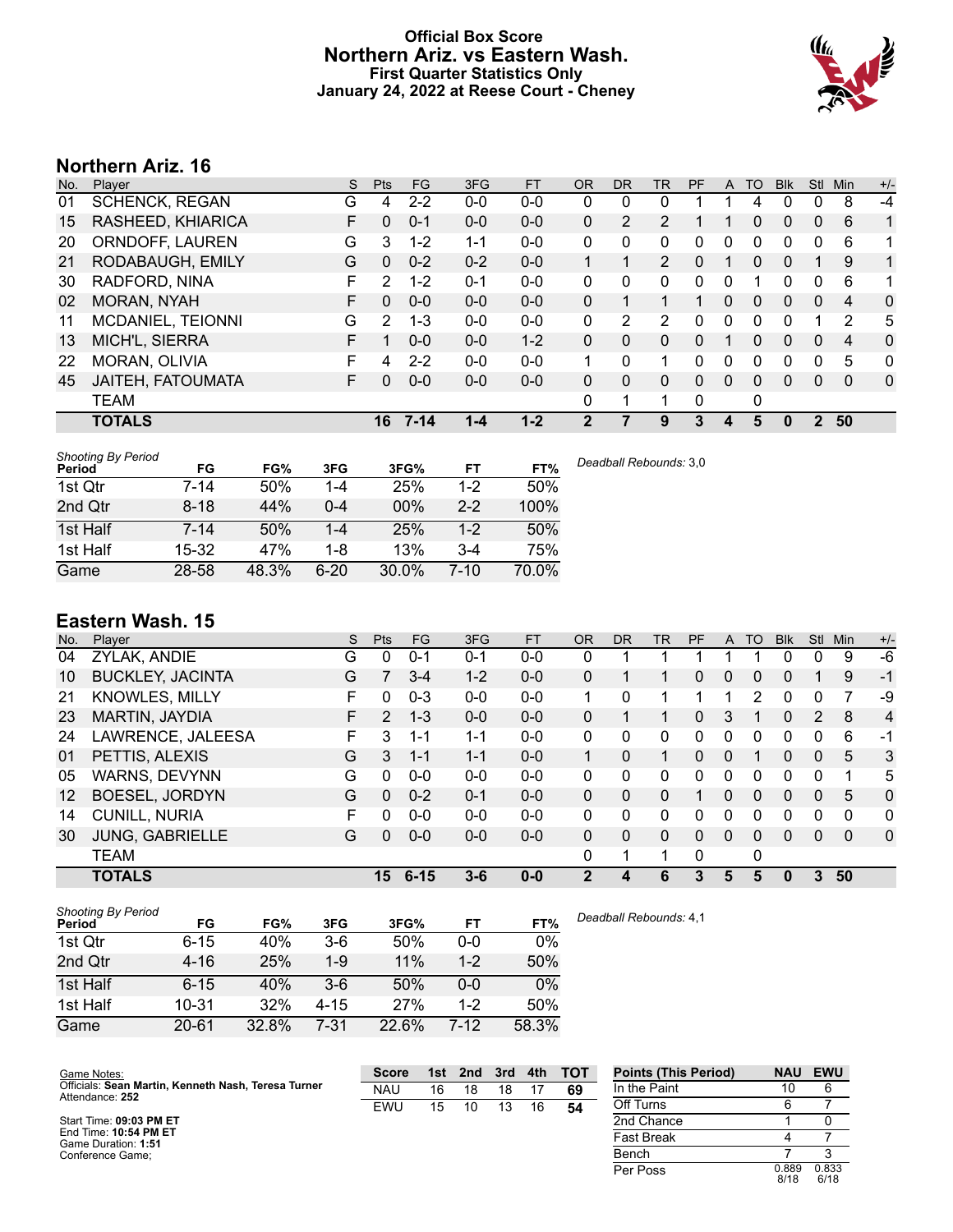#### **Official Play-By-Play Northern Ariz. vs Eastern Wash. First Quarter January 24, 2022 at Reese Court - Cheney**



#### **Period 1**

#### **Starters:**

**Northern Ariz**.: 1 SCHENCK,REGAN (G); 15 RASHEED,KHIARICA (F); 20 ORNDOFF,LAUREN (G); 21 RODABAUGH,EMILY (G); 30 RADFORD,NINA (F);<br>**Eastern Wash.**: 4 ZYLAK,ANDIE (G); 10 BUCKLEY,JACINTA (G); 21 KNOWLES,MILLY (F); 23 MARTI

| Time           | <b>VISITORS: Northern Ariz.</b>      | <b>Score</b> | <b>Margin</b>  | <b>HOME: Eastern Wash.</b>                                             |
|----------------|--------------------------------------|--------------|----------------|------------------------------------------------------------------------|
| 09:48          | MISSED 3PTR by RODABAUGH, EMILY      |              |                |                                                                        |
| 09:44          |                                      |              |                | REBOUND (DEF) by TEAM                                                  |
| 09:44          | FOUL (PERSONAL) by RASHEED, KHIARICA |              |                |                                                                        |
| 09:27          |                                      |              |                | TURNOVER (BADPASS) by ZYLAK, ANDIE                                     |
| 09:27          | STEAL by RODABAUGH, EMILY            |              |                |                                                                        |
| 09:21<br>09:17 | MISSED 3PTR by RADFORD, NINA         |              |                | REBOUND (DEF) by BUCKLEY, JACINTA                                      |
| 09:01          |                                      |              |                | MISSED 3PTR by ZYLAK, ANDIE                                            |
| 09:00          | REBOUND (DEF) by TEAM                |              |                |                                                                        |
| 08:46          | GOOD! LAYUP by SCHENCK, REGAN        | $0 - 2$      | V <sub>2</sub> |                                                                        |
| 08:46          | ASSIST by RASHEED, KHIARICA          |              |                |                                                                        |
| 08:13          |                                      |              |                | MISSED LAYUP by KNOWLES, MILLY                                         |
| 08:11          | REBOUND (DEF) by RASHEED, KHIARICA   |              |                |                                                                        |
| 07:59          | MISSED LAYUP by RASHEED, KHIARICA    |              |                |                                                                        |
| 07:56          |                                      |              |                | REBOUND (DEF) by MARTIN, JAYDIA                                        |
| 07:51<br>07:51 |                                      |              |                | FOUL (OFF) by KNOWLES, MILLY<br>TURNOVER (OFFENSIVE) by KNOWLES, MILLY |
| 07:27          | GOOD! JUMPER by RADFORD, NINA        | $0 - 4$      | V <sub>4</sub> |                                                                        |
| 07:27          | ASSIST by SCHENCK, REGAN             |              |                |                                                                        |
| 07:18          | FOUL (PERSONAL) by SCHENCK, REGAN    |              |                |                                                                        |
| 07:08          |                                      |              |                | MISSED JUMPER by MARTIN, JAYDIA                                        |
| 07:04          |                                      |              |                | REBOUND (OFF) by KNOWLES, MILLY                                        |
| 07:01          |                                      |              |                | MISSED LAYUP by KNOWLES, MILLY                                         |
| 06:58          | REBOUND (DEF) by RODABAUGH, EMILY    |              |                |                                                                        |
| 06:45          |                                      |              |                | SUB OUT: KNOWLES, MILLY                                                |
| 06:45          |                                      |              |                | SUB IN: PETTIS, ALEXIS                                                 |
| 06:40          | TURNOVER (BADPASS) by SCHENCK, REGAN |              |                |                                                                        |
| 06:40<br>06:36 |                                      | $2 - 4$      | V <sub>2</sub> | STEAL by BUCKLEY, JACINTA<br>GOOD! LAYUP by BUCKLEY, JACINTA [FB]      |
| 06:17          | TURNOVER (BADPASS) by RADFORD, NINA  |              |                |                                                                        |
| 06:17          |                                      |              |                | STEAL by MARTIN, JAYDIA                                                |
| 06:11          |                                      | $5 - 4$      | H <sub>1</sub> | GOOD! 3PTR by LAWRENCE, JALEESA [FB]                                   |
| 06:11          |                                      |              |                | ASSIST by ZYLAK, ANDIE                                                 |
| 05:51          | GOOD! 3PTR by ORNDOFF, LAUREN        | $5 - 7$      | V <sub>2</sub> |                                                                        |
| 05:51          | ASSIST by RODABAUGH, EMILY           |              |                |                                                                        |
| 05:39          |                                      |              |                | MISSED LAYUP by MARTIN, JAYDIA                                         |
| 05:36          | REBOUND (DEF) by RASHEED, KHIARICA   |              |                |                                                                        |
| 05:31          | GOOD! LAYUP by SCHENCK, REGAN [FB]   | $5-9$        | V <sub>4</sub> |                                                                        |
| 05:13          |                                      | $8 - 9$      | V <sub>1</sub> | GOOD! 3PTR by BUCKLEY, JACINTA                                         |
| 05:13<br>04:56 |                                      |              |                | ASSIST by MARTIN, JAYDIA                                               |
| 04:56          | MISSED LAYUP by ORNDOFF, LAUREN      |              |                | REBOUND (DEF) by TEAM                                                  |
| 04:56          |                                      |              |                |                                                                        |
| 04:56          |                                      |              |                | SUB OUT: ZYLAK, ANDIE                                                  |
| 04:56          |                                      |              |                | SUB OUT: LAWRENCE, JALEESA                                             |
| 04:56          |                                      |              |                | SUB IN: WARNS, DEVYNN                                                  |
| 04:56          |                                      |              |                | SUB IN: BOESEL, JORDYN                                                 |
| 04:56          | SUB OUT: RASHEED, KHIARICA           |              |                |                                                                        |
| 04:56          | SUB OUT: ORNDOFF, LAUREN             |              |                |                                                                        |
| 04:56          | SUB OUT: RADFORD, NINA               |              |                |                                                                        |
| 04:56          | SUB IN: MORAN, NYAH                  |              |                |                                                                        |
| 04:56          | SUB IN: MICH'L, SIERRA               |              |                |                                                                        |
| 04:56<br>04:42 | SUB IN: MORAN, OLIVIA                | $11-9$       | H <sub>2</sub> | GOOD! 3PTR by PETTIS, ALEXIS                                           |
| 04:42          |                                      |              |                | ASSIST by MARTIN, JAYDIA                                               |
| 04:16          | MISSED 3PTR by RODABAUGH, EMILY      |              |                |                                                                        |
| 04:12          | REBOUND (OFF) by RODABAUGH, EMILY    |              |                |                                                                        |
| 04:07          | TURNOVER (BADPASS) by SCHENCK, REGAN |              |                |                                                                        |
| 04:07          |                                      |              |                | STEAL by MARTIN, JAYDIA                                                |
| 04:02          |                                      | $13-9$       | H4             | GOOD! LAYUP by BUCKLEY, JACINTA [FB]                                   |
| 04:02          |                                      |              |                | ASSIST by MARTIN, JAYDIA                                               |
| 03:38          | TURNOVER (BADPASS) by SCHENCK, REGAN |              |                |                                                                        |
| 03:38          | SUB OUT: SCHENCK, REGAN              |              |                |                                                                        |
| 03:38          | SUB IN: MCDANIEL, TEIONNI            |              |                |                                                                        |
| 03:28          | FOUL (PERSONAL) by MORAN, NYAH       |              |                |                                                                        |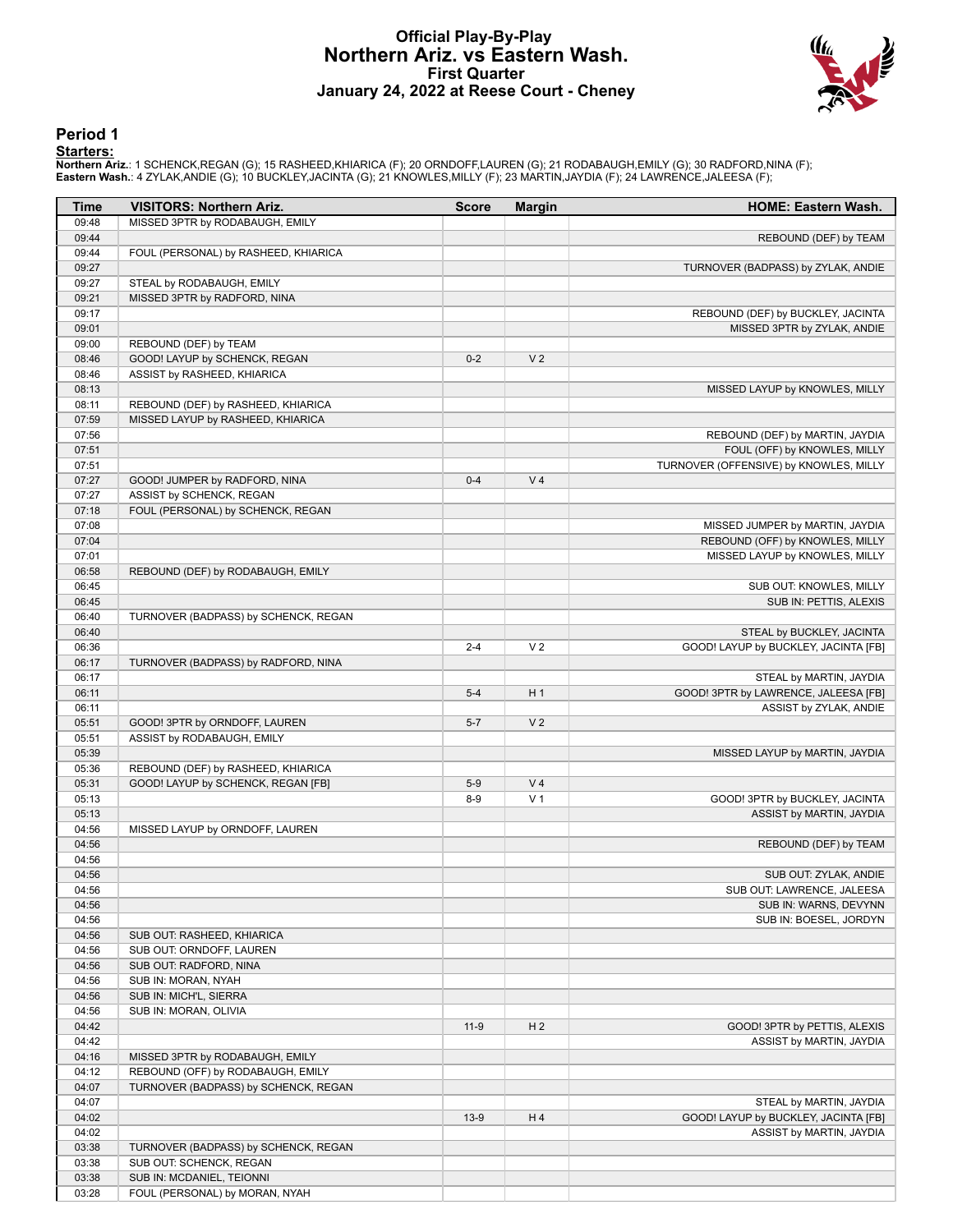| Time  | <b>VISITORS: Northern Ariz.</b>       | <b>Score</b> | <b>Margin</b>  | <b>HOME: Eastern Wash.</b>            |
|-------|---------------------------------------|--------------|----------------|---------------------------------------|
| 03:28 |                                       |              |                | SUB OUT: WARNS, DEVYNN                |
| 03:28 |                                       |              |                | SUB OUT: MARTIN, JAYDIA               |
| 03:28 |                                       |              |                | SUB IN: ZYLAK, ANDIE                  |
| 03:28 |                                       |              |                | SUB IN: KNOWLES, MILLY                |
| 03:26 |                                       |              |                | MISSED JUMPER by BOESEL, JORDYN       |
| 03:22 | REBOUND (DEF) by MCDANIEL, TEIONNI    |              |                |                                       |
| 03:18 | MISSED LAYUP by MCDANIEL, TEIONNI     |              |                |                                       |
| 03:16 | REBOUND (OFF) by MORAN, OLIVIA        |              |                |                                       |
| 03:09 |                                       |              |                | FOUL (PERSONAL) by ZYLAK, ANDIE       |
| 03:09 | MISSED FT by MICH'L, SIERRA           |              |                |                                       |
| 03:09 | REBOUND (OFF) by TEAM                 |              |                |                                       |
| 03:09 | GOOD! FT by MICH'L, SIERRA            | $13 - 10$    | $H_3$          |                                       |
| 02:54 |                                       |              |                | TURNOVER (TRAVEL) by KNOWLES, MILLY   |
| 02:37 | GOOD! LAYUP by MORAN, OLIVIA [PNT]    | $13 - 12$    | H <sub>1</sub> |                                       |
| 02:37 | ASSIST by MICH'L, SIERRA              |              |                |                                       |
| 02:28 |                                       |              |                | TURNOVER (LOSTBALL) by PETTIS, ALEXIS |
| 02:28 | STEAL by MCDANIEL, TEIONNI            |              |                |                                       |
| 02:25 | GOOD! LAYUP by MCDANIEL, TEIONNI [FB] | $13 - 14$    | V <sub>1</sub> |                                       |
| 02:08 |                                       |              |                | MISSED 3PTR by BUCKLEY, JACINTA       |
| 02:05 |                                       |              |                | REBOUND (OFF) by PETTIS, ALEXIS       |
| 01:53 |                                       |              |                | MISSED LAYUP by KNOWLES, MILLY        |
| 01:51 | REBOUND (DEF) by MORAN, NYAH          |              |                |                                       |
| 01:39 | MISSED JUMPER by MCDANIEL, TEIONNI    |              |                |                                       |
| 01:37 |                                       |              |                | REBOUND (DEF) by ZYLAK, ANDIE         |
| 01:30 |                                       |              |                | MISSED 3PTR by BOESEL, JORDYN         |
| 01:27 | REBOUND (DEF) by MCDANIEL, TEIONNI    |              |                |                                       |
| 01:23 |                                       |              |                | FOUL (PERSONAL) by BOESEL, JORDYN     |
| 01:23 |                                       |              |                | SUB OUT: PETTIS, ALEXIS               |
| 01:23 |                                       |              |                | SUB OUT: BUCKLEY, JACINTA             |
| 01:23 |                                       |              |                | SUB IN: MARTIN, JAYDIA                |
| 01:23 |                                       |              |                | SUB IN: LAWRENCE, JALEESA             |
| 01:23 | SUB OUT: MORAN, NYAH                  |              |                |                                       |
| 01:23 | SUB OUT: MCDANIEL, TEIONNI            |              |                |                                       |
| 01:23 | SUB OUT: MICH'L, SIERRA               |              |                |                                       |
| 01:23 | SUB OUT: RODABAUGH, EMILY             |              |                |                                       |
| 01:23 | SUB IN: SCHENCK, REGAN                |              |                |                                       |
| 01:23 | SUB IN: RASHEED, KHIARICA             |              |                |                                       |
| 01:23 | SUB IN: ORNDOFF, LAUREN               |              |                |                                       |
| 01:23 | SUB IN: RADFORD, NINA                 |              |                |                                       |
| 01:03 | GOOD! LAYUP by MORAN, OLIVIA          | 13-16        | $V_3$          |                                       |
| 00:46 |                                       | $15-16$      | V <sub>1</sub> | GOOD! LAYUP by MARTIN, JAYDIA         |
| 00:46 |                                       |              |                | ASSIST by KNOWLES, MILLY              |
| 00:16 | TURNOVER (LOSTBALL) by SCHENCK, REGAN |              |                |                                       |
| 00:16 |                                       |              |                | SUB OUT: BOESEL, JORDYN               |
| 00:16 |                                       |              |                | SUB IN: BUCKLEY, JACINTA              |
| 00:16 | SUB OUT: RASHEED, KHIARICA            |              |                |                                       |
| 00:16 | SUB IN: JAITEH, FATOUMATA             |              |                |                                       |
| 00:03 |                                       |              |                | TURNOVER (BADPASS) by MARTIN, JAYDIA  |

## **Northern Ariz. 16, Eastern Wash. 15**

| <b>Points (This Period)</b> | <b>NAU</b>    | <b>EWU</b>    |
|-----------------------------|---------------|---------------|
| In the Paint                | 10            |               |
| Off Turns                   |               |               |
| 2nd Chance                  |               |               |
| <b>Fast Break</b>           |               |               |
| Bench                       |               |               |
| Per Poss                    | 0.889<br>8/18 | 0.833<br>6/18 |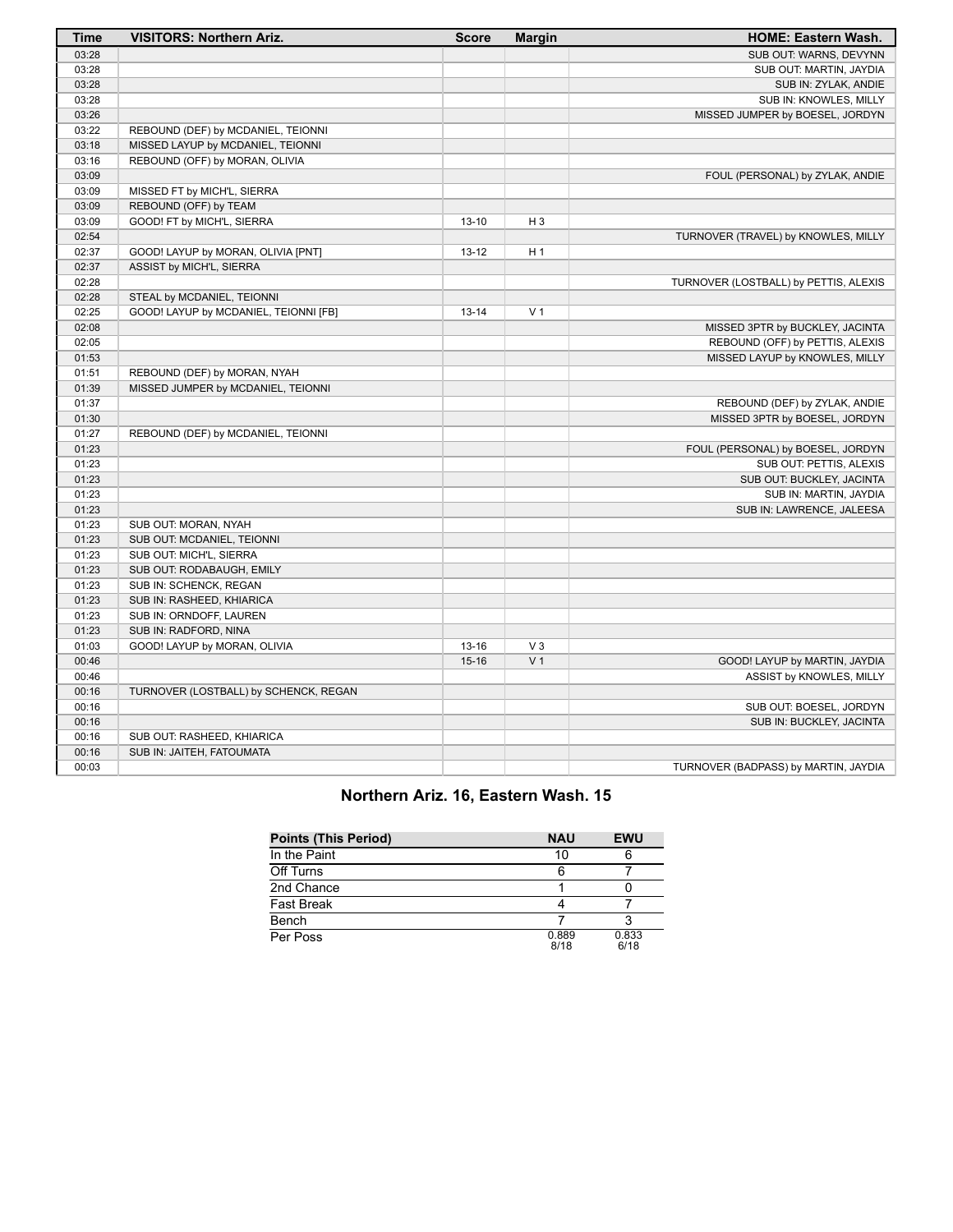## **Official Box Score Northern Ariz. vs Eastern Wash. Second Quarter Statistics Only January 24, 2022 at Reese Court - Cheney**



# **Northern Ariz. 18**

| No. | Plaver                | S  | <b>Pts</b>     | <b>FG</b> | 3FG     | <b>FT</b> | <b>OR</b>      | <b>DR</b> | TR | <b>PF</b>    | A            | TO | <b>Blk</b> | Stl      | Min | $+/-$          |
|-----|-----------------------|----|----------------|-----------|---------|-----------|----------------|-----------|----|--------------|--------------|----|------------|----------|-----|----------------|
| 01  | <b>SCHENCK, REGAN</b> | G  | 2              | 1-1       | $0-0$   | $0 - 0$   |                | 2         | 3  | 0            |              |    | 0          | 0        | 9   | 6              |
| 15  | RASHEED, KHIARICA     | F  | 4              | $2 - 4$   | $0 - 1$ | $0 - 0$   | $\overline{2}$ |           | 3  | $\Omega$     |              | 0  | 0          | 0        | 7   | 4              |
| 20  | ORNDOFF, LAUREN       | G  | 2              | 1-3       | $0 - 1$ | $0 - 0$   | 0              | 0         | 0  | 1            | 0            |    | 0          | 0        | 6   | $\overline{7}$ |
| 21  | RODABAUGH, EMILY      | G  | $\overline{2}$ | $1 - 2$   | $0 - 1$ | $0 - 0$   | 0              |           | 1. | $\mathbf{0}$ | $\mathbf{0}$ | 0  | 0          | 0        | 5   | 8              |
| 30  | RADFORD, NINA         | F  | 0              | $0 - 1$   | $0 - 0$ | $0 - 0$   | 0              | 0         | 0  |              | 0            | 0  | 0          | 0        | 5   | 0              |
| 02  | <b>MORAN, NYAH</b>    | F  | $\Omega$       | $0 - 1$   | $0 - 0$ | $0 - 0$   | $\Omega$       | $\Omega$  | 0  |              | $\Omega$     | 0  | 0          |          | 2   | 2              |
| 11  | MCDANIEL, TEIONNI     | G  | $\overline{2}$ | $1 - 2$   | $0 - 1$ | $0 - 0$   | 0              |           | 1  | 0            | 2            | 0  | 0          | 0        | 6   | 5              |
| 13  | MICH'L, SIERRA        | F. | $\overline{2}$ | $0 - 1$   | $0 - 0$ | $2 - 2$   |                |           | 2  | $\Omega$     | $\Omega$     | 0  | 0          | $\Omega$ | 3   | $\overline{4}$ |
| 22  | MORAN, OLIVIA         | F  | 2              | 1-1       | $0 - 0$ | $0 - 0$   | 0              | 2         | 2  |              | 0            |    | 0          | 0        | 3   | 0              |
| 45  | JAITEH, FATOUMATA     | F. | $\mathcal{P}$  | $1 - 2$   | $0 - 0$ | $0 - 0$   | $\Omega$       |           | 1  | 1            | 0            | 0  | 0          | $\Omega$ | 3   | $\overline{4}$ |
|     | <b>TEAM</b>           |    |                |           |         |           | 0              | 0         | 0  | 0            |              | 0  |            |          |     |                |
|     | <b>TOTALS</b>         |    | 18             | $8 - 18$  | $0 - 4$ | $2 - 2$   | 4              | 9         | 13 | 5            | 4            | 3  | 0          |          | 50  |                |

| <b>Shooting By Period</b><br>Period | FG       | FG%   | 3FG      | 3FG%  | <b>FT</b> | FT%   | Deadball Rebounds: 3,0 |
|-------------------------------------|----------|-------|----------|-------|-----------|-------|------------------------|
| 3rd Qtr                             | 7-16     | 44%   | $3 - 8$  | 38%   | 1-1       | 100%  |                        |
| 4th Qtr                             | $6 - 10$ | 60%   | $2 - 4$  | 50%   | $3-5$     | 60%   |                        |
| 2nd Half                            | $8 - 18$ | 44%   | $0 - 4$  | 00%   | $2 - 2$   | 100%  |                        |
| 2nd Half                            | 13-26    | 50%   | $5 - 12$ | 42%   | 4-6       | 67%   |                        |
| Game                                | 28-58    | 48.3% | $6 - 20$ | 30.0% | 7-10      | 70.0% |                        |

## **Eastern Wash. 10**

| No. | Player                  | S  | Pts            | FG.      | 3FG     | <b>FT</b> | <b>OR</b>      | <b>DR</b> | TR             | PF | A              | TO       | <b>Blk</b> | <b>Stl</b>   | Min          | $+/-$        |
|-----|-------------------------|----|----------------|----------|---------|-----------|----------------|-----------|----------------|----|----------------|----------|------------|--------------|--------------|--------------|
| 04  | ZYLAK, ANDIE            | G  | 0              | $0-0$    | $0 - 0$ | $0-0$     | 0              | 0         | 0              | 0  |                |          | 0          | 0            | 5            | -8           |
| 10  | <b>BUCKLEY, JACINTA</b> | G  | $\overline{2}$ | $1 - 2$  | $0 - 1$ | $0 - 0$   | $\overline{2}$ | 0         | $\overline{2}$ | 0  | $\overline{0}$ | $\Omega$ | 0          | $\mathbf{0}$ |              | -9           |
| 21  | <b>KNOWLES, MILLY</b>   | F  | 3              | 1-1      | $0 - 0$ | $1-2$     | 0              | 0         | 0              |    | 0              | O        | 0          | 0            | 6            | -5           |
| 23  | <b>MARTIN, JAYDIA</b>   | F. | 0              | $0 - 8$  | $0 - 5$ | $0 - 0$   | $\Omega$       | 3         | 3              | 0  | 0              |          | 0          | $\mathbf{0}$ | 9            | $-10$        |
| 24  | LAWRENCE, JALEESA       | F. | 3              | $1 - 2$  | $1 - 2$ | $0 - 0$   | 0              | 3         | 3              |    | 0              |          | 0          | $\mathbf{0}$ | 8            | $-2$         |
| 01  | PETTIS, ALEXIS          | G  | $\Omega$       | $0 - 1$  | $0 - 1$ | $0 - 0$   | $\Omega$       | $\Omega$  | $\Omega$       | 0  | $\Omega$       | $\Omega$ | 0          | $\Omega$     | 5            | $-3$         |
| 05  | <b>WARNS, DEVYNN</b>    | G  | 0              | $0 - 1$  | $0 - 0$ | $0-0$     |                | $\Omega$  | 1              |    |                | 0        | 0          |              | 5            | 0            |
| 12  | <b>BOESEL, JORDYN</b>   | G  | $\mathcal{P}$  | $1 - 1$  | $0 - 0$ | $0 - 0$   | $\Omega$       | 0         | 0              | 0  | $\overline{0}$ | $\Omega$ | 0          | $\Omega$     | 3            | -6           |
| 14  | <b>CUNILL, NURIA</b>    | F  | 0              | $0 - 0$  | $0 - 0$ | $0 - 0$   | 0              | 0         | 0              | 0  | 0              | ∩        | 0          | 0            |              | 3            |
| 30  | <b>JUNG, GABRIELLE</b>  | G  | 0              | $0 - 0$  | $0 - 0$ | $0 - 0$   | 0              | 0         | 0              | 0  | $\Omega$       | $\Omega$ | 0          | $\Omega$     | $\mathbf{0}$ | $\mathbf{0}$ |
|     | <b>TEAM</b>             |    |                |          |         |           | 0              | 0         | $\mathbf{0}$   | 0  |                | 0        |            |              |              |              |
|     | <b>TOTALS</b>           |    | 10             | $4 - 16$ | $1 - 9$ | $1 - 2$   | 3              | 6         | 9              | 3  | 2              | 4        | 0          |              | 50           |              |

| <b>Shooting By Period</b><br>Period | FG        | FG%   | 3FG      | 3FG%  | FT       | FT%   | Dead |
|-------------------------------------|-----------|-------|----------|-------|----------|-------|------|
| 3rd Qtr                             | $5 - 14$  | 36%   | 1-7      | 14%   | $2 - 4$  | 50%   |      |
| 4th Qtr                             | $5 - 16$  | 31%   | $2 - 9$  | 22%   | $4-6$    | 67%   |      |
| 2nd Half                            | $4 - 16$  | 25%   | $1 - 9$  | 11%   | $1 - 2$  | 50%   |      |
| 2nd Half                            | $10 - 30$ | 33%   | $3 - 16$ | 19%   | $6 - 10$ | 60%   |      |
| Game                                | $20 - 61$ | 32.8% | 7-31     | 22.6% | 7-12     | 58.3% |      |

*Deadball Rebounds:* 4,1

| Game Notes:                                                            | <b>Score</b> | 1st. | 2nd | 3rd | 4th | <b>TOT</b> | <b>Points (This Period)</b> | <b>NAU</b>    | <b>EWU</b>    |
|------------------------------------------------------------------------|--------------|------|-----|-----|-----|------------|-----------------------------|---------------|---------------|
| Officials: Sean Martin, Kenneth Nash, Teresa Turner<br>Attendance: 252 | NAU          | 16   | 18  | 18  |     | 69         | In the Paint                |               |               |
|                                                                        | EWU          | 15   | 10  | 13  | 16  | 54         | Off Turns                   |               |               |
| Start Time: 09:03 PM ET                                                |              |      |     |     |     |            | 2nd Chance                  |               |               |
| End Time: 10:54 PM ET<br>Game Duration: 1:51                           |              |      |     |     |     |            | <b>Fast Break</b>           |               |               |
| Conference Game;                                                       |              |      |     |     |     |            | Bench                       |               |               |
|                                                                        |              |      |     |     |     |            | Per Poss                    | 1.000<br>9/18 | 0.556<br>5/18 |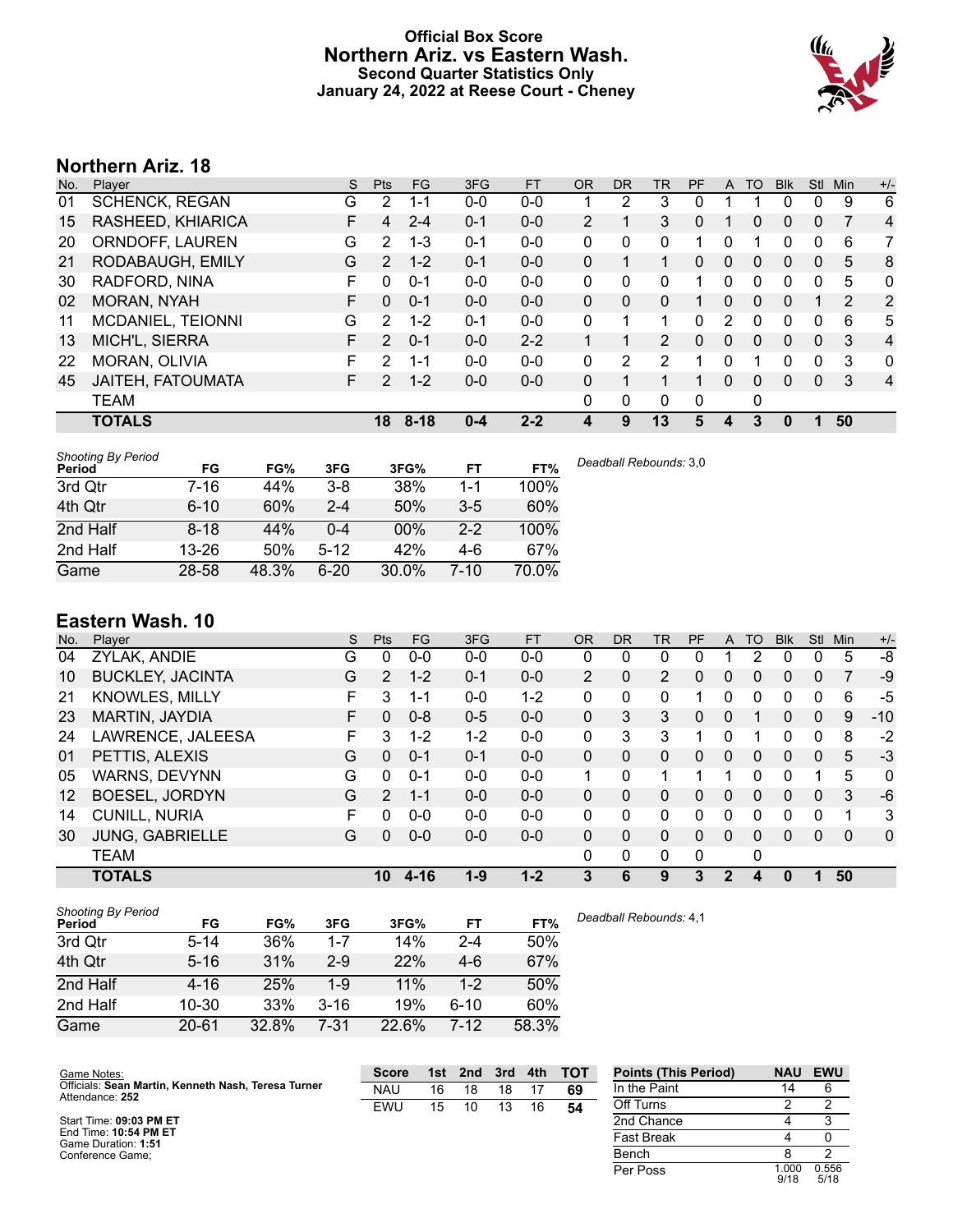#### **Official Play-By-Play Northern Ariz. vs Eastern Wash. Second Quarter January 24, 2022 at Reese Court - Cheney**



#### **Period 2**

#### **Starters:**

**Northern Ariz**.: 1 SCHENCK,REGAN (G); 15 RASHEED,KHIARICA (F); 20 ORNDOFF,LAUREN (G); 21 RODABAUGH,EMILY (G); 30 RADFORD,NINA (F);<br>**Eastern Wash.**: 4 ZYLAK,ANDIE (G); 10 BUCKLEY,JACINTA (G); 21 KNOWLES,MILLY (F); 23 MARTI

| Time  | <b>VISITORS: Northern Ariz.</b>        | <b>Score</b> | <b>Margin</b>  | <b>HOME: Eastern Wash.</b>             |
|-------|----------------------------------------|--------------|----------------|----------------------------------------|
| 10:00 |                                        |              |                | SUB OUT: BUCKLEY, JACINTA              |
| 10:00 |                                        |              |                | SUB IN: PETTIS, ALEXIS                 |
| 10:00 | SUB OUT: MORAN, OLIVIA                 |              |                |                                        |
| 10:00 | SUB IN: RASHEED, KHIARICA              |              |                |                                        |
| 09:49 |                                        | $17 - 16$    | H <sub>1</sub> | GOOD! LAYUP by KNOWLES, MILLY          |
| 09:49 |                                        |              |                | ASSIST by ZYLAK, ANDIE                 |
| 09:36 | MISSED 3PTR by RASHEED, KHIARICA       |              |                |                                        |
| 09:33 |                                        |              |                | REBOUND (DEF) by MARTIN, JAYDIA        |
| 09:24 |                                        |              |                | MISSED LAYUP by MARTIN, JAYDIA         |
| 09:21 | REBOUND (DEF) by JAITEH, FATOUMATA     |              |                |                                        |
| 09:13 | MISSED LAYUP by JAITEH, FATOUMATA      |              |                |                                        |
| 09:11 | REBOUND (OFF) by RASHEED, KHIARICA     |              |                |                                        |
| 08:56 | GOOD! LAYUP by RASHEED, KHIARICA       | $17-18$      | V <sub>1</sub> |                                        |
| 08:23 |                                        |              |                | TURNOVER (BADPASS) by ZYLAK, ANDIE     |
| 08:14 | GOOD! LAYUP by JAITEH, FATOUMATA [PNT] | 17-20        | $V_3$          |                                        |
| 08:14 | ASSIST by RASHEED, KHIARICA            |              |                |                                        |
| 08:00 |                                        |              |                | TURNOVER (TRAVEL) by LAWRENCE, JALEESA |
| 08:00 |                                        |              |                | SUB OUT: PETTIS, ALEXIS                |
| 08:00 |                                        |              |                | SUB OUT: ZYLAK, ANDIE                  |
| 08:00 |                                        |              |                | SUB IN: WARNS, DEVYNN                  |
| 08:00 |                                        |              |                | SUB IN: BUCKLEY, JACINTA               |
| 07:49 | MISSED LAYUP by RASHEED, KHIARICA      |              |                |                                        |
| 07:47 |                                        |              |                | REBOUND (DEF) by LAWRENCE, JALEESA     |
| 07:28 |                                        |              |                | MISSED 3PTR by MARTIN, JAYDIA          |
| 07:25 | REBOUND (DEF) by SCHENCK, REGAN        |              |                |                                        |
| 07:12 | GOOD! JUMPER by ORNDOFF, LAUREN        | $17 - 22$    | V <sub>5</sub> |                                        |
| 06:50 | FOUL (PERSONAL) by JAITEH, FATOUMATA   |              |                |                                        |
| 06:50 | SUB OUT: JAITEH, FATOUMATA             |              |                |                                        |
| 06:50 | SUB IN: MORAN, OLIVIA                  |              |                |                                        |
| 06:50 |                                        |              |                | MISSED FT by KNOWLES, MILLY            |
| 06:50 |                                        |              |                | REBOUND (OFF) by TEAM                  |
| 06:50 |                                        | 18-22        | V <sub>4</sub> | GOOD! FT by KNOWLES, MILLY             |
| 06:33 | MISSED LAYUP by ORNDOFF, LAUREN        |              |                |                                        |
| 06:31 |                                        |              |                | REBOUND (DEF) by LAWRENCE, JALEESA     |
| 06:15 |                                        |              |                | MISSED 3PTR by LAWRENCE, JALEESA       |
| 06:12 |                                        |              |                | REBOUND (OFF) by BUCKLEY, JACINTA      |
| 06:08 | FOUL (PERSONAL) by RADFORD, NINA       |              |                |                                        |
| 06:08 | SUB OUT: RASHEED, KHIARICA             |              |                |                                        |
| 06:08 | SUB OUT: ORNDOFF, LAUREN               |              |                |                                        |
| 06:08 | SUB OUT: RADFORD, NINA                 |              |                |                                        |
| 06:08 | SUB IN: MCDANIEL, TEIONNI              |              |                |                                        |
| 06:08 | SUB IN: MICH'L, SIERRA                 |              |                |                                        |
| 06:08 | SUB IN: RODABAUGH, EMILY               |              |                |                                        |
|       |                                        |              |                | MISSED 3PTR by BUCKLEY, JACINTA        |
| 06:03 |                                        |              |                |                                        |
| 06:00 | REBOUND (DEF) by MICH'L, SIERRA        |              |                |                                        |
| 05:49 | GOOD! LAYUP by SCHENCK, REGAN [PNT]    | 18-24        | $V_6$          |                                        |
| 05:26 |                                        |              |                | MISSED 3PTR by MARTIN, JAYDIA          |
| 05:22 | REBOUND (DEF) by MORAN, OLIVIA         |              |                |                                        |
| 05:17 | TURNOVER (LOSTBALL) by MORAN, OLIVIA   |              |                |                                        |
| 05:17 |                                        |              |                | STEAL by WARNS, DEVYNN                 |
| 05:17 | FOUL (PERSONAL) by MORAN, OLIVIA       |              |                |                                        |
| 05:17 |                                        |              |                | SUB OUT: WARNS, DEVYNN                 |
| 05:17 |                                        |              |                | SUB OUT: LAWRENCE, JALEESA             |
| 05:17 |                                        |              |                | SUB IN: ZYLAK, ANDIE                   |
| 05:17 |                                        |              |                | SUB IN: BOESEL, JORDYN                 |
| 05:17 | SUB OUT: SCHENCK, REGAN                |              |                |                                        |
| 05:17 | SUB IN: MORAN, NYAH                    |              |                |                                        |
| 05:06 |                                        |              |                | MISSED JUMPER by MARTIN, JAYDIA        |
| 05:02 |                                        |              |                | REBOUND (OFF) by BUCKLEY, JACINTA      |
| 05:00 |                                        |              |                | MISSED 3PTR by MARTIN, JAYDIA          |
| 04:57 | REBOUND (DEF) by MORAN, OLIVIA         |              |                |                                        |
| 04:43 | GOOD! LAYUP by MORAN, OLIVIA [PNT]     | 18-26        | V8             |                                        |
| 04:29 |                                        |              |                | TURNOVER (BADPASS) by MARTIN, JAYDIA   |
| 04:29 |                                        |              |                |                                        |
| 04:29 |                                        |              |                | SUB OUT: MARTIN, JAYDIA                |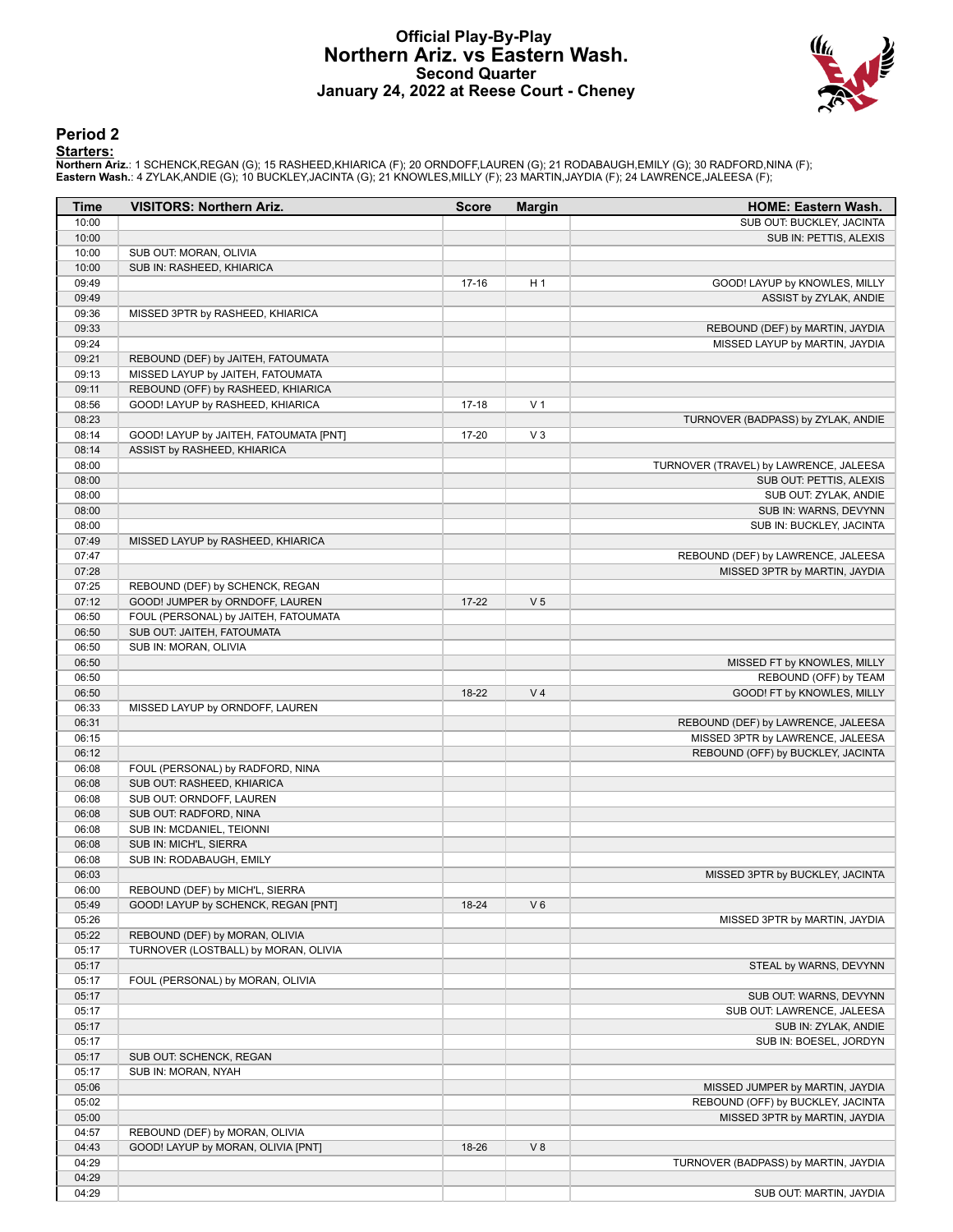| Time  | <b>VISITORS: Northern Ariz.</b>          | <b>Score</b> | <b>Margin</b>   | <b>HOME: Eastern Wash.</b>           |
|-------|------------------------------------------|--------------|-----------------|--------------------------------------|
| 04:29 |                                          |              |                 | SUB IN: LAWRENCE, JALEESA            |
| 04:29 | SUB OUT: MORAN, OLIVIA                   |              |                 |                                      |
| 04:29 | SUB IN: SCHENCK, REGAN                   |              |                 |                                      |
| 04:20 | TURNOVER (BADPASS) by SCHENCK, REGAN     |              |                 |                                      |
| 04:07 |                                          | $20 - 26$    | $V_6$           | GOOD! LAYUP by BOESEL, JORDYN [PNT]  |
| 03:50 | MISSED LAYUP by MORAN, NYAH              |              |                 |                                      |
| 03:48 | REBOUND (OFF) by MICH'L, SIERRA          |              |                 |                                      |
| 03:48 | MISSED LAYUP by MICH'L, SIERRA           |              |                 |                                      |
| 03:46 | REBOUND (OFF) by SCHENCK, REGAN          |              |                 |                                      |
| 03:42 |                                          |              |                 | FOUL (PERSONAL) by KNOWLES, MILLY    |
| 03:42 |                                          |              |                 | SUB OUT: KNOWLES, MILLY              |
|       |                                          |              |                 |                                      |
| 03:42 |                                          |              |                 | SUB IN: MARTIN, JAYDIA               |
| 03:42 | GOOD! FT by MICH'L, SIERRA               | $20 - 27$    | V <sub>7</sub>  |                                      |
| 03:42 | GOOD! FT by MICH'L, SIERRA               | 20-28        | V8              |                                      |
| 03:36 | FOUL (PERSONAL) by MORAN, NYAH           |              |                 |                                      |
| 03:27 |                                          |              |                 | TURNOVER (LOSTBALL) by ZYLAK, ANDIE  |
| 03:27 | STEAL by MORAN, NYAH                     |              |                 |                                      |
| 03:25 |                                          |              |                 | FOUL (PERSONAL) by LAWRENCE, JALEESA |
| 03:25 | SUB OUT: MORAN, NYAH                     |              |                 |                                      |
| 03:25 | SUB OUT: MICH'L, SIERRA                  |              |                 |                                      |
| 03:25 | SUB IN: RASHEED, KHIARICA                |              |                 |                                      |
| 03:25 | SUB IN: ORNDOFF, LAUREN                  |              |                 |                                      |
| 03:25 |                                          |              |                 | SUB OUT: LAWRENCE, JALEESA           |
| 03:25 |                                          |              |                 | SUB IN: PETTIS, ALEXIS               |
| 03:25 | FOUL (OFF) by ORNDOFF, LAUREN            |              |                 |                                      |
| 03:25 | TURNOVER (OFFENSIVE) by ORNDOFF, LAUREN  |              |                 |                                      |
| 03:08 |                                          |              |                 | MISSED LAYUP by MARTIN, JAYDIA       |
| 03:06 | REBOUND (DEF) by RODABAUGH, EMILY        |              |                 |                                      |
| 02:55 | GOOD! LAYUP by RASHEED, KHIARICA         | $20 - 30$    | $V$ 10          |                                      |
| 02:55 | ASSIST by MCDANIEL, TEIONNI              |              |                 |                                      |
| 02:30 |                                          |              |                 | MISSED 3PTR by MARTIN, JAYDIA        |
| 02:26 | REBOUND (DEF) by RASHEED, KHIARICA       |              |                 |                                      |
| 02:22 | GOOD! LAYUP by RODABAUGH, EMILY [FB/PNT] | 20-32        | V <sub>12</sub> |                                      |
| 02:22 | ASSIST by MCDANIEL, TEIONNI              |              |                 |                                      |
| 02:20 |                                          |              |                 | TIMEOUT 30SEC                        |
| 02:20 |                                          |              |                 | SUB OUT: ZYLAK, ANDIE                |
| 02:20 |                                          |              |                 | SUB OUT: BOESEL, JORDYN              |
| 02:20 |                                          |              |                 | SUB IN: WARNS, DEVYNN                |
| 02:20 |                                          |              |                 | SUB IN: LAWRENCE, JALEESA            |
| 02:05 |                                          |              |                 | MISSED 3PTR by PETTIS, ALEXIS        |
| 02:02 | REBOUND (DEF) by SCHENCK, REGAN          |              |                 |                                      |
| 01:56 | GOOD! LAYUP by MCDANIEL, TEIONNI [FB]    | 20-34        | V <sub>14</sub> |                                      |
| 01:56 | ASSIST by SCHENCK, REGAN                 |              |                 |                                      |
| 01:34 |                                          | 22-34        | V <sub>12</sub> | GOOD! LAYUP by BUCKLEY, JACINTA      |
| 01:20 | MISSED 3PTR by RODABAUGH, EMILY          |              |                 |                                      |
| 01:16 | REBOUND (OFF) by RASHEED, KHIARICA       |              |                 |                                      |
| 01:14 | MISSED 3PTR by ORNDOFF, LAUREN           |              |                 |                                      |
| 01:12 |                                          |              |                 | REBOUND (DEF) by MARTIN, JAYDIA      |
| 01:04 |                                          |              |                 | MISSED 3PTR by MARTIN, JAYDIA        |
| 01:01 | REBOUND (DEF) by MCDANIEL, TEIONNI       |              |                 |                                      |
| 00:57 |                                          |              |                 | FOUL (PERSONAL) by WARNS, DEVYNN     |
| 00:57 |                                          |              |                 | SUB OUT: BUCKLEY, JACINTA            |
| 00:57 |                                          |              |                 | SUB IN: CUNILL, NURIA                |
| 00:57 | SUB OUT: RODABAUGH, EMILY                |              |                 |                                      |
| 00:57 | SUB IN: RADFORD, NINA                    |              |                 |                                      |
| 00:57 | SUB OUT: ORNDOFF, LAUREN                 |              |                 |                                      |
| 00:57 | SUB IN: MORAN, OLIVIA                    |              |                 |                                      |
| 00:47 | MISSED 3PTR by MCDANIEL, TEIONNI         |              |                 |                                      |
| 00:43 |                                          |              |                 | REBOUND (DEF) by MARTIN, JAYDIA      |
| 00:28 |                                          |              |                 | MISSED LAYUP by WARNS, DEVYNN        |
|       |                                          |              |                 |                                      |
| 00:26 |                                          |              |                 | REBOUND (OFF) by WARNS, DEVYNN       |
| 00:25 |                                          | 25-34        | V <sub>9</sub>  | GOOD! 3PTR by LAWRENCE, JALEESA      |
| 00:25 |                                          |              |                 | ASSIST by WARNS, DEVYNN              |
| 00:04 | MISSED JUMPER by RADFORD, NINA           |              |                 |                                      |
| 00:00 |                                          |              |                 | REBOUND (DEF) by LAWRENCE, JALEESA   |

**Northern Ariz. 34, Eastern Wash. 25**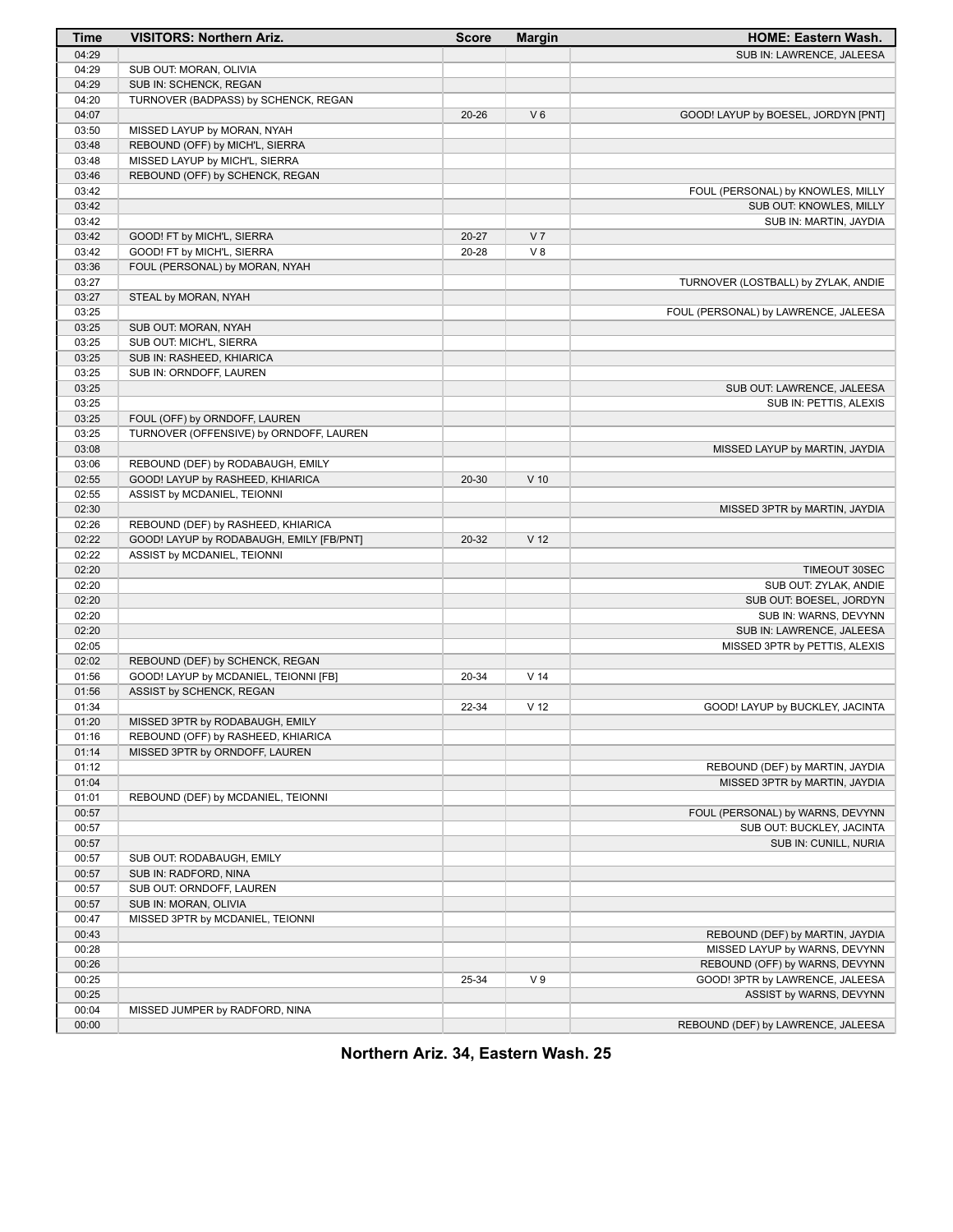| <b>Points (This Period)</b> | <b>NAU</b>    | <b>EWU</b>    |
|-----------------------------|---------------|---------------|
| In the Paint                | 14            |               |
| Off Turns                   |               |               |
| 2nd Chance                  |               |               |
| <b>Fast Break</b>           |               |               |
| Bench                       |               |               |
| Per Poss                    | 1.000<br>9/18 | 0.556<br>5/18 |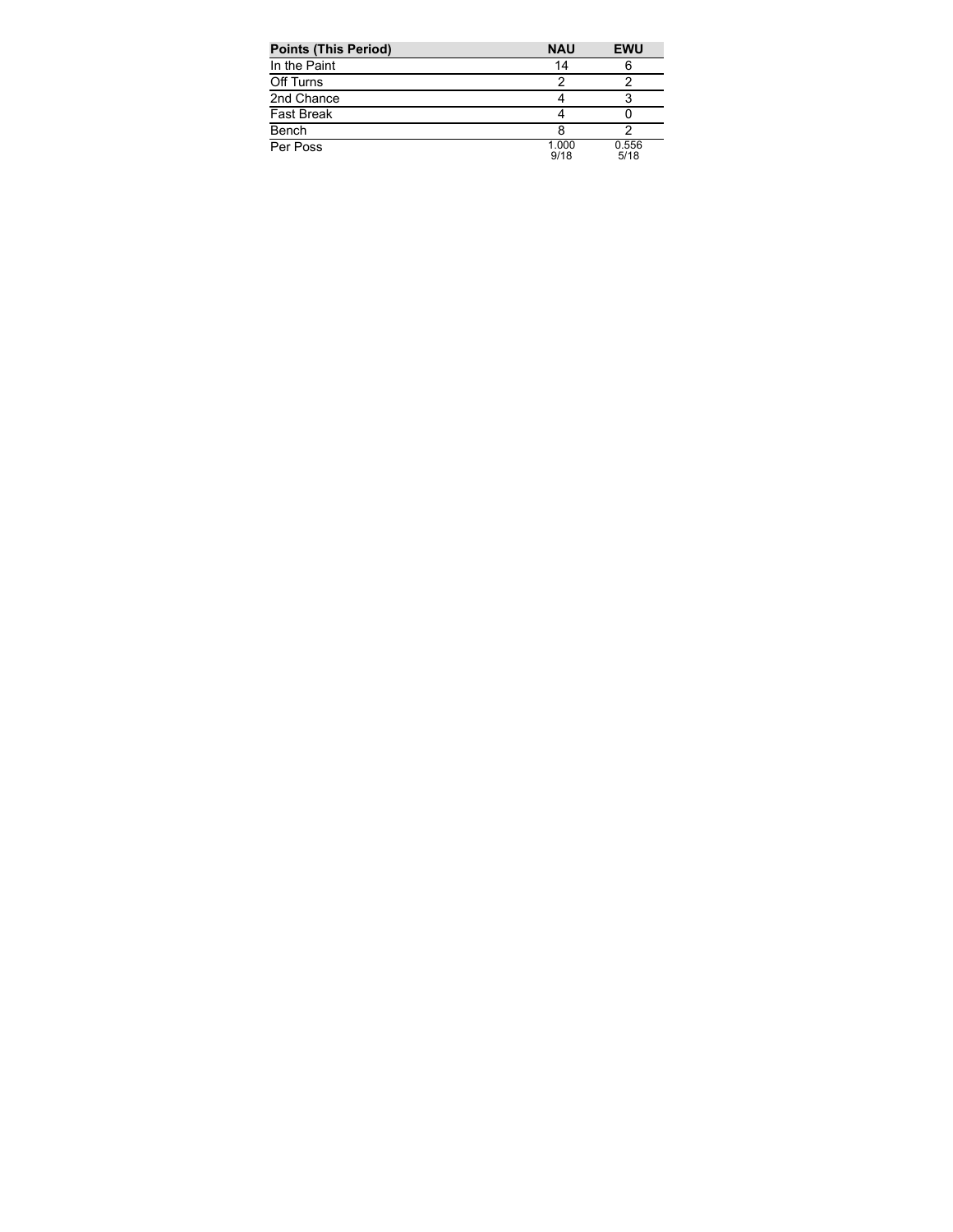## **Official Box Score Northern Ariz. vs Eastern Wash. Second Half Statistics Only January 24, 2022 at Reese Court - Cheney**



## **Northern Ariz. 35**

| No. | Plaver                | S  | <b>Pts</b> | <b>FG</b> | 3FG     | <b>FT</b> | OR | <b>DR</b> | TR       | PF            | A | TO            | <b>Blk</b> | Stl      | <b>Min</b> | $+/-$ |
|-----|-----------------------|----|------------|-----------|---------|-----------|----|-----------|----------|---------------|---|---------------|------------|----------|------------|-------|
| 01  | <b>SCHENCK, REGAN</b> | G  | 8          | $4-5$     | 0-1     | $0 - 0$   | 0  | 4         | 4        | 2             | 2 | 2             | $\Omega$   | 0        | 19         | 8     |
| 02  | <b>MORAN, NYAH</b>    | F  | 0          | $0 - 1$   | $0 - 0$ | $0 - 0$   | 0  | 0         | 0        |               | 0 | 0             | 0          | 0        | 2          | $-2$  |
| 11  | MCDANIEL, TEIONNI     | G  | 0          | $0 - 2$   | 0-1     | $0 - 0$   | 0  | 2         | 2        | 0             |   | 0             | 0          | 0        | 5          | -3    |
| 13  | MICH'L, SIERRA        | F  | 0          | $0 - 0$   | $0 - 0$ | $0 - 0$   | 0  | 0         | 0        |               | 0 | 0             | 0          | 0        | 3          | 1     |
| 15  | RASHEED, KHIARICA     | F  | 5          | $2 - 4$   | $0 - 1$ | $1 - 2$   | 1  | 3         | 4        | 2             |   |               |            | 1        | 16         | 7     |
| 20  | ORNDOFF, LAUREN       | G  | 8          | $2 - 4$   | $2 - 3$ | $2 - 2$   | 0  |           |          | 0             |   |               | 0          | 0        | 14         | 9     |
| 21  | RODABAUGH, EMILY      | G  | 3          | $1 - 3$   | $1 - 3$ | $0 - 0$   | 0  | 0         | $\Omega$ | $\Omega$      | 0 | 1             | 0          | $\Omega$ | 9          | 1     |
| 22  | MORAN, OLIVIA         | F  | 5          | $2 - 4$   | $1 - 1$ | $0 - 1$   |    | 2         | 3        | $\mathcal{P}$ |   | $\mathcal{P}$ |            | $\Omega$ | 12         | 3     |
| 30  | RADFORD, NINA         | F  | 6          | $2 - 3$   | $1 - 2$ | 1-1       |    | 3         | 4        | 2             | 2 | 3             | $\Omega$   | 1        | 16         | 13    |
| 45  | JAITEH, FATOUMATA     | F. | 0          | $0 - 0$   | $0 - 0$ | $0 - 0$   | 0  |           |          | 0             | 0 | $\Omega$      | $\Omega$   | 0        | 4          | $-7$  |
|     | <b>TEAM</b>           |    | 0          | $0 - 0$   | $0 - 0$ | $0 - 0$   | 0  |           |          | 0             | 0 | 2             | 0          | 0        | 0          |       |
|     | <b>TOTALS</b>         |    |            | 35 13-26  | $5-12$  | $4-6$     | 3  | 17        | 20       | 10            | 8 | 12            | 2          |          | 100        |       |

| <b>Shooting By Period</b><br>Period | FG        | FG%   | 3FG      | 3FG%  | FT      | FT%   | Dea<br>Last |
|-------------------------------------|-----------|-------|----------|-------|---------|-------|-------------|
| 3rd Otr                             | 7-16      | 44%   | $3 - 8$  | 38%   | $1 - 1$ | 100%  |             |
| 4th Otr                             | $6 - 10$  | 60%   | $2 - 4$  | 50%   | $3 - 5$ | 60%   |             |
| 2nd Half                            | $13 - 26$ | 50%   | $5 - 12$ | 42%   | 4-6     | 67%   |             |
| Game                                | 28-58     | 48.3% | $6-20$   | 30.0% | 7-10    | 70.0% |             |

*Deadball Rebounds:* 3,0 *Last FG Half:* NAU 4th-00:59

## **Eastern Wash. 29**

| No. | Plaver                  | S  | Pts | FG.       | 3FG      | <b>FT</b> | 0R             | <b>DR</b> | TR           | PF       | A        | TO       | <b>B</b> lk | Stl      | Min      | $+/-$        |
|-----|-------------------------|----|-----|-----------|----------|-----------|----------------|-----------|--------------|----------|----------|----------|-------------|----------|----------|--------------|
| 01  | PETTIS, ALEXIS          | G  |     | $1-5$     | $0 - 3$  | $5-6$     | 0              | 2         | 2            | 2        |          | 0        | 0           | 2        | 10       | -6           |
| 04  | ZYLAK, ANDIE            | G  | 0   | $0 - 2$   | $0 - 1$  | $0 - 0$   | 0              |           |              |          | 3        | 0        | 0           |          | 18       | $-11$        |
| 05  | WARNS, DEVYNN           | G  | 0   | $0 - 1$   | $0 - 0$  | $0 - 0$   |                | 0         |              |          | 0        | 0        | 0           | 0        | 2        | 5            |
| 10  | <b>BUCKLEY, JACINTA</b> | G  | 8   | $4 - 8$   | $0 - 2$  | $0 - 0$   | $\overline{2}$ |           | 3            | $\Omega$ |          | 2        | 0           | 2        | 16       | $-3$         |
| 12  | <b>BOESEL, JORDYN</b>   | G  | 3   | 1-1       | $1 - 1$  | $0 - 2$   | 0              |           | 1.           | 0        | 0        | 0        | 0           | 0        | 8        | 8            |
| 14  | <b>CUNILL, NURIA</b>    | F  | 0   | $0 - 0$   | $0 - 0$  | $0 - 0$   | 0              | 0         | $\mathbf{0}$ | $\Omega$ | 0        | 0        | 0           | $\Omega$ | $\Omega$ | $\mathbf{0}$ |
| 21  | <b>KNOWLES, MILLY</b>   | F  | 2   | $1 - 1$   | $0 - 0$  | $0 - 0$   | 0              | 0         | $\Omega$     | 0        | 0        | 0        | 0           | $\Omega$ | 11       | $-10$        |
| 23  | <b>MARTIN, JAYDIA</b>   | F. | 6   | $2 - 9$   | $1 - 6$  | $1 - 2$   | 0              |           | 1.           | 3        | 0        | 2        | 0           | $\Omega$ | 18       | -8           |
| 24  | LAWRENCE, JALEESA       | F. | 3   | $1 - 2$   | $1 - 2$  | $0 - 0$   | 0              | 3         | 3            | 2        | 0        | 2        | 0           |          | 15       | -8           |
| 30  | JUNG, GABRIELLE         | G  | 0   | $0 - 1$   | $0 - 1$  | $0 - 0$   | 0              | 0         | $\Omega$     | $\Omega$ | $\Omega$ | $\Omega$ | 0           | $\Omega$ | 3        | 3            |
|     | <b>TEAM</b>             |    | 0   | $0 - 0$   | $0 - 0$  | $0 - 0$   |                |           | 2            | $\Omega$ | 0        | $\Omega$ | 0           | $\Omega$ | 0        |              |
|     | <b>TOTALS</b>           |    | 29  | $10 - 30$ | $3 - 16$ | $6 - 10$  | 4              | 10        | 14           | 9        | 5        | 6        | 0           | 6        | 100      |              |

| <b>Shooting By Period</b><br>Period | FG        | FG%   | 3FG      | 3FG% | FT      | FT%   |
|-------------------------------------|-----------|-------|----------|------|---------|-------|
| 3rd Qtr                             | $5 - 14$  | 36%   | $1 - 7$  | 14%  | $2 - 4$ | 50%   |
| 4th Qtr                             | $5 - 16$  | 31%   | $2-9$    | 22%  | $4-6$   | 67%   |
| 2nd Half                            | $10 - 30$ | 33%   | $3 - 16$ | 19%  | ჩ-10    | 60%   |
| Game                                | 20-61     | 32.8% | 7-31     | 226% | 7-12    | 58.3% |

*Deadball Rebounds:* 4,1 *Last FG Half:* EWU 4th-01:22

| Game Notes:                                                            | <b>Score</b> | 1st | 2nd | 3rd | 4th | <b>- тот</b> | <b>Points from (This Period)</b> | <b>NAU EWU</b> |
|------------------------------------------------------------------------|--------------|-----|-----|-----|-----|--------------|----------------------------------|----------------|
| Officials: Sean Martin, Kenneth Nash, Teresa Turner<br>Attendance: 252 | <b>NAU</b>   | 16  | 18  | 18  |     | 69           | In the Paint                     | 10             |
|                                                                        | EWU          | 15  | 10  | 13  | 16  | 54           | Off Turns                        |                |
| Start Time: 09:03 PM ET                                                |              |     |     |     |     |              | 2nd Chance                       |                |
| End Time: 10:54 PM ET<br>Game Duration: 1:51                           |              |     |     |     |     |              | Fast Break                       |                |
| Conference Game:                                                       |              |     |     |     |     |              | Bench                            | 10             |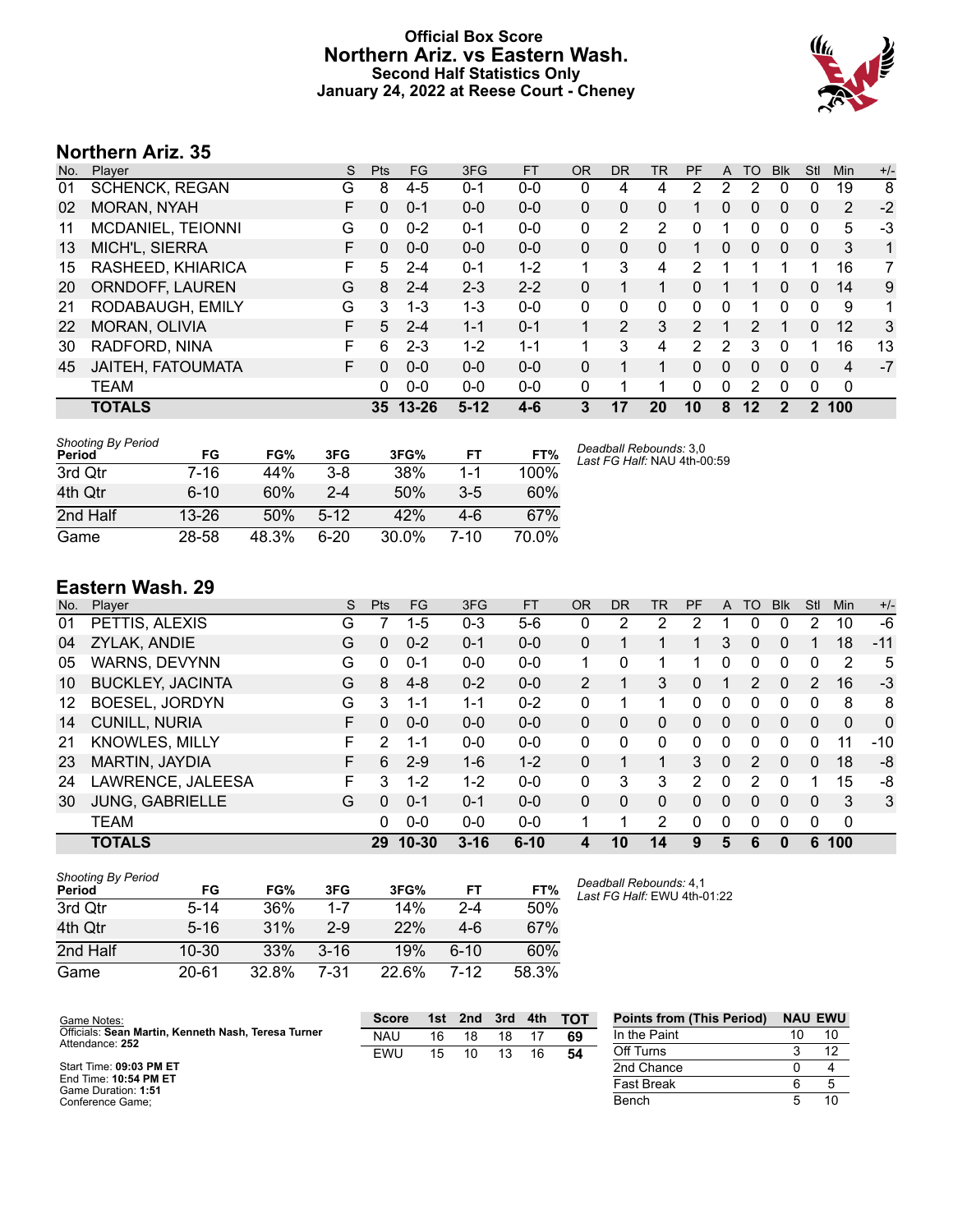## **Official Box Score Northern Ariz. vs Eastern Wash. Third Quarter Statistics Only January 24, 2022 at Reese Court - Cheney**



# **Northern Ariz. 35**

| No. | Plaver                | S | <b>Pts</b> | <b>FG</b> | 3FG     | <b>FT</b> | <b>OR</b> | <b>DR</b>      | TR           | PF       | A        | TO       | <b>Blk</b> | Stl          | Min | $+/-$          |
|-----|-----------------------|---|------------|-----------|---------|-----------|-----------|----------------|--------------|----------|----------|----------|------------|--------------|-----|----------------|
| 01  | <b>SCHENCK, REGAN</b> | G | 2          | 1-1       | $0-0$   | $0 - 0$   | 0         | 2              | 2            | 2        | 2        |          | 0          | 0            | 10  | 5              |
| 15  | RASHEED, KHIARICA     | F | 4          | $2 - 4$   | $0 - 1$ | $0 - 0$   | 0         | $\overline{2}$ | 2            |          | 0        |          | 0          |              | 7   | $\overline{4}$ |
| 20  | ORNDOFF, LAUREN       | G | 3          | $1 - 2$   | $1 - 2$ | $0 - 0$   | 0         | 0              | 0            | 0        |          | 0        | 0          | 0            | 5   | 6              |
| 21  | RODABAUGH, EMILY      | G | 3          | $1 - 2$   | $1-2$   | $0 - 0$   | 0         | $\Omega$       | $\mathbf{0}$ | $\Omega$ | $\Omega$ | $\Omega$ | 0          | $\Omega$     | 4   | 9              |
| 30  | RADFORD, NINA         | F | 6          | $2 - 3$   | 1-2     | $1 - 1$   |           | 3              | 4            |          | 2        | 2        | 0          |              |     | 10             |
| 02  | <b>MORAN, NYAH</b>    | F | 0          | $0 - 1$   | $0 - 0$ | $0 - 0$   | 0         | 0              | 0            |          | 0        | 0        | 0          | $\Omega$     | 1   | 0              |
| 11  | MCDANIEL, TEIONNI     | G | 0          | $0 - 1$   | $0 - 1$ | $0 - 0$   | 0         | 1              |              | 0        |          | 0        | 0          | 0            | 4   | -1             |
| 13  | MICH'L, SIERRA        | F | 0          | $0 - 0$   | $0 - 0$ | $0 - 0$   | $\Omega$  | 0              | 0            |          | 0        | 0        | $\Omega$   | 0            | 3   | $\mathbf{1}$   |
| 22  | <b>MORAN, OLIVIA</b>  | F | 0          | $0 - 2$   | $0 - 0$ | $0 - 0$   | 1         | 0              | 1            | 0        | $\Omega$ |          | 0          | 0            | 6   | -4             |
| 45  | JAITEH, FATOUMATA     | F | 0          | $0 - 0$   | $0 - 0$ | $0 - 0$   | 0         |                | 1            | $\Omega$ | $\Omega$ | 0        | 0          | $\Omega$     | 3   | $-5$           |
|     | <b>TEAM</b>           |   |            |           |         |           | 0         |                |              | $\Omega$ |          |          |            |              |     |                |
|     | <b>TOTALS</b>         |   | 18         | 7-16      | $3 - 8$ | $1 - 1$   | 2         | 10             | 12           | 6        | 6        | 6        | 0          | $\mathbf{2}$ | 50  |                |
|     |                       |   |            |           |         |           |           |                |              |          |          |          |            |              |     |                |

| <b>Shooting By Period</b><br>Period | FG    | FG%   | 3FG      | 3FG%  | ET   | FT%   | Deadball Rebounds: 3,0 |
|-------------------------------------|-------|-------|----------|-------|------|-------|------------------------|
| 2nd Half                            | 0-0   | 0%    | 0-0      | $0\%$ | ი-ი  | 0%    |                        |
| Game                                | 28-58 | 48.3% | $6 - 20$ | 30.0% | 7-10 | 70.0% |                        |

## **Eastern Wash. 29**

| No.               | Plaver                  | S  | <b>Pts</b>    | <b>FG</b> | 3FG     | <b>FT</b> | <b>OR</b>    | <b>DR</b> | TR. | PF | A              | TO       | <b>Blk</b> | <b>Stl</b>   | Min | $+/-$          |
|-------------------|-------------------------|----|---------------|-----------|---------|-----------|--------------|-----------|-----|----|----------------|----------|------------|--------------|-----|----------------|
| 04                | ZYLAK, ANDIE            | G  | 0             | $0 - 1$   | $0 - 0$ | $0 - 0$   | 0            |           |     | 0  | 0              | $\Omega$ | 0          |              | 9   | -8             |
| 10                | <b>BUCKLEY, JACINTA</b> | G  | 4             | $2 - 3$   | $0 - 1$ | $0 - 0$   | 0            | 0         | 0   | 0  |                |          | 0          | 0            | 7   | $-4$           |
| 21                | KNOWLES, MILLY          | F  | 2             | 1-1       | $0 - 0$ | $0-0$     | 0            | 0         | 0   | 0  | 0              | 0        | 0          | 0            | 9   | -8             |
| 23                | MARTIN, JAYDIA          | F. | 2             | $1 - 5$   | $0 - 2$ | $0 - 0$   | $\Omega$     |           |     |    | 0              | 0        | 0          | $\Omega$     | 9   | $-7$           |
| 24                | LAWRENCE, JALEESA       | F  | 3             | $1 - 1$   | $1 - 1$ | $0 - 0$   | 0            | 2         | 2   |    | $\Omega$       | 2        | 0          |              | 6   | -9             |
| 01                | PETTIS, ALEXIS          | G  | $\mathcal{P}$ | $0 - 2$   | $0 - 2$ | $2 - 2$   | $\Omega$     |           |     | 0  |                | $\Omega$ | 0          |              | 4   | 1              |
| 05                | WARNS, DEVYNN           | G  | 0             | $0 - 0$   | $0 - 0$ | $0-0$     | $\Omega$     | 0         | 0   |    | 0              | $\Omega$ | 0          | 0            | 1   | 3              |
| $12 \overline{ }$ | <b>BOESEL, JORDYN</b>   | G  | 0             | $0 - 0$   | $0 - 0$ | $0 - 2$   | $\Omega$     |           |     | 0  | $\mathbf{0}$   | $\Omega$ | 0          | $\mathbf{0}$ | 3   | $\overline{4}$ |
| 14                | <b>CUNILL, NURIA</b>    | F  | O             | $0 - 0$   | $0 - 0$ | $0 - 0$   | 0            | 0         | 0   | 0  | 0              | 0        | 0          | 0            | 0   | 0              |
| 30                | <b>JUNG, GABRIELLE</b>  | G  | 0             | $0 - 1$   | $0 - 1$ | $0 - 0$   | $\mathbf{0}$ | $\Omega$  | 0   | 0  | $\Omega$       | 0        | 0          | $\mathbf{0}$ | 3   | 3              |
|                   | <b>TEAM</b>             |    |               |           |         |           | 0            | 0         | 0   | 0  |                | 0        |            |              |     |                |
|                   | <b>TOTALS</b>           |    | 13            | $5-14$    | $1 - 7$ | $2 - 4$   | 0            | 6         | 6   | 3  | $\overline{2}$ | 3        | 0          | 3            | 50  |                |

| <b>Shooting By Period</b><br>Period | FG        | FG%   | 3FG  | 3FG%  |      | FT%   | Deadball Rebounds: 4,1 |
|-------------------------------------|-----------|-------|------|-------|------|-------|------------------------|
| 2nd Half                            | 0-0       | 0%    | 0-0  | 0%    | 0-0  | 0%    |                        |
| Game                                | $20 - 61$ | 32.8% | 7-31 | 22.6% | 7-12 | 58.3% |                        |

| Game Notes:                                                            | <b>Score</b> | 1st. | 2nd | 3rd | 4th | <b>TOT</b> | <b>Points (This Period)</b> | <b>NAU</b>    | <b>EWU</b>    |
|------------------------------------------------------------------------|--------------|------|-----|-----|-----|------------|-----------------------------|---------------|---------------|
| Officials: Sean Martin, Kenneth Nash, Teresa Turner<br>Attendance: 252 | NAU          | 16   | 18  | 18  |     | 69         | In the Paint                |               |               |
|                                                                        | <b>EWU</b>   | 15   | 10  | 13  | 16  | 54         | Off Turns                   |               |               |
| Start Time: 09:03 PM ET                                                |              |      |     |     |     |            | 2nd Chance                  |               |               |
| End Time: 10:54 PM ET<br>Game Duration: 1:51                           |              |      |     |     |     |            | Fast Break                  |               |               |
| Conference Game:                                                       |              |      |     |     |     |            | Bench                       |               |               |
|                                                                        |              |      |     |     |     |            | Per Poss                    | 0.900<br>8/20 | 0.684<br>6/19 |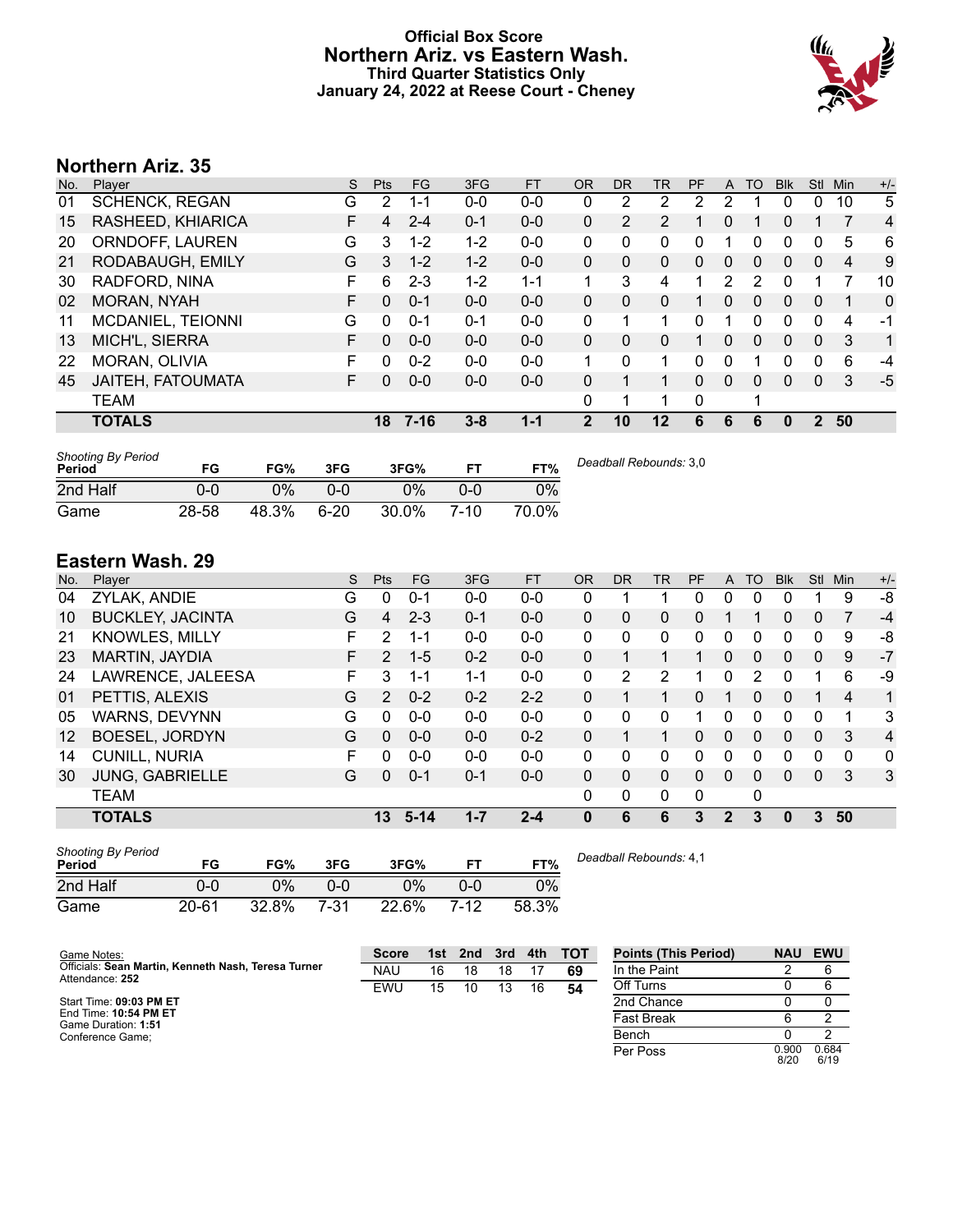#### **Official Play-By-Play Northern Ariz. vs Eastern Wash. Third Quarter January 24, 2022 at Reese Court - Cheney**



#### **Period 3**

#### **Starters:**

**Northern Ariz**.: 1 SCHENCK,REGAN (G); 15 RASHEED,KHIARICA (F); 20 ORNDOFF,LAUREN (G); 21 RODABAUGH,EMILY (G); 30 RADFORD,NINA (F);<br>**Eastern Wash.**: 4 ZYLAK,ANDIE (G); 10 BUCKLEY,JACINTA (G); 21 KNOWLES,MILLY (F); 23 MARTI

| Time  | <b>VISITORS: Northern Ariz.</b>           | <b>Score</b> | <b>Margin</b>   | <b>HOME: Eastern Wash.</b>                |
|-------|-------------------------------------------|--------------|-----------------|-------------------------------------------|
| 10:00 |                                           |              |                 | SUB OUT: PETTIS, ALEXIS                   |
| 10:00 |                                           |              |                 | SUB OUT: WARNS, DEVYNN                    |
| 10:00 |                                           |              |                 | SUB OUT: CUNILL, NURIA                    |
| 10:00 |                                           |              |                 | SUB IN: ZYLAK, ANDIE                      |
| 10:00 |                                           |              |                 | SUB IN: BUCKLEY, JACINTA                  |
| 10:00 |                                           |              |                 | SUB IN: KNOWLES, MILLY                    |
| 10:00 | SUB OUT: MCDANIEL, TEIONNI                |              |                 |                                           |
| 10:00 | SUB OUT: MORAN, OLIVIA                    |              |                 |                                           |
| 10:00 | SUB IN: ORNDOFF, LAUREN                   |              |                 |                                           |
| 10:00 | SUB IN: RODABAUGH, EMILY                  |              |                 |                                           |
| 09:37 | GOOD! JUMPER by RASHEED, KHIARICA         | 25-36        | V <sub>11</sub> |                                           |
| 09:37 | ASSIST by SCHENCK, REGAN                  |              |                 |                                           |
| 09:20 | FOUL (PERSONAL) by SCHENCK, REGAN         |              |                 |                                           |
| 09:20 |                                           |              |                 | MISSED LAYUP by MARTIN, JAYDIA            |
| 09:20 | REBOUND (DEF) by SCHENCK, REGAN           |              |                 |                                           |
| 09:12 | GOOD! 3PTR by RADFORD, NINA [FB]          | 25-39        | V <sub>14</sub> |                                           |
| 09:12 | ASSIST by SCHENCK, REGAN                  |              |                 |                                           |
| 08:58 |                                           | 27-39        | V <sub>12</sub> | GOOD! LAYUP by MARTIN, JAYDIA             |
| 08:51 | GOOD! 3PTR by RODABAUGH, EMILY [FB]       | $27 - 42$    | $V$ 15          |                                           |
| 08:51 | ASSIST by RADFORD, NINA                   |              |                 |                                           |
| 08:34 |                                           |              |                 | FOUL (OFF) by LAWRENCE, JALEESA           |
| 08:34 |                                           |              |                 | TURNOVER (OFFENSIVE) by LAWRENCE, JALEESA |
| 08:17 | MISSED LAYUP by RASHEED, KHIARICA         |              |                 |                                           |
| 08:15 |                                           |              |                 | REBOUND (DEF) by MARTIN, JAYDIA           |
| 08:07 |                                           |              |                 | MISSED JUMPER by ZYLAK, ANDIE             |
| 08:07 | REBOUND (DEF) by RASHEED, KHIARICA        |              |                 |                                           |
| 07:50 | GOOD! 3PTR by ORNDOFF, LAUREN             | $27 - 45$    | V <sub>18</sub> |                                           |
| 07:50 | ASSIST by RADFORD, NINA                   |              |                 |                                           |
| 07:49 |                                           |              |                 | TIMEOUT 30SEC                             |
| 07:49 |                                           |              |                 |                                           |
| 07:49 |                                           |              |                 | SUB OUT: LAWRENCE, JALEESA                |
| 07:49 |                                           |              |                 | SUB IN: JUNG, GABRIELLE                   |
| 07:36 |                                           |              |                 | TURNOVER (BADPASS) by BUCKLEY, JACINTA    |
| 07:36 | STEAL by RASHEED, KHIARICA                |              |                 |                                           |
| 07:19 | MISSED 3PTR by RASHEED, KHIARICA          |              |                 |                                           |
| 07:16 |                                           |              |                 | REBOUND (DEF) by ZYLAK, ANDIE             |
| 07:09 |                                           |              |                 | MISSED 3PTR by MARTIN, JAYDIA             |
| 07:05 | REBOUND (DEF) by RADFORD, NINA            |              |                 |                                           |
| 06:55 | MISSED 3PTR by RODABAUGH, EMILY           |              |                 |                                           |
| 06:50 | REBOUND (OFF) by RADFORD, NINA            |              |                 |                                           |
| 06:49 | TURNOVER (LOSTBALL) by RADFORD, NINA      |              |                 |                                           |
| 06:49 |                                           |              |                 | STEAL by ZYLAK, ANDIE                     |
| 06:35 |                                           | 29-45        | $V$ 16          | GOOD! LAYUP by BUCKLEY, JACINTA           |
| 06:23 | GOOD! JUMPER by RASHEED, KHIARICA         | 29-47        | V <sub>18</sub> |                                           |
| 06:23 | ASSIST by ORNDOFF, LAUREN                 |              |                 |                                           |
| 06:05 |                                           |              |                 | MISSED 3PTR by MARTIN, JAYDIA             |
| 06:02 | REBOUND (DEF) by RADFORD, NINA            |              |                 |                                           |
| 05:50 | FOUL (OFF) by RASHEED, KHIARICA           |              |                 |                                           |
| 05:50 | TURNOVER (OFFENSIVE) by RASHEED, KHIARICA |              |                 |                                           |
| 05:50 |                                           |              |                 | SUB OUT: ZYLAK, ANDIE                     |
| 05:50 |                                           |              |                 | SUB OUT: KNOWLES, MILLY                   |
| 05:50 |                                           |              |                 | SUB OUT: MARTIN, JAYDIA                   |
| 05:50 |                                           |              |                 | SUB IN: WARNS, DEVYNN                     |
| 05:50 |                                           |              |                 | SUB IN: CUNILL, NURIA                     |
| 05:50 |                                           |              |                 | SUB IN: LAWRENCE, JALEESA                 |
| 05:50 | SUB OUT: RODABAUGH, EMILY                 |              |                 |                                           |
| 05:50 | SUB IN: MORAN, OLIVIA                     |              |                 |                                           |
| 05:50 | SUB OUT: RADFORD, NINA                    |              |                 |                                           |
| 05:50 | SUB IN: JAITEH, FATOUMATA                 |              |                 |                                           |
| 05:50 |                                           |              |                 |                                           |
| 05:50 |                                           |              |                 | SUB OUT: CUNILL, NURIA                    |
| 05:50 |                                           |              |                 | SUB IN: MARTIN, JAYDIA                    |
| 05:34 |                                           |              |                 | MISSED 3PTR by JUNG, GABRIELLE            |
| 05:31 | REBOUND (DEF) by RASHEED, KHIARICA        |              |                 |                                           |
| 05:15 | MISSED 3PTR by ORNDOFF, LAUREN            |              |                 |                                           |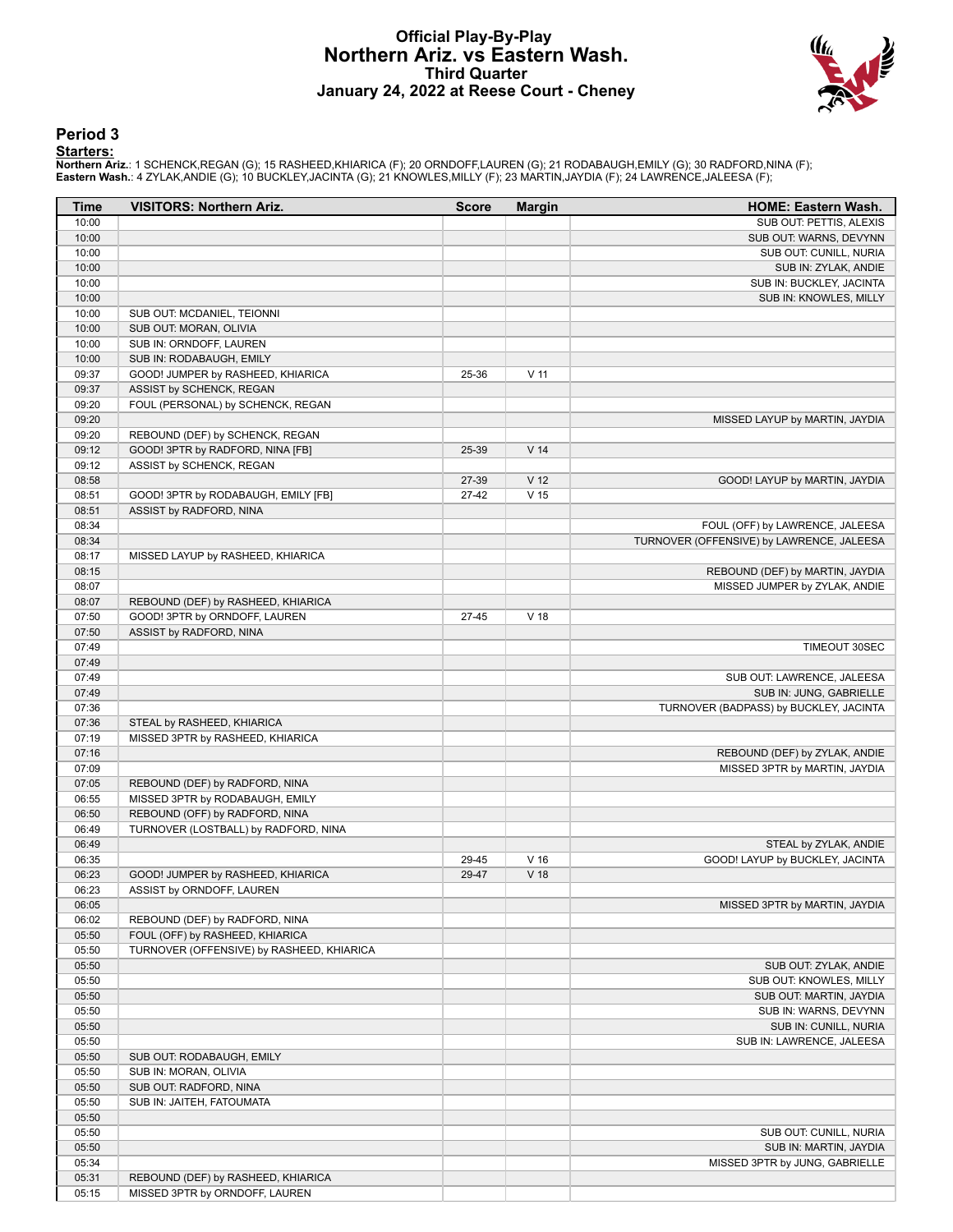| Time           | <b>VISITORS: Northern Ariz.</b>       | <b>Score</b> | <b>Margin</b>   | <b>HOME: Eastern Wash.</b>                          |
|----------------|---------------------------------------|--------------|-----------------|-----------------------------------------------------|
| 05:11          |                                       |              |                 | REBOUND (DEF) by LAWRENCE, JALEESA                  |
| 04:52          |                                       | 32-47        | V <sub>15</sub> | GOOD! 3PTR by LAWRENCE, JALEESA                     |
| 04:52          |                                       |              |                 | ASSIST by BUCKLEY, JACINTA                          |
| 04:36          |                                       |              |                 | FOUL (PERSONAL) by WARNS, DEVYNN                    |
| 04:36          |                                       |              |                 | SUB OUT: WARNS, DEVYNN                              |
| 04:36          |                                       |              |                 | SUB OUT: JUNG, GABRIELLE                            |
| 04:36          |                                       |              |                 | SUB IN: ZYLAK, ANDIE                                |
| 04:36          |                                       |              |                 | SUB IN: BOESEL, JORDYN                              |
| 04:36<br>04:36 |                                       |              |                 | SUB OUT: BUCKLEY, JACINTA<br>SUB IN: KNOWLES, MILLY |
| 04:36          | SUB OUT: ORNDOFF, LAUREN              |              |                 |                                                     |
| 04:36          | SUB IN: MORAN, NYAH                   |              |                 |                                                     |
| 04:13          | MISSED JUMPER by MORAN, NYAH          |              |                 |                                                     |
| 04:13          | REBOUND (OFF) by TEAM                 |              |                 |                                                     |
| 04:13          | TURNOVER (SHOTCLOCK) by TEAM          |              |                 |                                                     |
| 03:56          |                                       |              |                 | MISSED JUMPER by MARTIN, JAYDIA                     |
| 03:54          | REBOUND (DEF) by JAITEH, FATOUMATA    |              |                 |                                                     |
| 03:45          | TURNOVER (BADPASS) by MORAN, OLIVIA   |              |                 |                                                     |
| 03:45          |                                       |              |                 | STEAL by LAWRENCE, JALEESA                          |
| 03:45          | FOUL (PERSONAL) by MORAN, NYAH        |              |                 |                                                     |
| 03:45          |                                       |              |                 | SUB OUT: LAWRENCE, JALEESA                          |
| 03:45          |                                       |              |                 | SUB IN: PETTIS, ALEXIS                              |
| 03:45          | SUB OUT: MORAN, NYAH                  |              |                 |                                                     |
| 03:45          | SUB IN: MCDANIEL, TEIONNI             |              |                 |                                                     |
| 03:36          |                                       | 34-47        | V <sub>13</sub> | GOOD! LAYUP by KNOWLES, MILLY [PNT]                 |
| 03:36          |                                       |              |                 | ASSIST by PETTIS, ALEXIS                            |
| 03:08          | MISSED LAYUP by MORAN, OLIVIA         |              |                 |                                                     |
| 03:06<br>02:53 | FOUL (PERSONAL) by SCHENCK, REGAN     |              |                 | REBOUND (DEF) by BOESEL, JORDYN                     |
| 02:53          |                                       |              |                 | SUB OUT: MARTIN, JAYDIA                             |
| 02:53          |                                       |              |                 | SUB IN: BUCKLEY, JACINTA                            |
| 02:53          | SUB OUT: RASHEED, KHIARICA            |              |                 |                                                     |
| 02:53          | SUB OUT: JAITEH, FATOUMATA            |              |                 |                                                     |
| 02:53          | SUB IN: MICH'L, SIERRA                |              |                 |                                                     |
| 02:53          | SUB IN: RADFORD, NINA                 |              |                 |                                                     |
| 02:53          |                                       |              |                 | MISSED FT by BOESEL, JORDYN                         |
| 02:53          |                                       |              |                 | REBOUND (OFF) by TEAM                               |
| 02:53          |                                       |              |                 | MISSED FT by BOESEL, JORDYN                         |
| 02:53          | REBOUND (DEF) by RADFORD, NINA        |              |                 |                                                     |
| 02:46          | MISSED LAYUP by MORAN, OLIVIA         |              |                 |                                                     |
| 02:46          |                                       |              |                 | REBOUND (DEF) by PETTIS, ALEXIS                     |
| 02:46          | FOUL (PERSONAL) by MICH'L, SIERRA     |              |                 |                                                     |
| 02:46          | <b>TIMEOUT 30SEC</b>                  |              |                 |                                                     |
| 02:46          |                                       | 35-47        | V <sub>12</sub> | GOOD! FT by PETTIS, ALEXIS [FB]                     |
| 02:46          | FOUL (OFF) by RADFORD, NINA           | 36-47        | $V$ 11          | GOOD! FT by PETTIS, ALEXIS [FB]                     |
| 02:30<br>02:30 | TURNOVER (OFFENSIVE) by RADFORD, NINA |              |                 |                                                     |
| 02:17          |                                       | 38-47        | V <sub>9</sub>  | GOOD! JUMPER by BUCKLEY, JACINTA                    |
| 01:48          | GOOD! LAYUP by SCHENCK, REGAN         | 38-49        | $V$ 11          |                                                     |
| 01:33          |                                       |              |                 | MISSED 3PTR by BUCKLEY, JACINTA                     |
| 01:30          | REBOUND (DEF) by TEAM                 |              |                 |                                                     |
| 01:30          |                                       |              |                 | SUB OUT: BUCKLEY, JACINTA                           |
| 01:30          |                                       |              |                 | SUB OUT: BOESEL, JORDYN                             |
| 01:30          |                                       |              |                 | SUB IN: MARTIN, JAYDIA                              |
| 01:30          |                                       |              |                 | SUB IN: LAWRENCE, JALEESA                           |
| 01:16          | GOOD! JUMPER by RADFORD, NINA         | 38-51        | V <sub>13</sub> |                                                     |
| 01:16          | ASSIST by MCDANIEL, TEIONNI           |              |                 |                                                     |
| 01:16          |                                       |              |                 | FOUL (PERSONAL) by MARTIN, JAYDIA                   |
| 01:16          | GOOD! FT by RADFORD, NINA             | 38-52        | V <sub>14</sub> |                                                     |
| 00:59          |                                       |              |                 | TURNOVER (BADPASS) by LAWRENCE, JALEESA             |
| 00:59          | STEAL by RADFORD, NINA                |              |                 |                                                     |
| 00:54          | MISSED 3PTR by RADFORD, NINA          |              |                 |                                                     |
| 00:50          | REBOUND (OFF) by MORAN, OLIVIA        |              |                 |                                                     |
| 00:46          | MISSED 3PTR by MCDANIEL, TEIONNI      |              |                 |                                                     |
| 00:43          |                                       |              |                 | REBOUND (DEF) by LAWRENCE, JALEESA                  |
| 00:19          |                                       |              |                 | MISSED 3PTR by PETTIS, ALEXIS                       |
| 00:16          | REBOUND (DEF) by SCHENCK, REGAN       |              |                 |                                                     |
| 00:14          | TURNOVER (LOSTBALL) by SCHENCK, REGAN |              |                 |                                                     |
| 00:14          |                                       |              |                 | STEAL by PETTIS, ALEXIS                             |
| 00:05<br>00:01 | REBOUND (DEF) by MCDANIEL, TEIONNI    |              |                 | MISSED 3PTR by PETTIS, ALEXIS                       |
|                |                                       |              |                 |                                                     |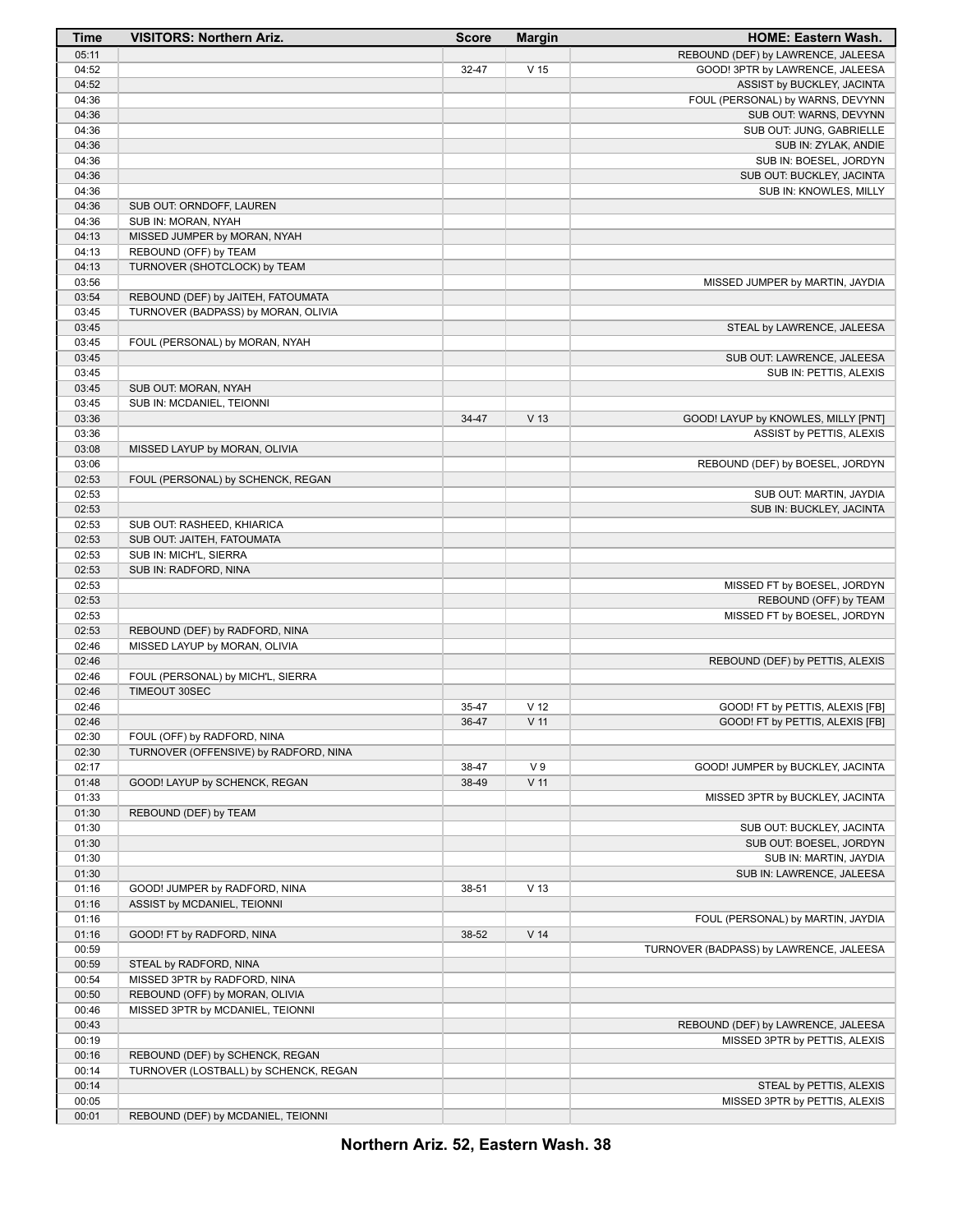| <b>Points (This Period)</b> | <b>NAU</b>    | <b>EWU</b>    |
|-----------------------------|---------------|---------------|
| In the Paint                |               |               |
| Off Turns                   |               |               |
| 2nd Chance                  |               |               |
| <b>Fast Break</b>           |               |               |
| Bench                       |               |               |
| Per Poss                    | 0.900<br>8/20 | 0.684<br>6/19 |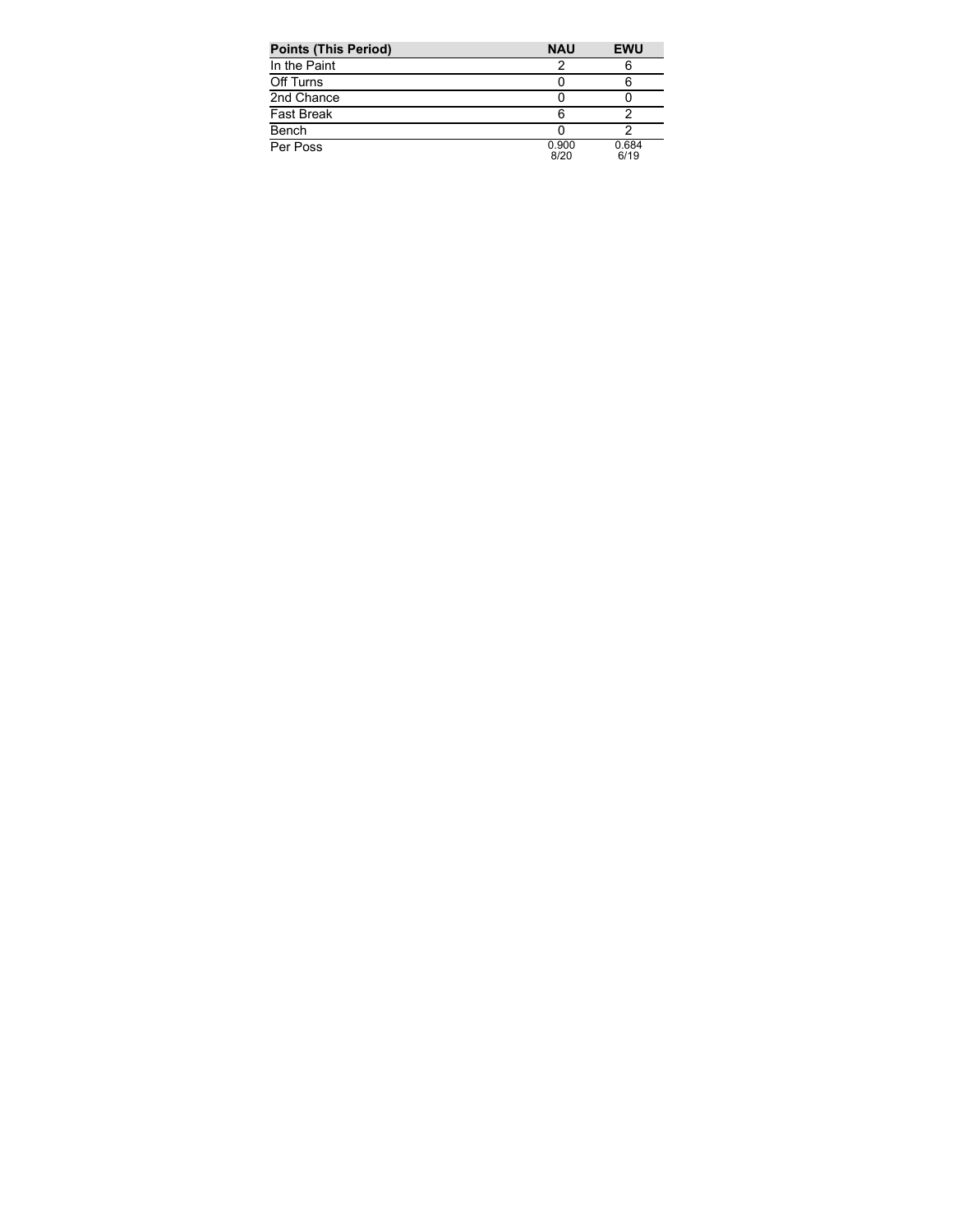## **Official Box Score Northern Ariz. vs Eastern Wash. Fourth Quarter Statistics Only January 24, 2022 at Reese Court - Cheney**



# **Northern Ariz. 17**

| No. | Player                | S | Pts      | <b>FG</b> | 3FG     | <b>FT</b> | 0R           | <b>DR</b>    | TR | PF | A              | TO | <b>B</b> lk | <b>Stl</b> | Min      | $+/-$ |
|-----|-----------------------|---|----------|-----------|---------|-----------|--------------|--------------|----|----|----------------|----|-------------|------------|----------|-------|
| 01  | <b>SCHENCK, REGAN</b> | G | 6        | $3 - 4$   | $0 - 1$ | $0-0$     | 0            | 2            | 2  | 0  |                |    | 0           | 0          | 9        | 3     |
| 15  | RASHEED, KHIARICA     | F |          | $0 - 0$   | $0 - 0$ | $1 - 2$   | $\mathbf 1$  |              | 2  |    |                | 0  | 1           | 0          | 9        | 3     |
| 20  | ORNDOFF, LAUREN       | G | 5        | $1 - 2$   | $1 - 1$ | $2 - 2$   | $\Omega$     |              | 1  | 0  | 0              |    | 0           | 0          | 9        | 3     |
| 21  | RODABAUGH, EMILY      | G | $\Omega$ | $0 - 1$   | $0 - 1$ | $0 - 0$   | $\Omega$     | 0            | 0  | 0  | $\Omega$       |    | 0           | $\Omega$   | 5        | -8    |
| 30  | RADFORD, NINA         | F | 0        | $0 - 0$   | $0 - 0$ | $0 - 0$   | $\mathbf{0}$ | 0            | 0  | 1  | 0              |    | 0           | 0          | 9        | 3     |
| 02  | <b>MORAN, NYAH</b>    | F | 0        | $0 - 0$   | $0 - 0$ | $0 - 0$   | $\Omega$     | 0            | 0  | 0  | $\Omega$       | 0  | 0           | 0          | 1        | $-2$  |
| 11  | MCDANIEL, TEIONNI     | G | 0        | $0 - 1$   | $0 - 0$ | $0 - 0$   | $\Omega$     | 1            | 1  | 0  | $\Omega$       | 0  | 0           | $\Omega$   | 1        | $-2$  |
| 13  | MICH'L, SIERRA        | F | $\Omega$ | $0 - 0$   | $0 - 0$ | $0 - 0$   | $\Omega$     | $\Omega$     | 0  | 0  | $\Omega$       | 0  | 0           | $\Omega$   | $\Omega$ | 0     |
| 22  | <b>MORAN, OLIVIA</b>  | F | 5        | $2 - 2$   | 1-1     | $0 - 1$   | 0            | 2            | 2  | 2  |                |    |             | 0          | 6        | 7     |
| 45  | JAITEH, FATOUMATA     | F | 0        | $0 - 0$   | $0 - 0$ | $0 - 0$   | $\Omega$     | 0            | 0  | 0  | $\Omega$       | 0  | 0           | 0          | 1        | $-2$  |
|     | <b>TEAM</b>           |   |          |           |         |           | $\Omega$     | $\mathbf{0}$ | 0  | 0  |                | 1  |             |            |          |       |
|     | <b>TOTALS</b>         |   | 17       | $6 - 10$  | $2 - 4$ | $3 - 5$   |              | 7            | 8  | 4  | $\overline{2}$ | 6  | 2           | $\Omega$   | 50       |       |
|     |                       |   |          |           |         |           |              |              |    |    |                |    |             |            |          |       |

| <b>Shooting By Period</b><br>Period | FG    | FG%   | 3FG      | 3FG%     | ET     | FT%   | Deadball Rebounds: 3,0 |
|-------------------------------------|-------|-------|----------|----------|--------|-------|------------------------|
| Game                                | 28-58 | 48.3% | $6 - 20$ | $30.0\%$ | $7-10$ | 70.0% |                        |

## **Eastern Wash. 16**

| No. | Plaver                  | S | <b>Pts</b> | <b>FG</b> | 3FG     | <b>FT</b> | <b>OR</b>    | <b>DR</b> | TR             | PF            | A            | TO.      | <b>Blk</b> | <b>Stl</b>   | Min          | $+/-$          |
|-----|-------------------------|---|------------|-----------|---------|-----------|--------------|-----------|----------------|---------------|--------------|----------|------------|--------------|--------------|----------------|
| 04  | ZYLAK, ANDIE            | G | $\Omega$   | $0 - 1$   | $0 - 1$ | $0 - 0$   | 0            | 0         | 0              |               | 3            | 0        | 0          | 0            | 9            | $-3$           |
| 10  | <b>BUCKLEY, JACINTA</b> | G | 4          | $2 - 5$   | $0 - 1$ | $0 - 0$   | 2            |           | 3              | 0             | 0            |          | 0          | 2            | 9            | 1              |
| 21  | <b>KNOWLES, MILLY</b>   | F | 0          | $0-0$     | $0 - 0$ | $0 - 0$   | $\Omega$     | 0         | 0              | 0             | 0            | 0        | 0          | 0            | 2            | $-2$           |
| 23  | MARTIN, JAYDIA          | F | 4          | $1 - 4$   | $1 - 4$ | $1 - 2$   | $\mathbf{0}$ | $\Omega$  | 0              | $\mathcal{P}$ | $\mathbf{0}$ | 2        | 0          | $\mathbf{0}$ | 9            | $-1$           |
| 24  | LAWRENCE, JALEESA       | F | 0          | $0 - 1$   | $0 - 1$ | $0-0$     | 0            |           |                |               | 0            | 0        | 0          | 0            | 9            | 1              |
| 01  | PETTIS, ALEXIS          | G | 5          | $1 - 3$   | $0 - 1$ | $3 - 4$   | $\Omega$     |           |                | $\mathcal{P}$ | $\Omega$     | 0        | 0          |              | 6            | $-7$           |
| 05  | <b>WARNS, DEVYNN</b>    | G | 0          | $0 - 1$   | $0 - 0$ | $0 - 0$   | 1            | 0         | 1              | 0             | $\Omega$     | $\Omega$ | 0          | 0            | 1            | 2              |
| 12  | <b>BOESEL, JORDYN</b>   | G | 3          | $1 - 1$   | $1 - 1$ | $0 - 0$   | $\Omega$     | $\Omega$  | 0              | 0             | $\Omega$     | $\Omega$ | 0          | $\Omega$     | 5            | $\overline{4}$ |
| 14  | <b>CUNILL, NURIA</b>    | F | 0          | $0 - 0$   | $0 - 0$ | $0 - 0$   | 0            | 0         | 0              | 0             | 0            | 0        | 0          | 0            | 0            | 0              |
| 30  | <b>JUNG, GABRIELLE</b>  | G | 0          | $0 - 0$   | $0 - 0$ | $0 - 0$   | $\Omega$     | 0         | 0              | 0             | $\Omega$     | $\Omega$ | 0          | $\Omega$     | $\mathbf{0}$ | 0              |
|     | <b>TEAM</b>             |   |            |           |         |           | 1            |           | $\overline{2}$ | 0             |              | 0        |            |              |              |                |
|     | <b>TOTALS</b>           |   | 16         | $5 - 16$  | $2 - 9$ | $4 - 6$   | 4            | 4         | 8              | 6             | 3            | 3        | 0          | 3            | 50           |                |
|     |                         |   |            |           |         |           |              |           |                |               |              |          |            |              |              |                |

| <b>Shooting By Period</b><br>Period | FG        | FG%   | 3FG      | 3FG%  | FТ       | FT%   |
|-------------------------------------|-----------|-------|----------|-------|----------|-------|
| Game                                | $20 - 61$ | 32.8% | $7 - 31$ | 22.6% | $7 - 12$ | 58.3% |

*Deadball Rebounds:* 4,1

| Game Notes:                                                            | <b>Score</b> |    | 1st 2nd | $\sim$ 3rd $\sim$ | 4th | тот | <b>Points (This Period)</b> | <b>NAU</b>   | <b>EWU</b>    |
|------------------------------------------------------------------------|--------------|----|---------|-------------------|-----|-----|-----------------------------|--------------|---------------|
| Officials: Sean Martin, Kenneth Nash, Teresa Turner<br>Attendance: 252 | <b>NAU</b>   | 16 | 18      | 18                |     | 69  | In the Paint                |              |               |
|                                                                        | EWU          | 15 | 10      | 13                | 16  | 54  | Off Turns                   |              |               |
| Start Time: 09:03 PM ET                                                |              |    |         |                   |     |     | 2nd Chance                  |              |               |
| End Time: 10:54 PM ET<br>Game Duration: 1:51                           |              |    |         |                   |     |     | <b>Fast Break</b>           |              |               |
| Conference Game;                                                       |              |    |         |                   |     |     | Bench                       |              |               |
|                                                                        |              |    |         |                   |     |     | Per Poss                    | .000<br>8/17 | 0.941<br>7/17 |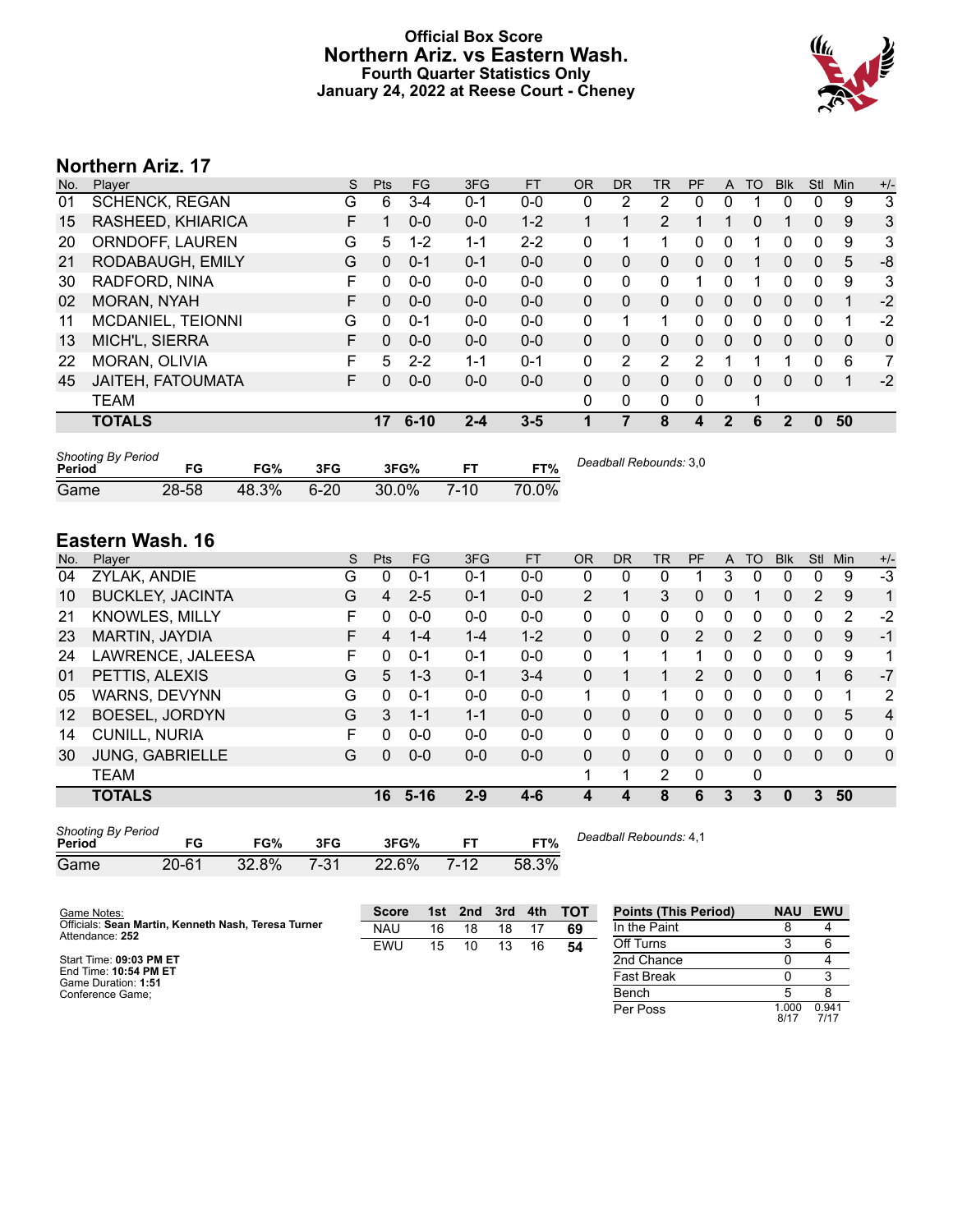#### **Official Play-By-Play Northern Ariz. vs Eastern Wash. Fourth Quarter January 24, 2022 at Reese Court - Cheney**



#### **Period 4**

#### **Starters:**

**Northern Ariz**.: 1 SCHENCK,REGAN (G); 15 RASHEED,KHIARICA (F); 20 ORNDOFF,LAUREN (G); 21 RODABAUGH,EMILY (G); 30 RADFORD,NINA (F);<br>**Eastern Wash.**: 4 ZYLAK,ANDIE (G); 10 BUCKLEY,JACINTA (G); 21 KNOWLES,MILLY (F); 23 MARTI

| <b>Time</b>    | <b>VISITORS: Northern Ariz.</b>           | <b>Score</b> | <b>Margin</b>   | <b>HOME: Eastern Wash.</b>                                     |
|----------------|-------------------------------------------|--------------|-----------------|----------------------------------------------------------------|
| 10:00          |                                           |              |                 | SUB OUT: PETTIS, ALEXIS                                        |
| 10:00          |                                           |              |                 | SUB OUT: KNOWLES, MILLY                                        |
| 10:00          |                                           |              |                 | SUB IN: BUCKLEY, JACINTA                                       |
| 10:00          |                                           |              |                 | SUB IN: BOESEL, JORDYN                                         |
| 10:00          | SUB OUT: MCDANIEL, TEIONNI                |              |                 |                                                                |
| 10:00          | SUB OUT: MICH'L, SIERRA                   |              |                 |                                                                |
| 10:00          | SUB OUT: MORAN, OLIVIA                    |              |                 |                                                                |
| 10:00          | SUB IN: RASHEED, KHIARICA                 |              |                 |                                                                |
| 10:00          | SUB IN: ORNDOFF, LAUREN                   |              |                 |                                                                |
| 10:00          | SUB IN: RODABAUGH, EMILY                  |              |                 |                                                                |
| 09:50          |                                           |              |                 | MISSED LAYUP by BUCKLEY, JACINTA                               |
| 09:48          |                                           |              |                 | REBOUND (OFF) by BUCKLEY, JACINTA                              |
| 09:46          |                                           | 40-52        | V <sub>12</sub> | GOOD! LAYUP by BUCKLEY, JACINTA [PNT]                          |
| 09:26          | MISSED 3PTR by RODABAUGH, EMILY           |              |                 |                                                                |
| 09:21          | REBOUND (OFF) by RASHEED, KHIARICA        |              |                 |                                                                |
| 09:12          | TURNOVER (SHOTCLOCK) by TEAM              |              |                 |                                                                |
| 08:58          |                                           | 43-52        | V <sub>9</sub>  | GOOD! 3PTR by BOESEL, JORDYN                                   |
| 08:58          |                                           |              |                 | ASSIST by ZYLAK, ANDIE                                         |
| 08:42          | GOOD! LAYUP by SCHENCK, REGAN             | 43-54        | V <sub>11</sub> |                                                                |
| 08:19          |                                           |              |                 | TURNOVER (BADPASS) by BUCKLEY, JACINTA                         |
| 08:07          | TURNOVER (BADPASS) by RADFORD, NINA       |              |                 |                                                                |
| 08:07          |                                           |              |                 | STEAL by BUCKLEY, JACINTA                                      |
| 07:57          |                                           |              |                 | MISSED 3PTR by LAWRENCE, JALEESA                               |
| 07:54          | REBOUND (DEF) by SCHENCK, REGAN           |              |                 |                                                                |
| 07:39<br>07:39 | TURNOVER (BADPASS) by SCHENCK, REGAN      |              |                 |                                                                |
| 07:31          |                                           | 46-54        | V <sub>8</sub>  | STEAL by BUCKLEY, JACINTA<br>GOOD! 3PTR by MARTIN, JAYDIA [FB] |
| 07:31          |                                           |              |                 | ASSIST by ZYLAK, ANDIE                                         |
| 07:16          |                                           |              |                 |                                                                |
| 07:12          | MISSED 3PTR by SCHENCK, REGAN             |              |                 | REBOUND (DEF) by LAWRENCE, JALEESA                             |
| 07:05          |                                           |              |                 | MISSED 3PTR by MARTIN, JAYDIA                                  |
| 07:00          |                                           |              |                 | REBOUND (OFF) by BUCKLEY, JACINTA                              |
| 07:00          |                                           | 48-54        | $V_6$           | GOOD! LAYUP by BUCKLEY, JACINTA                                |
| 06:36          | GOOD! LAYUP by SCHENCK, REGAN             | 48-56        | V8              |                                                                |
| 06:16          |                                           |              |                 | FOUL (OFF) by MARTIN, JAYDIA                                   |
| 06:16          |                                           |              |                 | TURNOVER (OFFENSIVE) by MARTIN, JAYDIA                         |
| 06:16          |                                           |              |                 | SUB OUT: BUCKLEY, JACINTA                                      |
| 06:16          |                                           |              |                 | SUB OUT: LAWRENCE, JALEESA                                     |
| 06:16          |                                           |              |                 | SUB IN: PETTIS, ALEXIS                                         |
| 06:16          |                                           |              |                 | SUB IN: KNOWLES, MILLY                                         |
| 06:16          | SUB OUT: RODABAUGH, EMILY                 |              |                 |                                                                |
| 06:16          | SUB IN: MORAN, OLIVIA                     |              |                 |                                                                |
| 06:08          |                                           |              |                 | FOUL (PERSONAL) by PETTIS, ALEXIS                              |
| 06:08          |                                           |              |                 | FOUL (PERSONAL) by PETTIS, ALEXIS                              |
| 06:03          | GOOD! LAYUP by SCHENCK, REGAN             | 48-58        | $V$ 10          |                                                                |
| 05:43          |                                           |              |                 | MISSED 3PTR by ZYLAK, ANDIE                                    |
| 05:39          | REBOUND (DEF) by MORAN, OLIVIA            |              |                 |                                                                |
| 05:31          | TURNOVER (OUTOFBOUNDS) by ORNDOFF, LAUREN |              |                 |                                                                |
| 05:20          |                                           |              |                 | MISSED 3PTR by MARTIN, JAYDIA                                  |
| 05:13          | REBOUND (DEF) by RASHEED, KHIARICA        |              |                 |                                                                |
| 04:53          |                                           |              |                 | FOUL (PERSONAL) by ZYLAK, ANDIE                                |
| 04:53          |                                           |              |                 |                                                                |
| 04:53          |                                           |              |                 | SUB OUT: BOESEL, JORDYN                                        |
| 04:53          |                                           |              |                 | SUB OUT: KNOWLES, MILLY                                        |
| 04:53          |                                           |              |                 | SUB IN: BUCKLEY, JACINTA                                       |
| 04:53          |                                           |              |                 | SUB IN: LAWRENCE, JALEESA                                      |
| 04:53          | GOOD! FT by ORNDOFF, LAUREN               | 48-59        | $V$ 11          |                                                                |
| 04:53          | GOOD! FT by ORNDOFF, LAUREN               | 48-60        | V <sub>12</sub> |                                                                |
| 04:34          |                                           |              |                 | MISSED 3PTR by BUCKLEY, JACINTA                                |
| 04:32          | REBOUND (DEF) by SCHENCK, REGAN           |              |                 |                                                                |
| 04:12          | MISSED JUMPER by ORNDOFF, LAUREN          |              |                 |                                                                |
| 04:09          |                                           |              |                 | REBOUND (DEF) by PETTIS, ALEXIS                                |
| 03:54          | FOUL (PERSONAL) by RASHEED, KHIARICA      |              |                 |                                                                |
| 03:54          |                                           |              |                 | MISSED FT by MARTIN, JAYDIA                                    |
| 03:54          |                                           |              |                 | REBOUND (OFF) by TEAM                                          |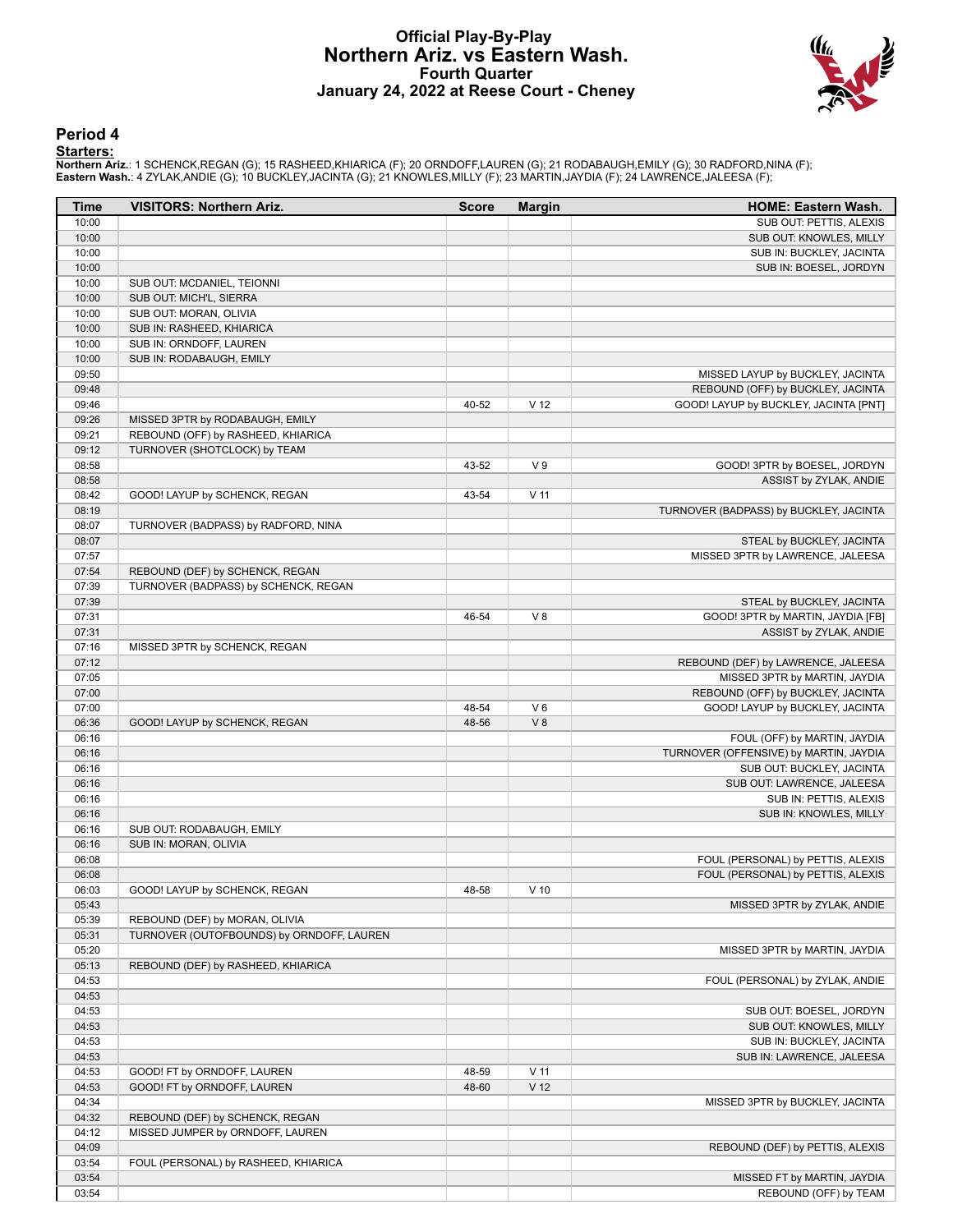| <b>Time</b>    | <b>VISITORS: Northern Ariz.</b>        | <b>Score</b>   | <b>Margin</b>   | HOME: Eastern Wash.                                      |
|----------------|----------------------------------------|----------------|-----------------|----------------------------------------------------------|
| 03:54          |                                        | 49-60          | $V$ 11          | GOOD! FT by MARTIN, JAYDIA                               |
| 03:27          | GOOD! 3PTR by MORAN, OLIVIA            | 49-63          | V <sub>14</sub> |                                                          |
| 03:27          | ASSIST by RASHEED, KHIARICA            |                |                 |                                                          |
| 03:17          |                                        |                |                 | TURNOVER (TRAVEL) by MARTIN, JAYDIA                      |
| 03:06          |                                        |                |                 | FOUL (PERSONAL) by LAWRENCE, JALEESA                     |
| 03:06          |                                        |                |                 | SUB OUT: MARTIN, JAYDIA                                  |
| 03:06          |                                        |                |                 | SUB IN: KNOWLES, MILLY                                   |
| 03:06          | MISSED FT by RASHEED, KHIARICA         |                |                 |                                                          |
| 03:06          | REBOUND (OFF) by TEAM                  |                |                 |                                                          |
| 03:06          | GOOD! FT by RASHEED, KHIARICA          | 49-64          | V <sub>15</sub> |                                                          |
| 02:52          | FOUL (PERSONAL) by RADFORD, NINA       |                |                 |                                                          |
| 02:52          |                                        |                |                 | MISSED FT by PETTIS, ALEXIS                              |
| 02:52          |                                        |                |                 | REBOUND (OFF) by TEAM                                    |
| 02:52          |                                        | 50-64          | V <sub>14</sub> | GOOD! FT by PETTIS, ALEXIS                               |
| 02:23          | FOUL (OFF) by MORAN, OLIVIA            |                |                 |                                                          |
| 02:23          | TURNOVER (OFFENSIVE) by MORAN, OLIVIA  |                |                 |                                                          |
| 02:23          |                                        |                |                 | SUB OUT: KNOWLES, MILLY                                  |
| 02:23          |                                        |                |                 | SUB IN: MARTIN, JAYDIA                                   |
| 02:07          |                                        |                |                 | MISSED LAYUP by PETTIS, ALEXIS                           |
| 02:07          | BLOCK by RASHEED, KHIARICA             |                |                 |                                                          |
| 02:07          |                                        |                |                 | REBOUND (OFF) by TEAM                                    |
| 02:05          |                                        |                |                 | MISSED 3PTR by PETTIS, ALEXIS                            |
| 02:03          | REBOUND (DEF) by ORNDOFF, LAUREN       |                |                 |                                                          |
| 01:36          | GOOD! 3PTR by ORNDOFF, LAUREN          | 50-67          | V 17            |                                                          |
| 01:36          | ASSIST by MORAN, OLIVIA                |                |                 |                                                          |
| 01:22          |                                        | 52-67          | V <sub>15</sub> | GOOD! JUMPER by PETTIS, ALEXIS                           |
| 01:22          |                                        |                |                 | ASSIST by ZYLAK, ANDIE                                   |
| 00:59          | GOOD! LAYUP by MORAN, OLIVIA           | 52-69          | V <sub>17</sub> |                                                          |
| 00:59          |                                        |                |                 | FOUL (PERSONAL) by MARTIN, JAYDIA                        |
| 00:59          |                                        |                |                 | SUB OUT: ZYLAK, ANDIE                                    |
| 00:59          |                                        |                |                 | SUB IN: WARNS, DEVYNN                                    |
| 00:59          | SUB OUT: SCHENCK, REGAN                |                |                 |                                                          |
| 00:59          | SUB OUT: RASHEED, KHIARICA             |                |                 |                                                          |
| 00:59          | SUB OUT: ORNDOFF, LAUREN               |                |                 |                                                          |
| 00:59          | SUB OUT: RADFORD, NINA                 |                |                 |                                                          |
| 00:59          | SUB IN: MORAN, NYAH                    |                |                 |                                                          |
| 00:59          | SUB IN: MCDANIEL, TEIONNI              |                |                 |                                                          |
| 00:59          | SUB IN: RODABAUGH, EMILY               |                |                 |                                                          |
| 00:59          | SUB IN: JAITEH, FATOUMATA              |                |                 |                                                          |
| 00:59          | MISSED FT by MORAN, OLIVIA             |                |                 |                                                          |
| 00:59          |                                        |                |                 | REBOUND (DEF) by BUCKLEY, JACINTA                        |
| 00:39          |                                        |                |                 | MISSED 3PTR by MARTIN, JAYDIA                            |
| 00:36          | REBOUND (DEF) by MCDANIEL, TEIONNI     |                |                 |                                                          |
| 00:31          | MISSED LAYUP by MCDANIEL, TEIONNI      |                |                 |                                                          |
| 00:30          |                                        |                |                 |                                                          |
|                |                                        |                |                 | REBOUND (DEF) by TEAM                                    |
| 00:16<br>00:16 | FOUL (PERSONAL) by MORAN, OLIVIA       |                | $V$ 16          |                                                          |
| 00:16          |                                        | 53-69<br>54-69 | V <sub>15</sub> | GOOD! FT by PETTIS, ALEXIS<br>GOOD! FT by PETTIS, ALEXIS |
|                |                                        |                |                 |                                                          |
| 00:15          | TURNOVER (BADPASS) by RODABAUGH, EMILY |                |                 |                                                          |
| 00:15          |                                        |                |                 | STEAL by PETTIS, ALEXIS                                  |
| 00:11          |                                        |                |                 | MISSED LAYUP by BUCKLEY, JACINTA                         |
| 00:07          |                                        |                |                 | REBOUND (OFF) by WARNS, DEVYNN                           |
| 00:06          |                                        |                |                 | MISSED LAYUP by WARNS, DEVYNN                            |
| 00:06          | BLOCK by MORAN, OLIVIA                 |                |                 |                                                          |
| 00:03          | REBOUND (DEF) by MORAN, OLIVIA         |                |                 |                                                          |

# **Northern Ariz. 69, Eastern Wash. 54**

| Points (This Period) | <b>NAU</b>    | <b>EWU</b>    |
|----------------------|---------------|---------------|
| In the Paint         |               |               |
| Off Turns            |               |               |
| 2nd Chance           |               |               |
| Fast Break           |               |               |
| Bench                |               |               |
| Per Poss             | 1.000<br>8/17 | 0.941<br>7/17 |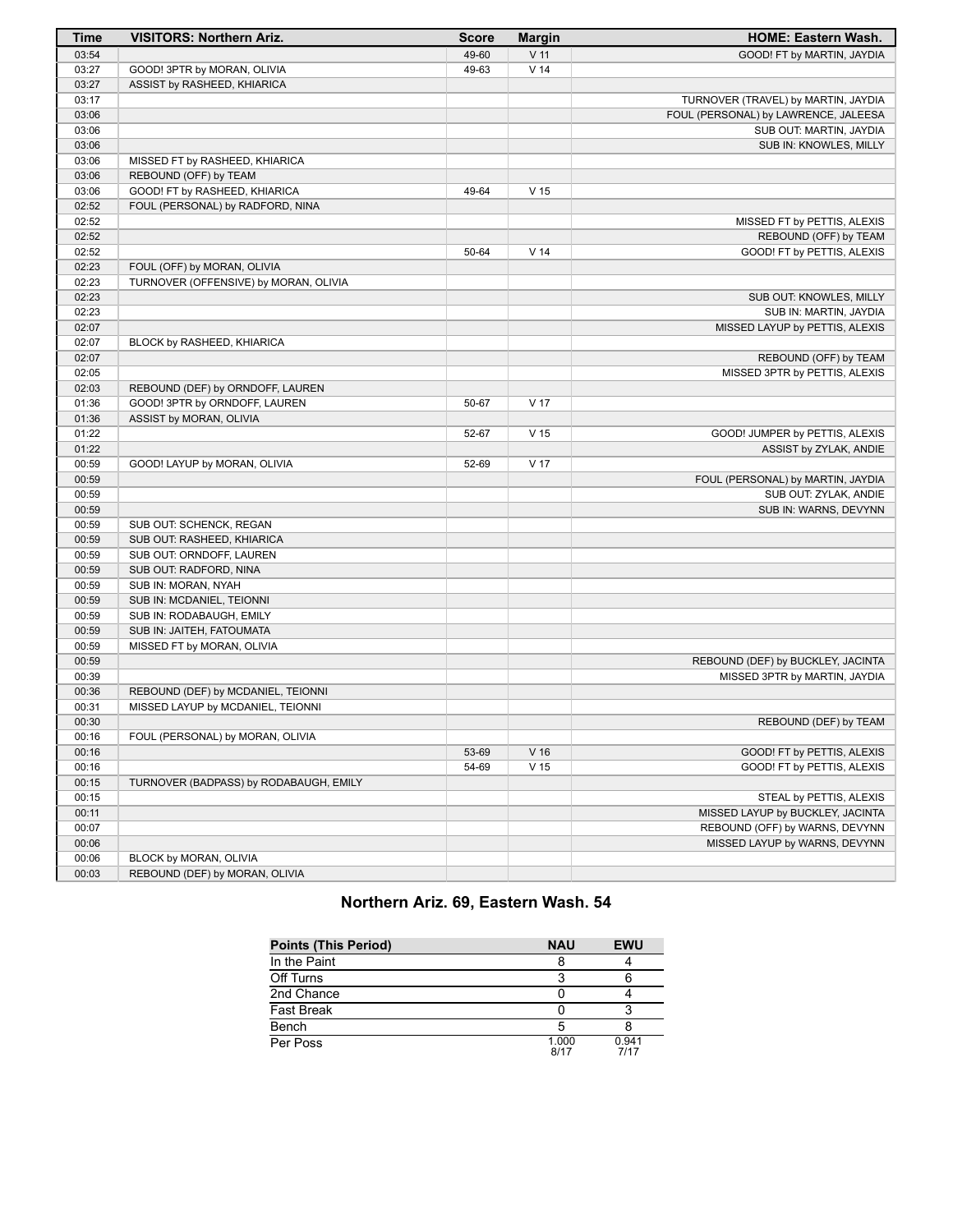#### **Official Scoring/Possession Reference Chart Northern Ariz. vs Eastern Wash. Period 1 January 24, 2022 at Reese Court - Cheney**



**Period 1**

#### **Starters:**

**Northern Ariz**.: 1 SCHENCK,REGAN (G); 15 RASHEED,KHIARICA (F); 20 ORNDOFF,LAUREN (G); 21 RODABAUGH,EMILY (G); 30 RADFORD,NINA (F);<br>**Eastern Wash.**: 4 ZYLAK,ANDIE (G); 10 BUCKLEY,JACINTA (G); 21 KNOWLES,MILLY (F); 23 MARTI

| <b>Time</b> | <b>VISITORS: Northern Ariz.</b>       | <b>Score</b> | <b>Margin</b>  | <b>HOME: Eastern Wash.</b>           |
|-------------|---------------------------------------|--------------|----------------|--------------------------------------|
| 08:46       | GOOD! LAYUP by SCHENCK, REGAN         | $0 - 2$      | V <sub>2</sub> |                                      |
| 07:27       | GOOD! JUMPER by RADFORD, NINA         | $0 - 4$      | V <sub>4</sub> |                                      |
| 06:36       |                                       | $2 - 4$      | V <sub>2</sub> | GOOD! LAYUP by BUCKLEY, JACINTA [FB] |
| 06:11       |                                       | $5-4$        | H <sub>1</sub> | GOOD! 3PTR by LAWRENCE, JALEESA [FB] |
| 05:51       | GOOD! 3PTR by ORNDOFF, LAUREN         | $5 - 7$      | V <sub>2</sub> |                                      |
| 05:31       | GOOD! LAYUP by SCHENCK, REGAN [FB]    | $5-9$        | V <sub>4</sub> |                                      |
| 05:13       |                                       | $8-9$        | V <sub>1</sub> | GOOD! 3PTR by BUCKLEY, JACINTA       |
| 04:42       |                                       | $11-9$       | H <sub>2</sub> | GOOD! 3PTR by PETTIS, ALEXIS         |
| 04:02       |                                       | $13-9$       | H 4            | GOOD! LAYUP by BUCKLEY, JACINTA [FB] |
| 03:09       | GOOD! FT by MICH'L, SIERRA            | $13 - 10$    | $H_3$          |                                      |
| 02:37       | GOOD! LAYUP by MORAN, OLIVIA [PNT]    | $13 - 12$    | H <sub>1</sub> |                                      |
| 02:25       | GOOD! LAYUP by MCDANIEL, TEIONNI [FB] | $13 - 14$    | V <sub>1</sub> |                                      |
| 01:03       | GOOD! LAYUP by MORAN, OLIVIA          | $13 - 16$    | $V_3$          |                                      |
| 00:46       |                                       | $15 - 16$    | V <sub>1</sub> | GOOD! LAYUP by MARTIN, JAYDIA        |

**Northern Ariz. 16, Eastern Wash. 15**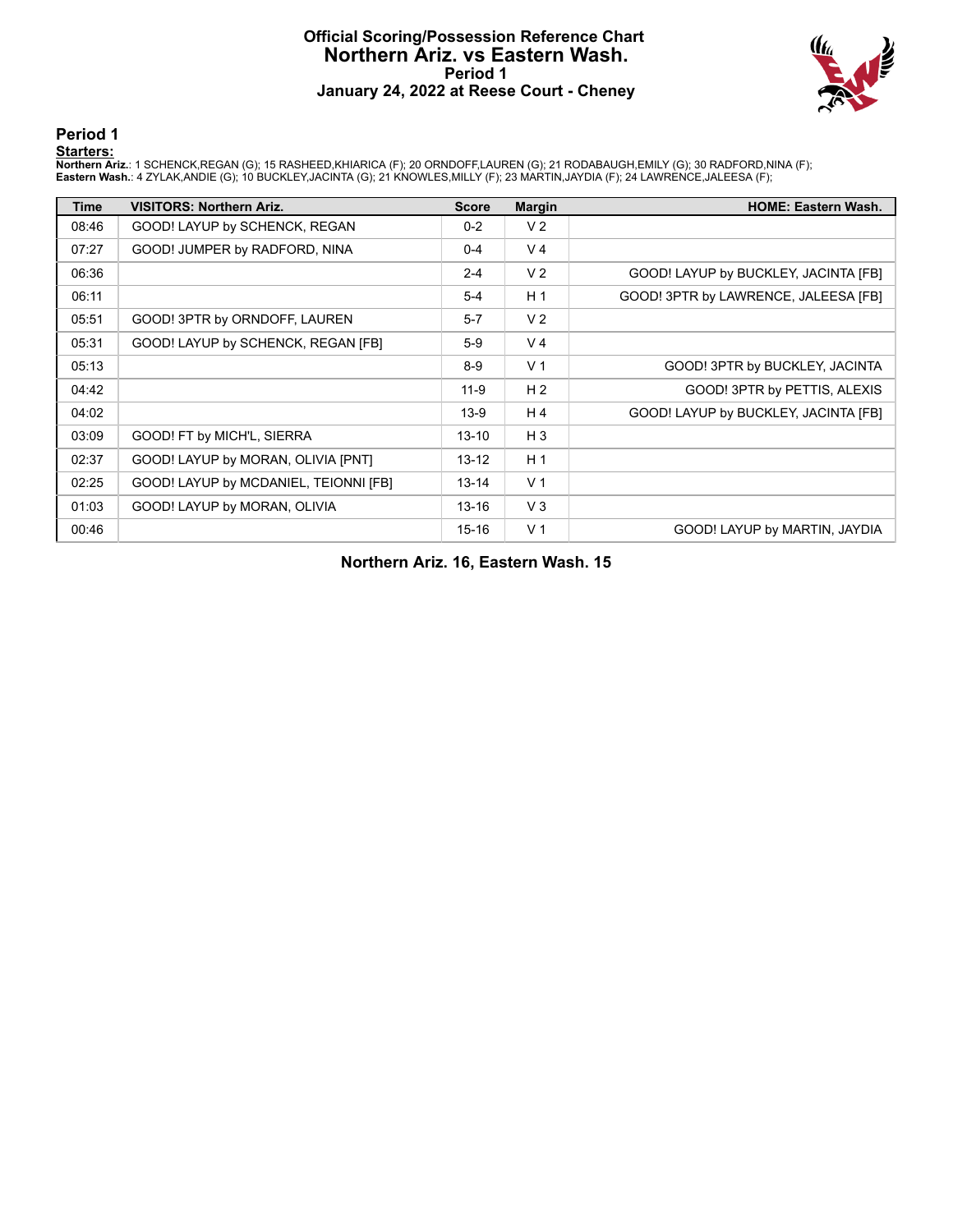#### **Official Scoring/Possession Reference Chart Northern Ariz. vs Eastern Wash. Period 2 January 24, 2022 at Reese Court - Cheney**



**Period 2**

#### **Starters:**

**Northern Ariz**.: 1 SCHENCK,REGAN (G); 15 RASHEED,KHIARICA (F); 20 ORNDOFF,LAUREN (G); 21 RODABAUGH,EMILY (G); 30 RADFORD,NINA (F);<br>**Eastern Wash.**: 4 ZYLAK,ANDIE (G); 10 BUCKLEY,JACINTA (G); 21 KNOWLES,MILLY (F); 23 MARTI

| Time  | <b>VISITORS: Northern Ariz.</b>          | <b>Score</b> | <b>Margin</b>   | <b>HOME: Eastern Wash.</b>          |
|-------|------------------------------------------|--------------|-----------------|-------------------------------------|
| 09:49 |                                          | $17-16$      | H <sub>1</sub>  | GOOD! LAYUP by KNOWLES, MILLY       |
| 08:56 | GOOD! LAYUP by RASHEED, KHIARICA         | $17-18$      | V <sub>1</sub>  |                                     |
| 08:14 | GOOD! LAYUP by JAITEH, FATOUMATA [PNT]   | $17 - 20$    | $V_3$           |                                     |
| 07:12 | GOOD! JUMPER by ORNDOFF, LAUREN          | $17 - 22$    | V <sub>5</sub>  |                                     |
| 06:50 |                                          | 18-22        | V <sub>4</sub>  | GOOD! FT by KNOWLES, MILLY          |
| 05:49 | GOOD! LAYUP by SCHENCK, REGAN [PNT]      | 18-24        | $V_6$           |                                     |
| 04:43 | GOOD! LAYUP by MORAN, OLIVIA [PNT]       | 18-26        | V8              |                                     |
| 04:07 |                                          | $20 - 26$    | $V_6$           | GOOD! LAYUP by BOESEL, JORDYN [PNT] |
| 03:42 | GOOD! FT by MICH'L, SIERRA               | $20 - 27$    | V <sub>7</sub>  |                                     |
| 03:42 | GOOD! FT by MICH'L, SIERRA               | 20-28        | V8              |                                     |
| 02:55 | GOOD! LAYUP by RASHEED, KHIARICA         | $20 - 30$    | $V$ 10          |                                     |
| 02:22 | GOOD! LAYUP by RODABAUGH, EMILY [FB/PNT] | 20-32        | V <sub>12</sub> |                                     |
| 01:56 | GOOD! LAYUP by MCDANIEL, TEIONNI [FB]    | 20-34        | V <sub>14</sub> |                                     |
| 01:34 |                                          | 22-34        | V <sub>12</sub> | GOOD! LAYUP by BUCKLEY, JACINTA     |
| 00:25 |                                          | 25-34        | V <sub>9</sub>  | GOOD! 3PTR by LAWRENCE, JALEESA     |

**Northern Ariz. 34, Eastern Wash. 25**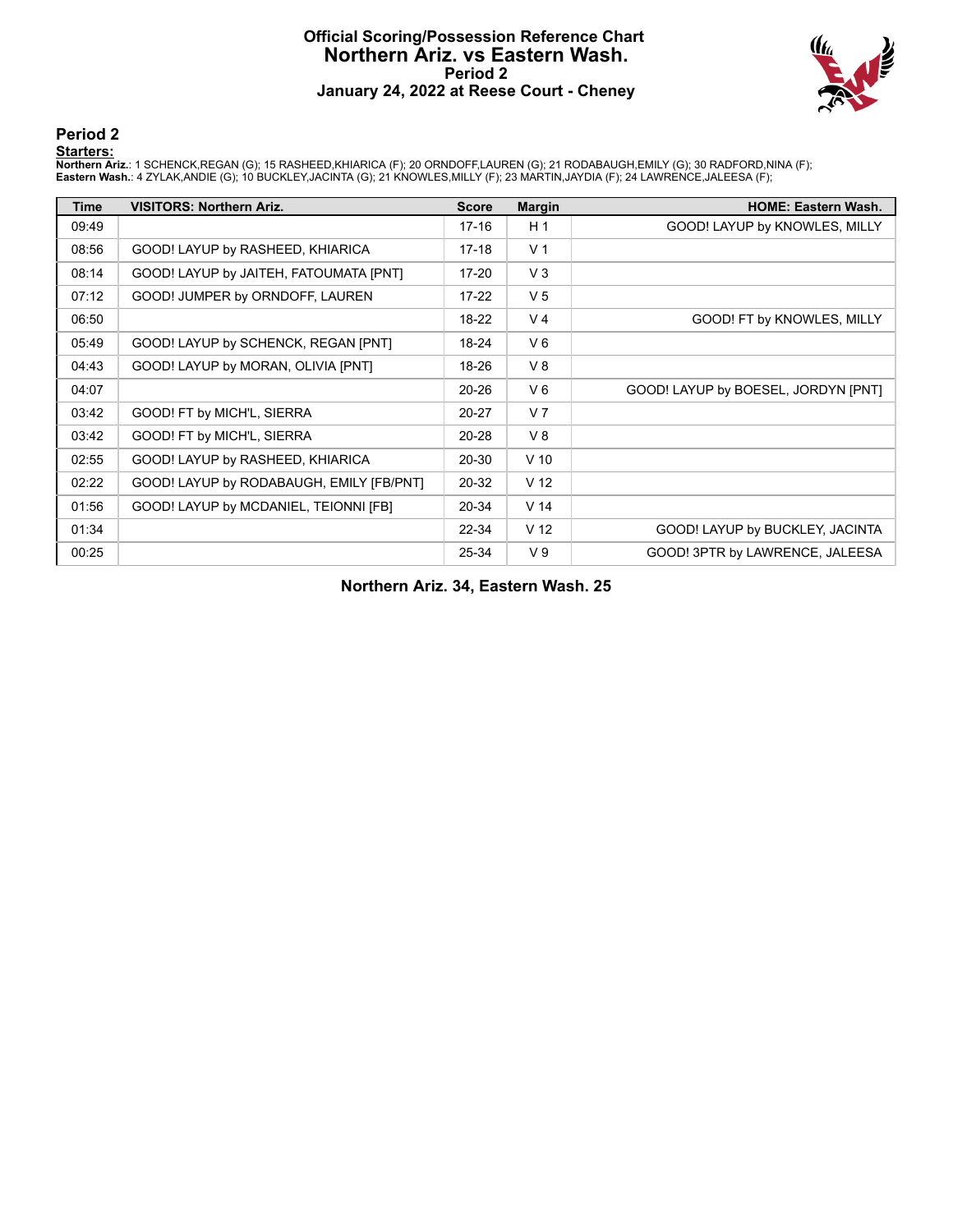#### **Official Scoring/Possession Reference Chart Northern Ariz. vs Eastern Wash. Period 3 January 24, 2022 at Reese Court - Cheney**



**Period 3**

#### **Starters:**

**Northern Ariz**.: 1 SCHENCK,REGAN (G); 15 RASHEED,KHIARICA (F); 20 ORNDOFF,LAUREN (G); 21 RODABAUGH,EMILY (G); 30 RADFORD,NINA (F);<br>**Eastern Wash.**: 4 ZYLAK,ANDIE (G); 10 BUCKLEY,JACINTA (G); 21 KNOWLES,MILLY (F); 23 MARTI

| <b>Time</b> | <b>VISITORS: Northern Ariz.</b>     | <b>Score</b> | <b>Margin</b>   | <b>HOME: Eastern Wash.</b>          |
|-------------|-------------------------------------|--------------|-----------------|-------------------------------------|
| 09:37       | GOOD! JUMPER by RASHEED, KHIARICA   | 25-36        | V <sub>11</sub> |                                     |
| 09:12       | GOOD! 3PTR by RADFORD, NINA [FB]    | 25-39        | V <sub>14</sub> |                                     |
| 08:58       |                                     | 27-39        | V <sub>12</sub> | GOOD! LAYUP by MARTIN, JAYDIA       |
| 08:51       | GOOD! 3PTR by RODABAUGH, EMILY [FB] | $27-42$      | V <sub>15</sub> |                                     |
| 07:50       | GOOD! 3PTR by ORNDOFF, LAUREN       | $27 - 45$    | V <sub>18</sub> |                                     |
| 06:35       |                                     | 29-45        | V <sub>16</sub> | GOOD! LAYUP by BUCKLEY, JACINTA     |
| 06:23       | GOOD! JUMPER by RASHEED, KHIARICA   | 29-47        | V <sub>18</sub> |                                     |
| 04:52       |                                     | $32 - 47$    | V <sub>15</sub> | GOOD! 3PTR by LAWRENCE, JALEESA     |
| 03:36       |                                     | 34-47        | V <sub>13</sub> | GOOD! LAYUP by KNOWLES, MILLY [PNT] |
| 02:46       |                                     | 35-47        | V <sub>12</sub> | GOOD! FT by PETTIS, ALEXIS [FB]     |
| 02:46       |                                     | 36-47        | V <sub>11</sub> | GOOD! FT by PETTIS, ALEXIS [FB]     |
| 02:17       |                                     | 38-47        | V <sub>9</sub>  | GOOD! JUMPER by BUCKLEY, JACINTA    |
| 01:48       | GOOD! LAYUP by SCHENCK, REGAN       | 38-49        | V <sub>11</sub> |                                     |
| 01:16       | GOOD! JUMPER by RADFORD, NINA       | 38-51        | V <sub>13</sub> |                                     |
| 01:16       | GOOD! FT by RADFORD, NINA           | 38-52        | V <sub>14</sub> |                                     |

**Northern Ariz. 52, Eastern Wash. 38**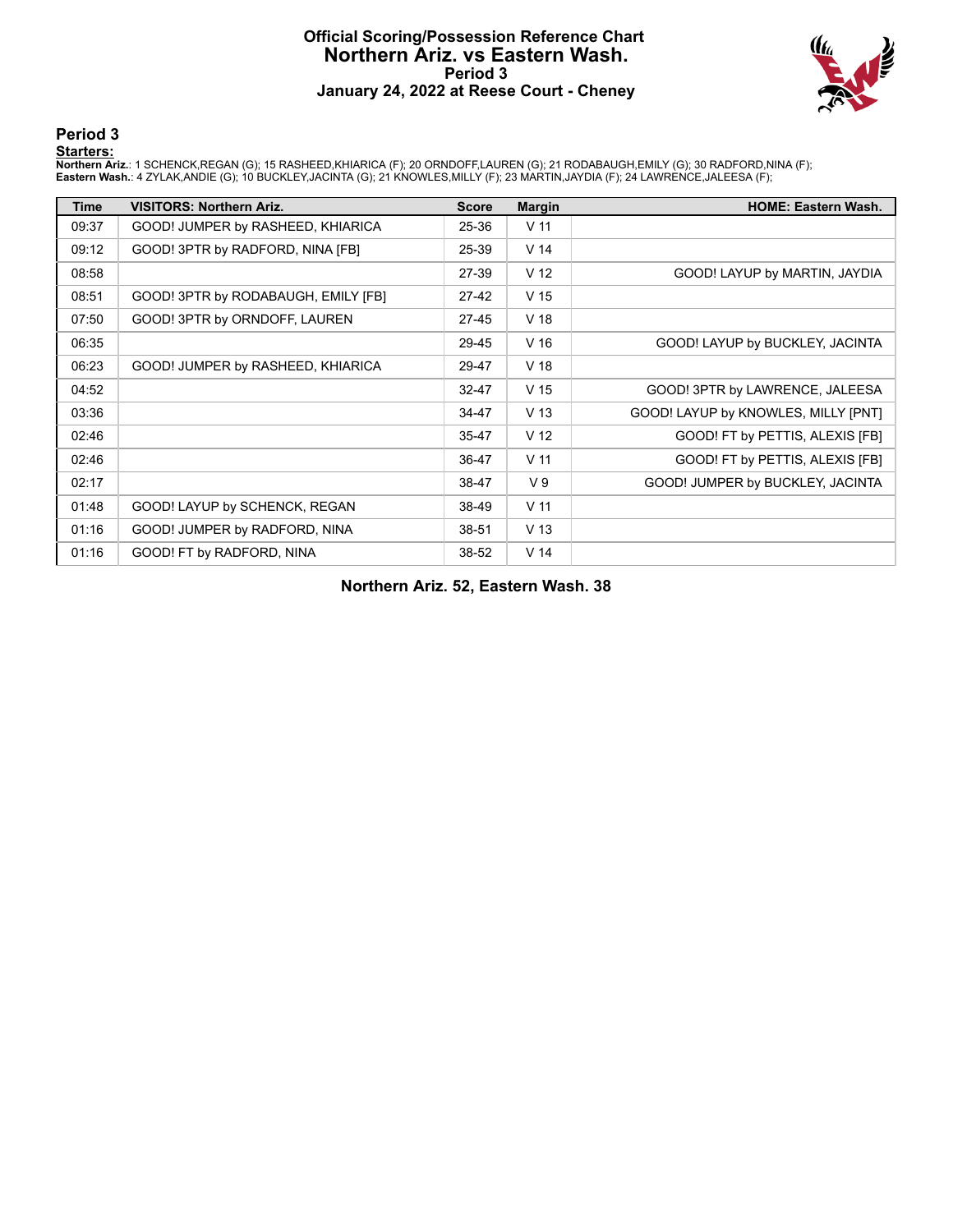#### **Official Scoring/Possession Reference Chart Northern Ariz. vs Eastern Wash. Period 4 January 24, 2022 at Reese Court - Cheney**



#### **Period 4**

#### **Starters:**

**Northern Ariz**.: 1 SCHENCK,REGAN (G); 15 RASHEED,KHIARICA (F); 20 ORNDOFF,LAUREN (G); 21 RODABAUGH,EMILY (G); 30 RADFORD,NINA (F);<br>**Eastern Wash.**: 4 ZYLAK,ANDIE (G); 10 BUCKLEY,JACINTA (G); 21 KNOWLES,MILLY (F); 23 MARTI

| <b>Time</b> | <b>VISITORS: Northern Ariz.</b> | <b>Score</b> | <b>Margin</b>   | <b>HOME: Eastern Wash.</b>            |
|-------------|---------------------------------|--------------|-----------------|---------------------------------------|
| 09:46       |                                 | 40-52        | V <sub>12</sub> | GOOD! LAYUP by BUCKLEY, JACINTA [PNT] |
| 08:58       |                                 | 43-52        | V <sub>9</sub>  | GOOD! 3PTR by BOESEL, JORDYN          |
| 08:42       | GOOD! LAYUP by SCHENCK, REGAN   | 43-54        | V <sub>11</sub> |                                       |
| 07:31       |                                 | 46-54        | $V_8$           | GOOD! 3PTR by MARTIN, JAYDIA [FB]     |
| 07:00       |                                 | 48-54        | $V_6$           | GOOD! LAYUP by BUCKLEY, JACINTA       |
| 06:36       | GOOD! LAYUP by SCHENCK, REGAN   | 48-56        | V8              |                                       |
| 06:03       | GOOD! LAYUP by SCHENCK, REGAN   | 48-58        | $V$ 10          |                                       |
| 04:53       | GOOD! FT by ORNDOFF, LAUREN     | 48-59        | V <sub>11</sub> |                                       |
| 04:53       | GOOD! FT by ORNDOFF, LAUREN     | 48-60        | V <sub>12</sub> |                                       |
| 03:54       |                                 | 49-60        | V <sub>11</sub> | GOOD! FT by MARTIN, JAYDIA            |
| 03:27       | GOOD! 3PTR by MORAN, OLIVIA     | 49-63        | V <sub>14</sub> |                                       |
| 03:06       | GOOD! FT by RASHEED, KHIARICA   | 49-64        | V <sub>15</sub> |                                       |
| 02:52       |                                 | 50-64        | V <sub>14</sub> | GOOD! FT by PETTIS, ALEXIS            |
| 01:36       | GOOD! 3PTR by ORNDOFF, LAUREN   | 50-67        | V <sub>17</sub> |                                       |
| 01:22       |                                 | 52-67        | V <sub>15</sub> | GOOD! JUMPER by PETTIS, ALEXIS        |
| 00:59       | GOOD! LAYUP by MORAN, OLIVIA    | 52-69        | V <sub>17</sub> |                                       |
| 00:16       |                                 | 53-69        | V <sub>16</sub> | GOOD! FT by PETTIS, ALEXIS            |
| 00:16       |                                 | 54-69        | V <sub>15</sub> | GOOD! FT by PETTIS, ALEXIS            |

**Northern Ariz. 69, Eastern Wash. 54**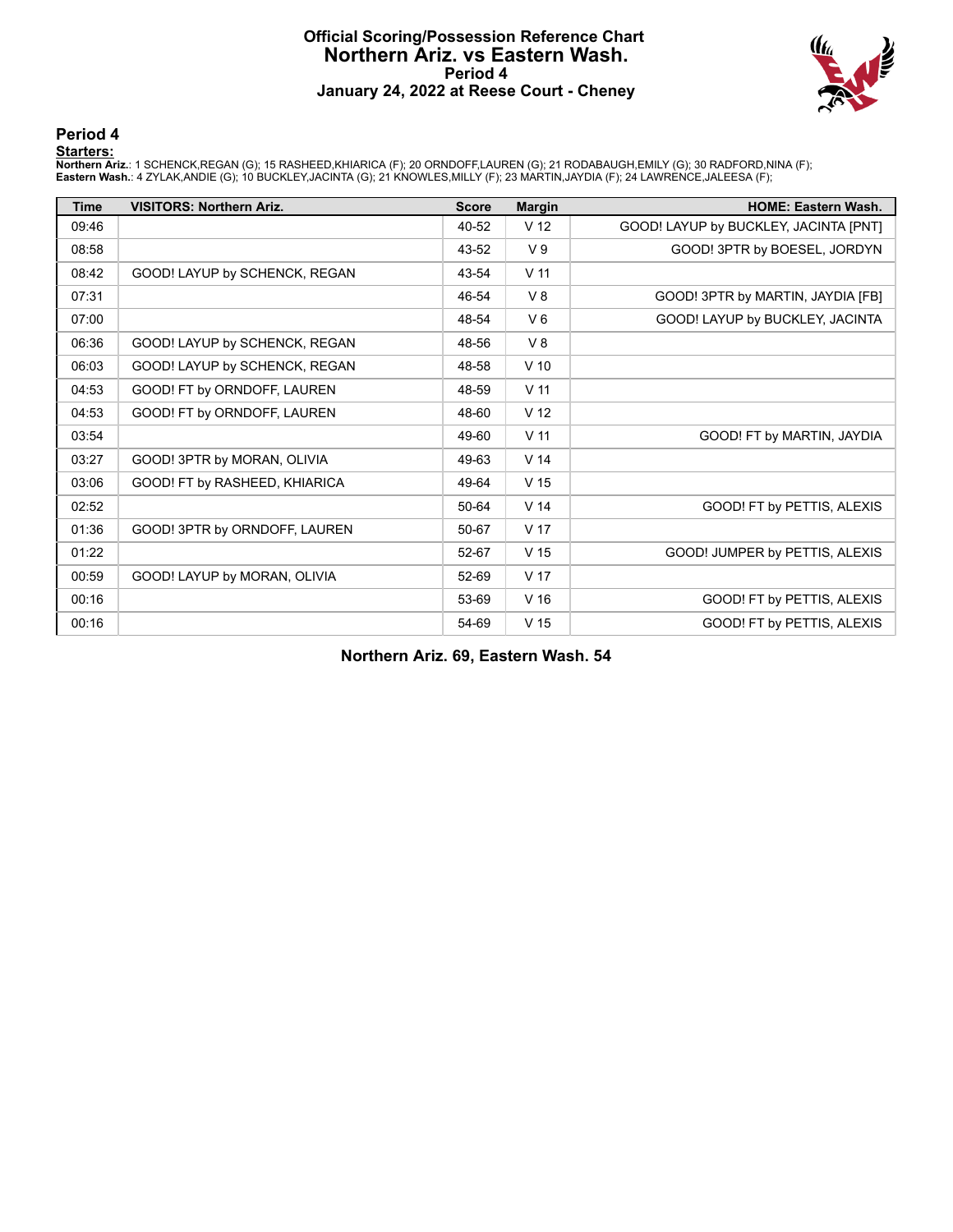#### **Official Substitutions Log Northern Ariz. vs Eastern Wash. Period 1 January 24, 2022 at Reese Court - Cheney**



| <b>VISITORS: Northern Ariz.</b> | <b>Time</b> | <b>Score</b> | <b>HOME: Eastern Wash.</b> |
|---------------------------------|-------------|--------------|----------------------------|
| 1 SCHENCK, REGAN                |             |              | 4 ZYLAK, ANDIE             |
| 15 RASHEED, KHIARICA            |             |              | 10 BUCKLEY, JACINTA        |
| 20 ORNDOFF,LAUREN               |             |              | 21 KNOWLES, MILLY          |
| 21 RODABAUGH, EMILY             |             |              | 23 MARTIN, JAYDIA          |
| 30 RADFORD, NINA                |             |              | 24 LAWRENCE, JALEESA       |
|                                 | 06:45       | 4-0          | SUB OUT: KNOWLES, MILLY    |
|                                 | 06:45       |              | SUB IN: PETTIS, ALEXIS     |
|                                 | 04:56       | $9 - 8$      | SUB OUT: ZYLAK, ANDIE      |
|                                 | 04:56       |              | SUB OUT: LAWRENCE, JALEESA |
|                                 | 04:56       |              | SUB IN: WARNS, DEVYNN      |
|                                 | 04:56       |              | SUB IN: BOESEL, JORDYN     |
| SUB OUT: 15 RASHEED, KHIARICA   | 04:56       |              |                            |
| SUB OUT: 20 ORNDOFF, LAUREN     | 04:56       |              |                            |
| SUB OUT: 30 RADFORD.NINA        | 04:56       |              |                            |
| SUB IN: 2 MORAN, NYAH           | 04:56       |              |                            |
| SUB IN: 13 MICH'L, SIERRA       | 04:56       |              |                            |
| SUB IN: 22 MORAN, OLIVIA        | 04:56       |              |                            |
| SUB OUT: 1 SCHENCK, REGAN       | 03:38       | $9 - 13$     |                            |
| SUB IN: 11 MCDANIEL, TEIONNI    | 03:38       |              |                            |
|                                 | 03:28       | $9 - 13$     | SUB OUT: WARNS, DEVYNN     |
|                                 | 03:28       |              | SUB OUT: MARTIN, JAYDIA    |
|                                 | 03:28       |              | SUB IN: ZYLAK, ANDIE       |
|                                 | 03:28       |              | SUB IN: KNOWLES, MILLY     |
|                                 | 01:23       | $14 - 13$    | SUB OUT: PETTIS, ALEXIS    |
|                                 | 01:23       |              | SUB OUT: BUCKLEY, JACINTA  |
|                                 | 01:23       |              | SUB IN: MARTIN, JAYDIA     |
|                                 | 01:23       |              | SUB IN: LAWRENCE, JALEESA  |
| SUB OUT: 2 MORAN.NYAH           | 01:23       |              |                            |
| SUB OUT: 11 MCDANIEL.TEIONNI    | 01:23       |              |                            |
| SUB OUT: 13 MICH'L, SIERRA      | 01:23       |              |                            |
| SUB OUT: 21 RODABAUGH, EMILY    | 01:23       |              |                            |
| SUB IN: 1 SCHENCK, REGAN        | 01:23       |              |                            |
| SUB IN: 15 RASHEED, KHIARICA    | 01:23       |              |                            |
| SUB IN: 20 ORNDOFF, LAUREN      | 01:23       |              |                            |
| SUB IN: 30 RADFORD, NINA        | 01:23       |              |                            |
|                                 | 00:16       | $16 - 15$    | SUB OUT: BOESEL, JORDYN    |
|                                 | 00:16       |              | SUB IN: BUCKLEY, JACINTA   |
| SUB OUT: 15 RASHEED, KHIARICA   | 00:16       |              |                            |
| SUB IN: 45 JAITEH, FATOUMATA    | 00:16       |              |                            |

**Northern Ariz. 16, Eastern Wash. 15**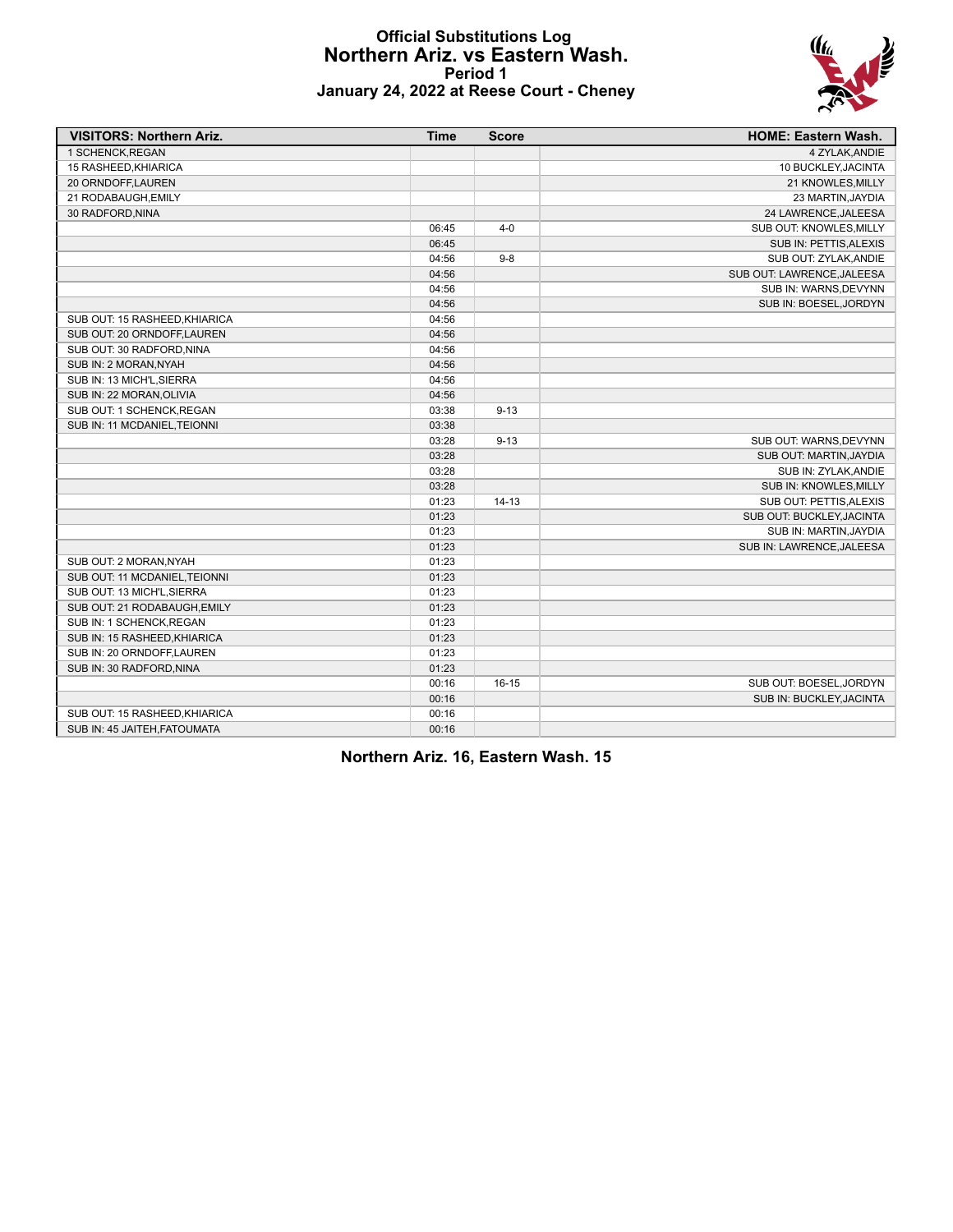#### **Official Substitutions Log Northern Ariz. vs Eastern Wash. Period 2 January 24, 2022 at Reese Court - Cheney**



| <b>VISITORS: Northern Ariz.</b> | <b>Time</b> | <b>Score</b>             | <b>HOME: Eastern Wash.</b> |
|---------------------------------|-------------|--------------------------|----------------------------|
| 1 SCHENCK.REGAN                 |             |                          | 4 ZYLAK, ANDIE             |
| 15 RASHEED, KHIARICA            |             |                          | 10 BUCKLEY, JACINTA        |
| 20 ORNDOFF,LAUREN               |             |                          | 21 KNOWLES, MILLY          |
| 21 RODABAUGH, EMILY             |             |                          | 23 MARTIN, JAYDIA          |
| 30 RADFORD, NINA                |             |                          | 24 LAWRENCE, JALEESA       |
|                                 | 10:00       | $\overline{\phantom{a}}$ | SUB OUT: BUCKLEY, JACINTA  |
|                                 | 10:00       |                          | SUB IN: PETTIS, ALEXIS     |
| SUB OUT: 22 MORAN, OLIVIA       | 10:00       |                          |                            |
| SUB IN: 15 RASHEED.KHIARICA     | 10:00       |                          |                            |
|                                 | 08:00       | $20 - 17$                | SUB OUT: PETTIS, ALEXIS    |
|                                 | 08:00       |                          | SUB OUT: ZYLAK, ANDIE      |
|                                 | 08:00       |                          | SUB IN: WARNS, DEVYNN      |
|                                 | 08:00       |                          | SUB IN: BUCKLEY, JACINTA   |
| SUB OUT: 45 JAITEH, FATOUMATA   | 06:50       | $22 - 17$                |                            |
| SUB IN: 22 MORAN, OLIVIA        | 06:50       |                          |                            |
| SUB OUT: 15 RASHEED, KHIARICA   | 06:08       | $22 - 18$                |                            |
| SUB OUT: 20 ORNDOFF, LAUREN     | 06:08       |                          |                            |
| SUB OUT: 30 RADFORD, NINA       | 06:08       |                          |                            |
| SUB IN: 11 MCDANIEL, TEIONNI    | 06:08       |                          |                            |
| SUB IN: 13 MICH'L, SIERRA       | 06:08       |                          |                            |
| SUB IN: 21 RODABAUGH.EMILY      | 06:08       |                          |                            |
|                                 | 05:17       | $24 - 18$                | SUB OUT: WARNS, DEVYNN     |
|                                 | 05:17       |                          | SUB OUT: LAWRENCE, JALEESA |
|                                 | 05:17       |                          | SUB IN: ZYLAK, ANDIE       |
|                                 | 05:17       |                          | SUB IN: BOESEL, JORDYN     |
| SUB OUT: 1 SCHENCK, REGAN       | 05:17       |                          |                            |
| SUB IN: 2 MORAN, NYAH           | 05:17       |                          |                            |
|                                 | 04:29       | $26-18$                  | SUB OUT: MARTIN, JAYDIA    |
|                                 | 04:29       |                          | SUB IN: LAWRENCE, JALEESA  |
| SUB OUT: 22 MORAN, OLIVIA       | 04:29       |                          |                            |
| SUB IN: 1 SCHENCK, REGAN        | 04:29       |                          |                            |
|                                 | 03:42       | 26-20                    | SUB OUT: KNOWLES, MILLY    |
|                                 | 03:42       |                          | SUB IN: MARTIN, JAYDIA     |
| SUB OUT: 2 MORAN, NYAH          | 03:25       | 28-20                    |                            |
| SUB OUT: 13 MICH'L, SIERRA      | 03:25       |                          |                            |
| SUB IN: 15 RASHEED, KHIARICA    | 03:25       |                          |                            |
| SUB IN: 20 ORNDOFF, LAUREN      | 03:25       |                          |                            |
|                                 | 03:25       |                          |                            |
|                                 | 03:25       |                          | SUB OUT: LAWRENCE, JALEESA |
|                                 |             |                          | SUB IN: PETTIS, ALEXIS     |
|                                 | 02:20       | 32-20                    | SUB OUT: ZYLAK, ANDIE      |
|                                 | 02:20       |                          | SUB OUT: BOESEL, JORDYN    |
|                                 | 02:20       |                          | SUB IN: WARNS, DEVYNN      |
|                                 | 02:20       |                          | SUB IN: LAWRENCE, JALEESA  |
|                                 | 00:57       | 34-22                    | SUB OUT: BUCKLEY, JACINTA  |
|                                 | 00:57       |                          | SUB IN: CUNILL, NURIA      |
| SUB OUT: 21 RODABAUGH, EMILY    | 00:57       |                          |                            |
| SUB IN: 30 RADFORD, NINA        | 00:57       |                          |                            |
| SUB OUT: 20 ORNDOFF,LAUREN      | 00:57       |                          |                            |
| SUB IN: 22 MORAN, OLIVIA        | 00:57       |                          |                            |

**Northern Ariz. 34, Eastern Wash. 25**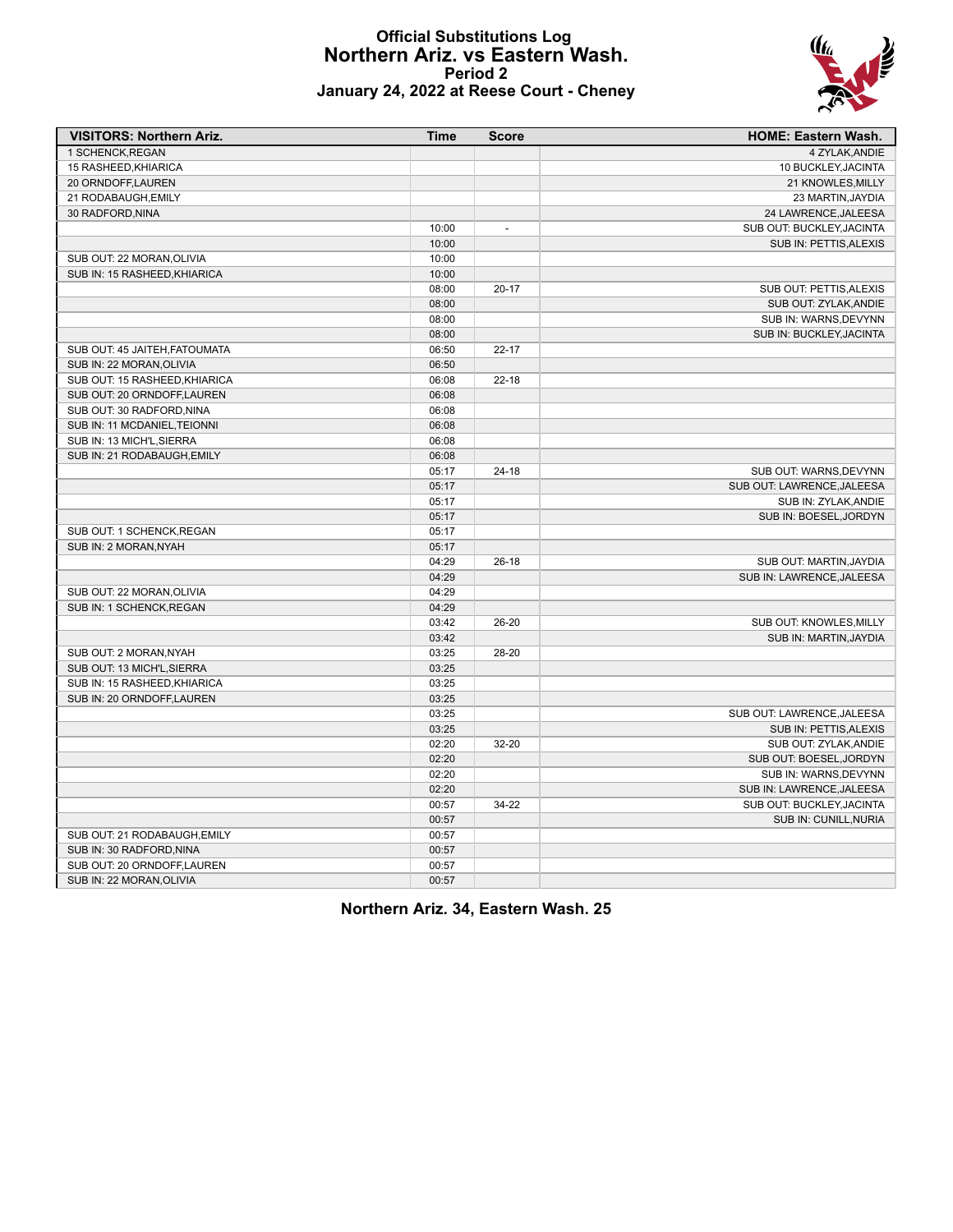#### **Official Substitutions Log Northern Ariz. vs Eastern Wash. Period 3 January 24, 2022 at Reese Court - Cheney**



| <b>VISITORS: Northern Ariz.</b> | <b>Time</b> | <b>Score</b>             | <b>HOME: Eastern Wash.</b> |
|---------------------------------|-------------|--------------------------|----------------------------|
| 1 SCHENCK, REGAN                |             |                          | 4 ZYLAK, ANDIE             |
| 15 RASHEED, KHIARICA            |             |                          | 10 BUCKLEY, JACINTA        |
| 20 ORNDOFF,LAUREN               |             |                          | 21 KNOWLES, MILLY          |
| 21 RODABAUGH, EMILY             |             |                          | 23 MARTIN, JAYDIA          |
| 30 RADFORD, NINA                |             |                          | 24 LAWRENCE, JALEESA       |
|                                 | 10:00       | $\overline{\phantom{a}}$ | SUB OUT: PETTIS, ALEXIS    |
|                                 | 10:00       |                          | SUB OUT: WARNS, DEVYNN     |
|                                 | 10:00       |                          | SUB OUT: CUNILL, NURIA     |
|                                 | 10:00       |                          | SUB IN: ZYLAK, ANDIE       |
|                                 | 10:00       |                          | SUB IN: BUCKLEY, JACINTA   |
|                                 | 10:00       |                          | SUB IN: KNOWLES, MILLY     |
| SUB OUT: 11 MCDANIEL, TEIONNI   | 10:00       |                          |                            |
| SUB OUT: 22 MORAN, OLIVIA       | 10:00       |                          |                            |
| SUB IN: 20 ORNDOFF, LAUREN      | 10:00       |                          |                            |
| SUB IN: 21 RODABAUGH, EMILY     | 10:00       |                          |                            |
|                                 | 07:49       | 45-27                    | SUB OUT: LAWRENCE, JALEESA |
|                                 | 07:49       |                          | SUB IN: JUNG, GABRIELLE    |
|                                 | 05:50       | 47-29                    | SUB OUT: ZYLAK, ANDIE      |
|                                 | 05:50       |                          | SUB OUT: KNOWLES, MILLY    |
|                                 | 05:50       |                          | SUB OUT: MARTIN, JAYDIA    |
|                                 | 05:50       |                          | SUB IN: WARNS, DEVYNN      |
|                                 | 05:50       |                          | SUB IN: CUNILL, NURIA      |
|                                 | 05:50       |                          | SUB IN: LAWRENCE, JALEESA  |
| SUB OUT: 21 RODABAUGH, EMILY    | 05:50       |                          |                            |
| SUB IN: 22 MORAN, OLIVIA        | 05:50       |                          |                            |
| SUB OUT: 30 RADFORD, NINA       | 05:50       |                          |                            |
| SUB IN: 45 JAITEH, FATOUMATA    | 05:50       |                          |                            |
|                                 | 05:50       |                          | SUB OUT: CUNILL, NURIA     |
|                                 | 05:50       |                          | SUB IN: MARTIN, JAYDIA     |
|                                 | 04:36       | 47-32                    | SUB OUT: WARNS, DEVYNN     |
|                                 | 04:36       |                          | SUB OUT: JUNG, GABRIELLE   |
|                                 | 04:36       |                          | SUB IN: ZYLAK, ANDIE       |
|                                 | 04:36       |                          | SUB IN: BOESEL, JORDYN     |
|                                 | 04:36       |                          | SUB OUT: BUCKLEY, JACINTA  |
|                                 | 04:36       |                          | SUB IN: KNOWLES, MILLY     |
| SUB OUT: 20 ORNDOFF,LAUREN      | 04:36       |                          |                            |
| SUB IN: 2 MORAN, NYAH           | 04:36       |                          |                            |
|                                 | 03:45       | 47-32                    | SUB OUT: LAWRENCE, JALEESA |
|                                 | 03:45       |                          | SUB IN: PETTIS, ALEXIS     |
| SUB OUT: 2 MORAN.NYAH           | 03:45       |                          |                            |
| SUB IN: 11 MCDANIEL, TEIONNI    | 03:45       |                          |                            |
|                                 | 02:53       | 47-34                    | SUB OUT: MARTIN, JAYDIA    |
|                                 | 02:53       |                          | SUB IN: BUCKLEY, JACINTA   |
| SUB OUT: 15 RASHEED, KHIARICA   | 02:53       |                          |                            |
| SUB OUT: 45 JAITEH, FATOUMATA   | 02:53       |                          |                            |
| SUB IN: 13 MICH'L, SIERRA       | 02:53       |                          |                            |
| SUB IN: 30 RADFORD, NINA        | 02:53       |                          |                            |
|                                 | 01:30       | 49-38                    | SUB OUT: BUCKLEY, JACINTA  |
|                                 | 01:30       |                          | SUB OUT: BOESEL, JORDYN    |
|                                 | 01:30       |                          | SUB IN: MARTIN, JAYDIA     |
|                                 | 01:30       |                          | SUB IN: LAWRENCE, JALEESA  |

**Northern Ariz. 52, Eastern Wash. 38**